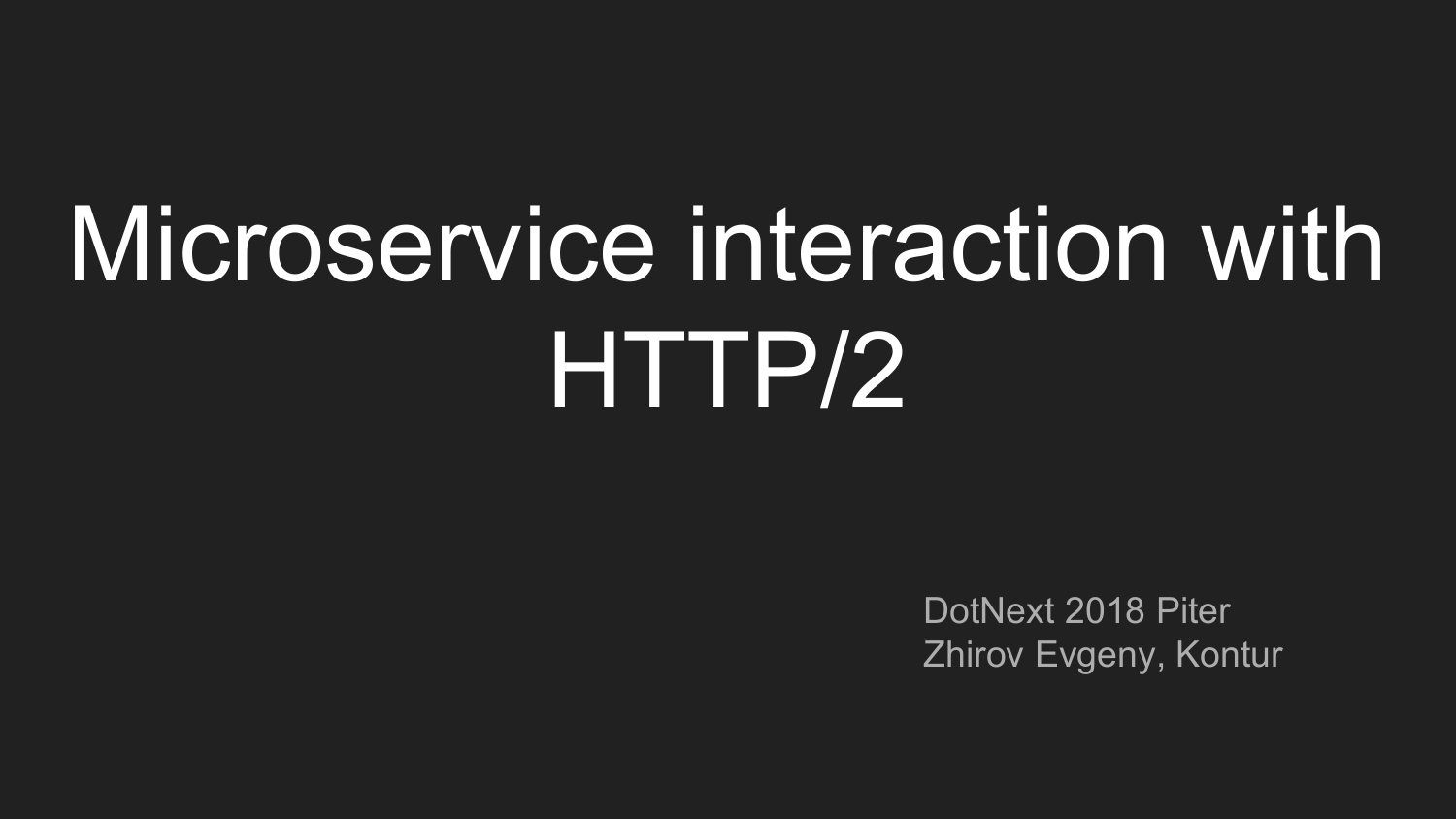# Agenda

HTTP/2: what's new?

Long polling scenario

Caveats: Windows and .NET Framework

What about .NET Core and Linux?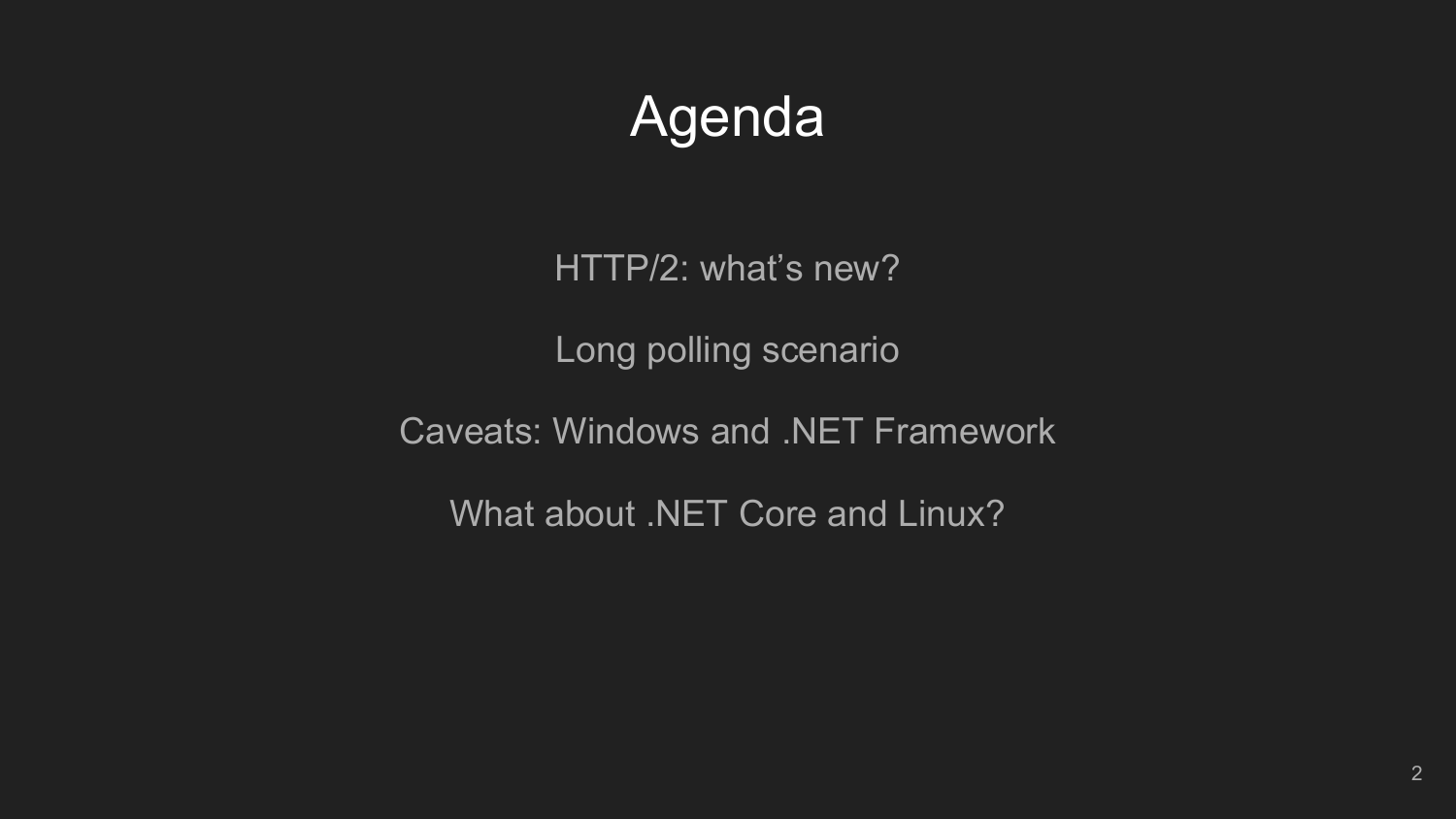### Historic timeline

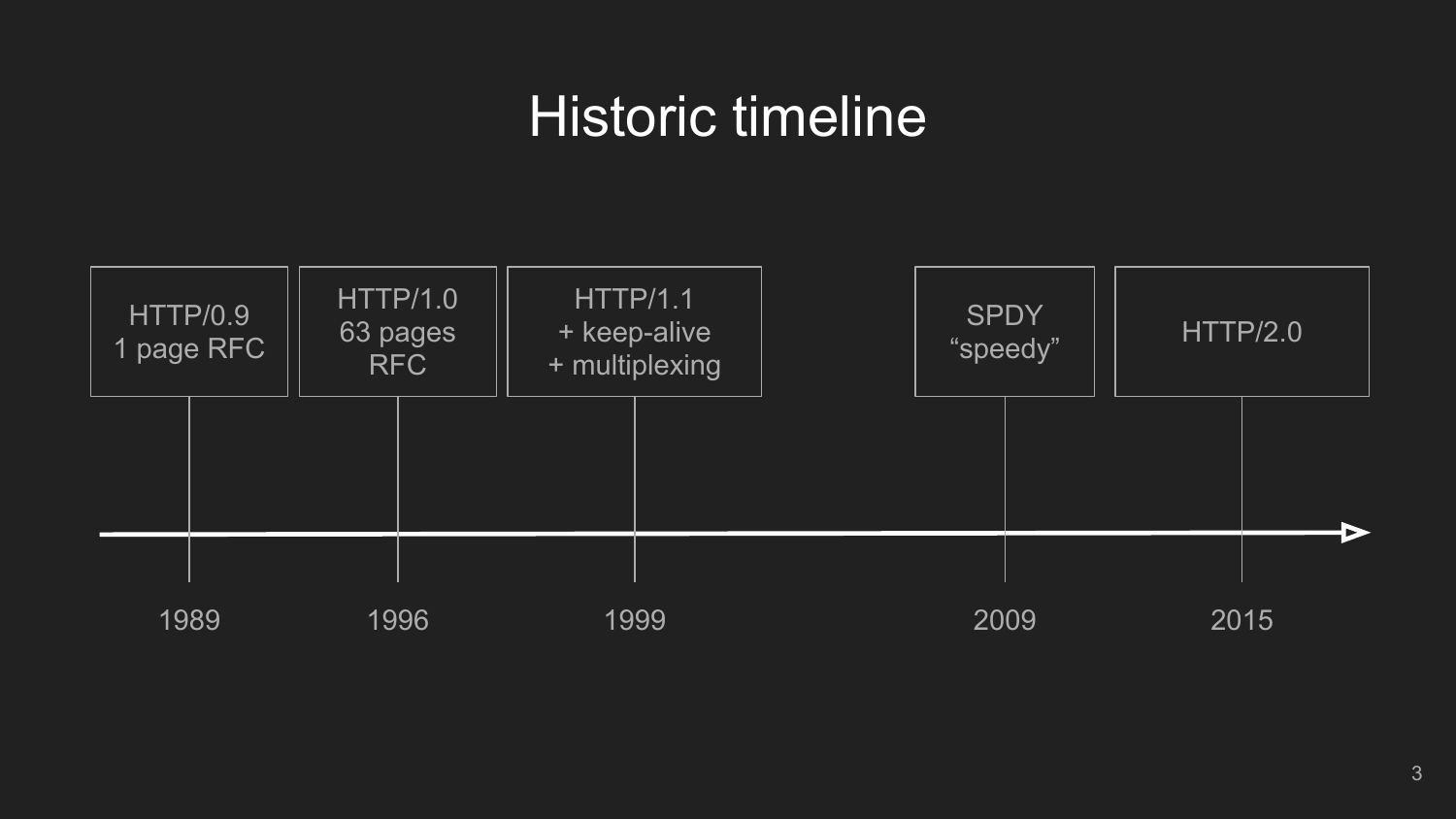# Binary protocol

|                     |         | Length (24) |  |  |  |  |  |  |
|---------------------|---------|-------------|--|--|--|--|--|--|
|                     | Type(8) | Flags (8)   |  |  |  |  |  |  |
| R                   |         |             |  |  |  |  |  |  |
| Payload $(0 \dots)$ |         |             |  |  |  |  |  |  |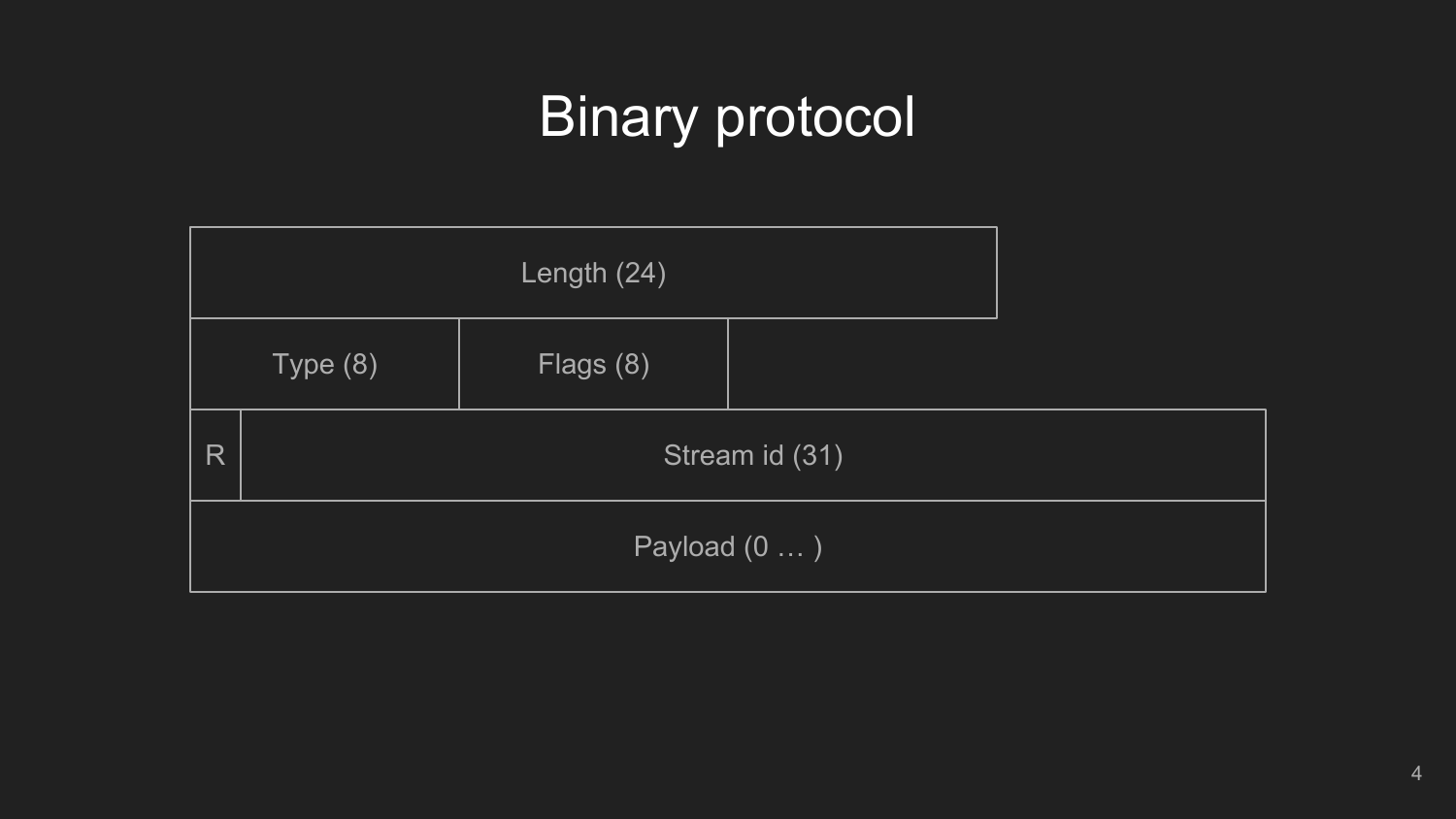# Multiplexing

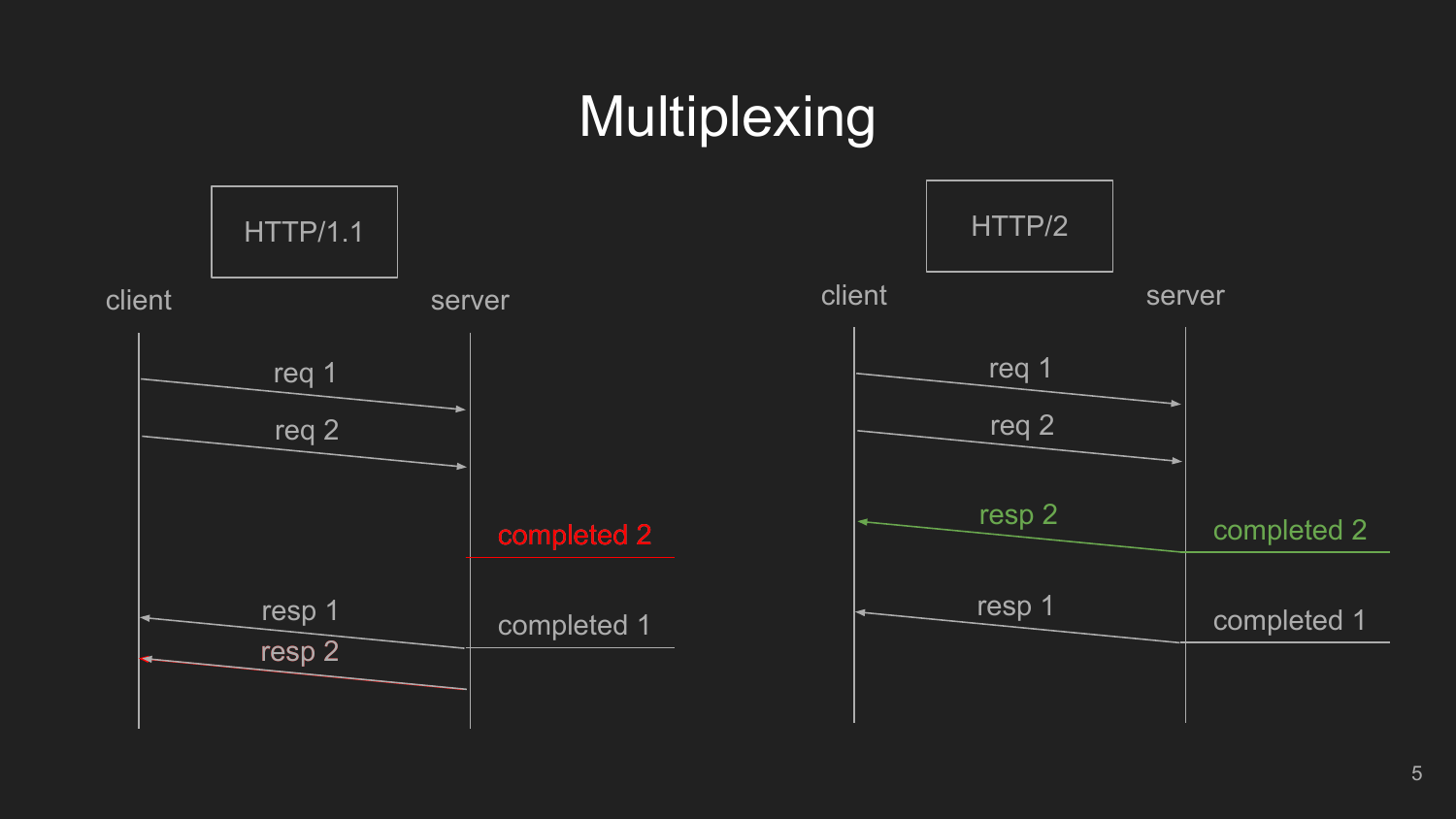### And more optimizations for browsers

Multiplexed requests prioritization

Header compression

Server push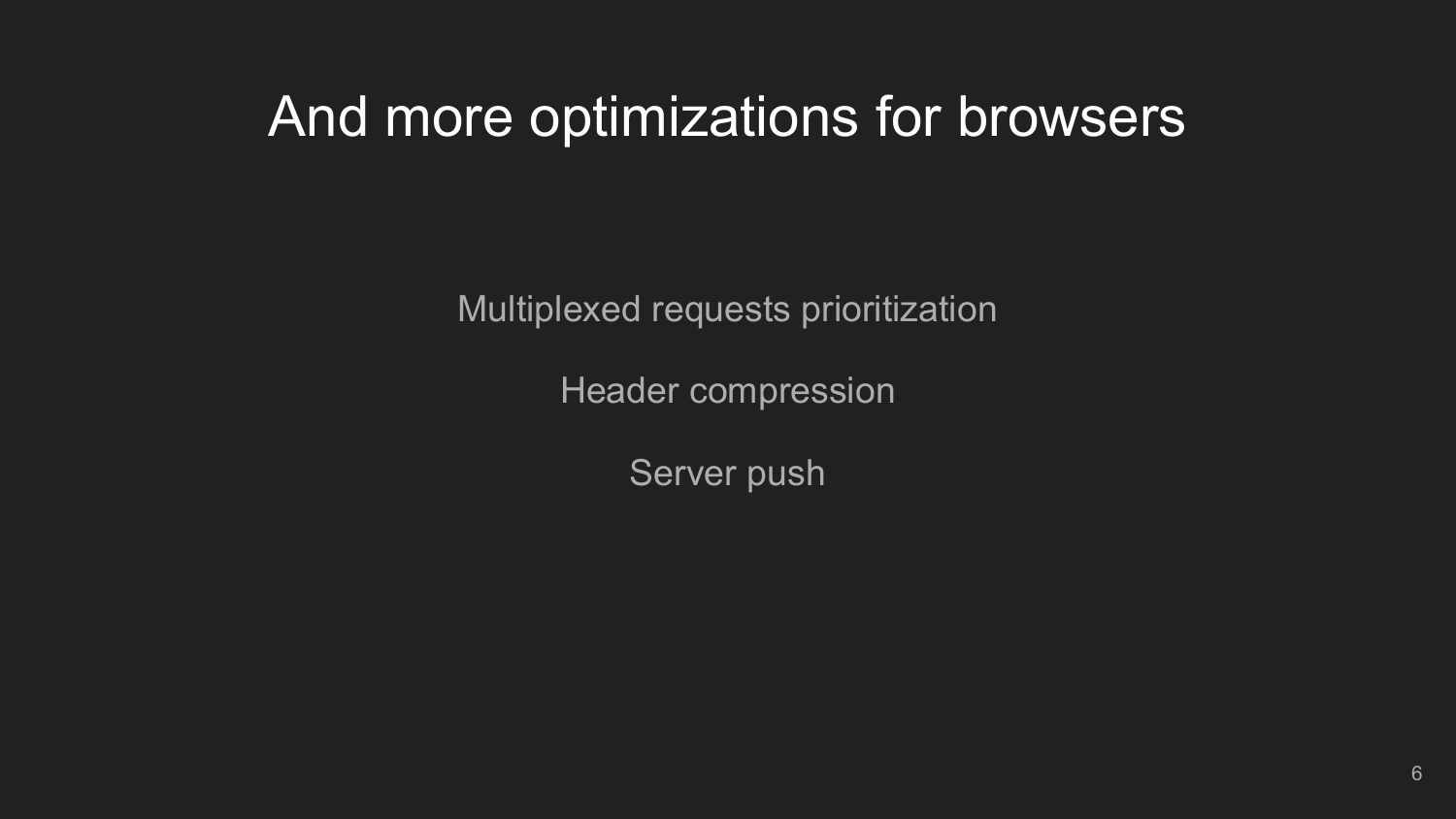### Infrastructure tasks

Common solutions for Kontur teams

### High-performance HTTP API without web front

Data storages, task queues, etc.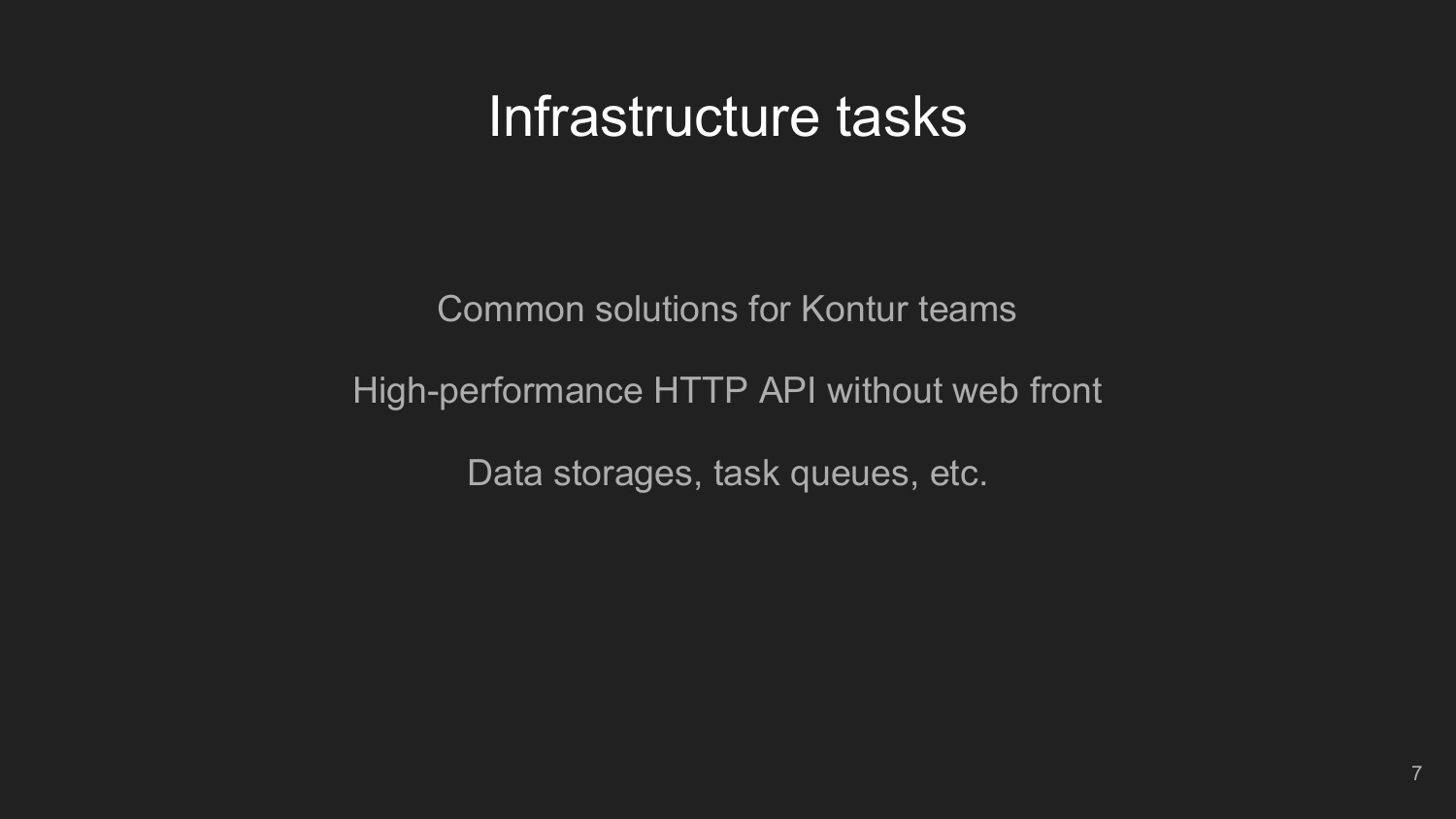### PDF download

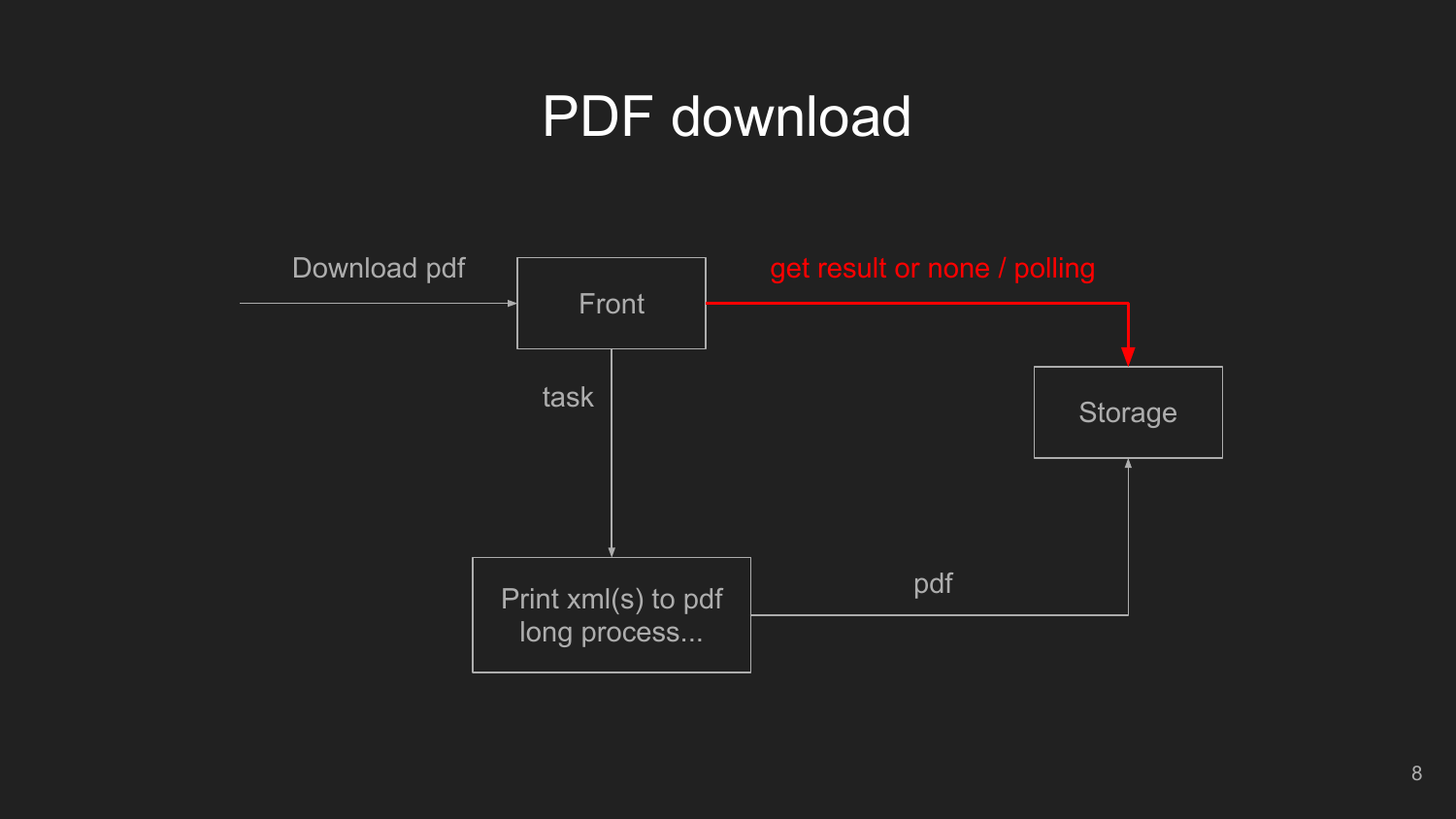# **Polling**

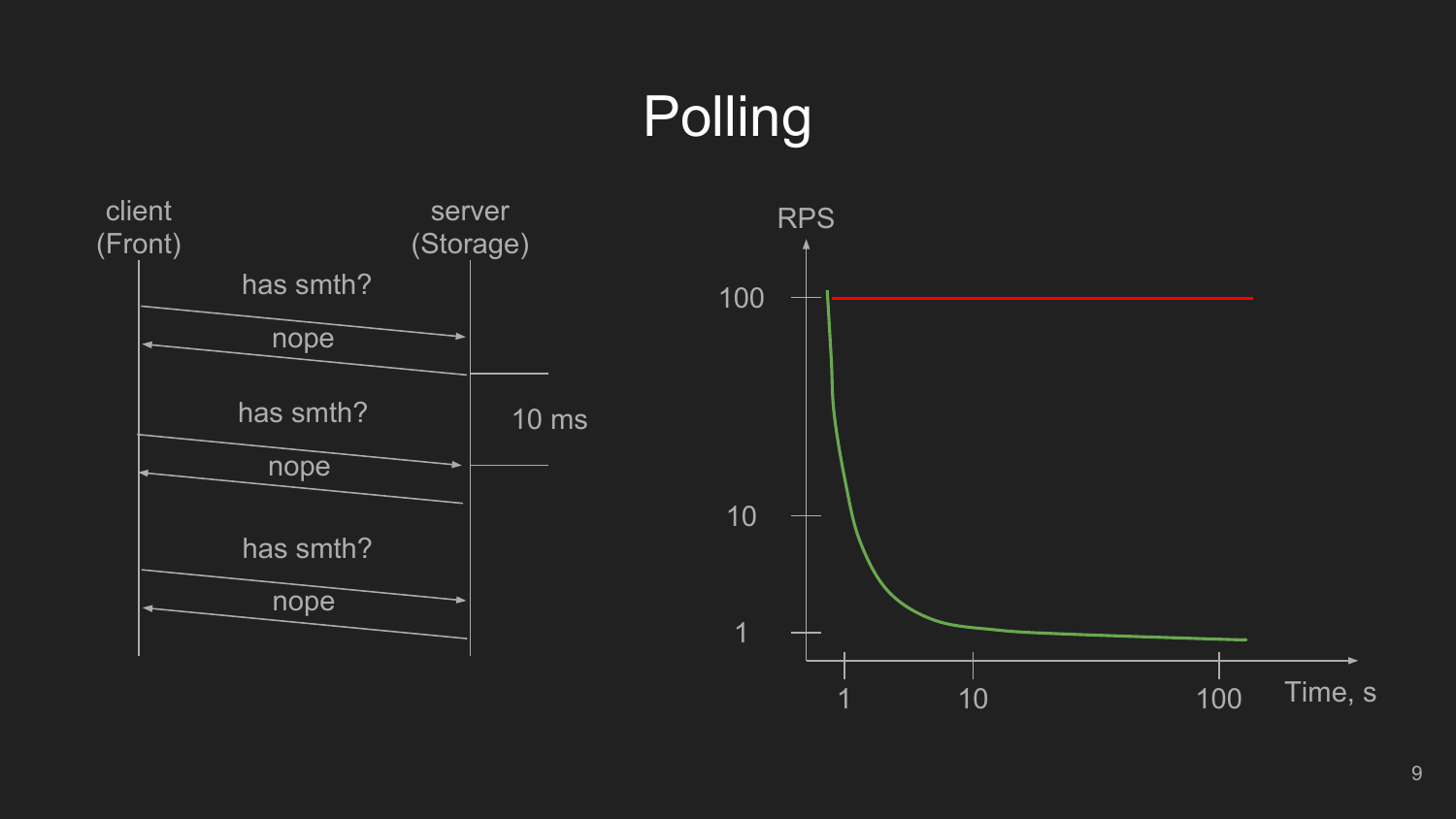## Optimize poll strategy

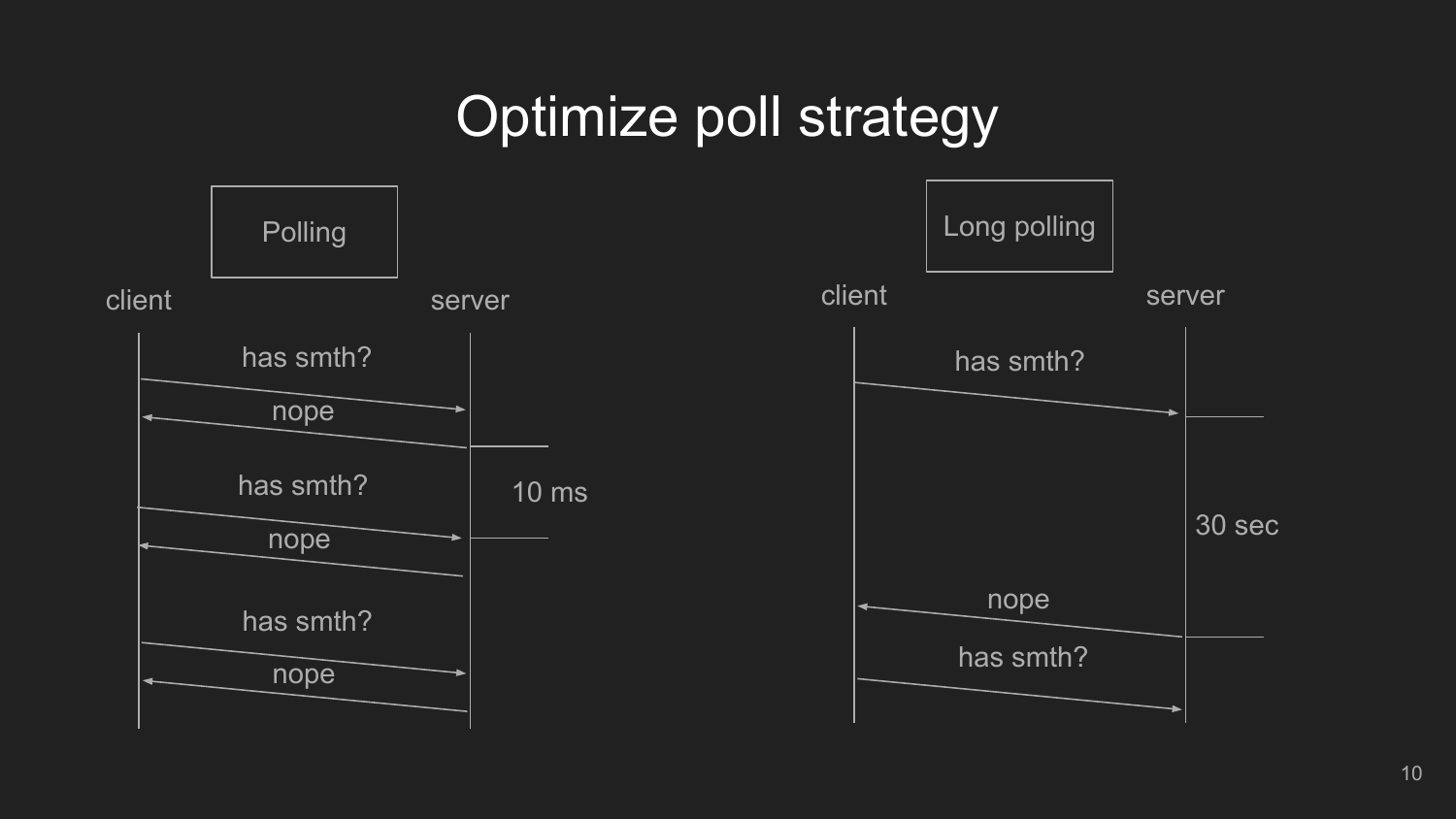### HTTP/1.1 limitations

Can't use multiplexing (1st can block others)

One long-poll request = one tcp connection

TCP connection = (client\_ip, client\_port, server\_ip, server\_port)

client\_port =  $[0..65535]$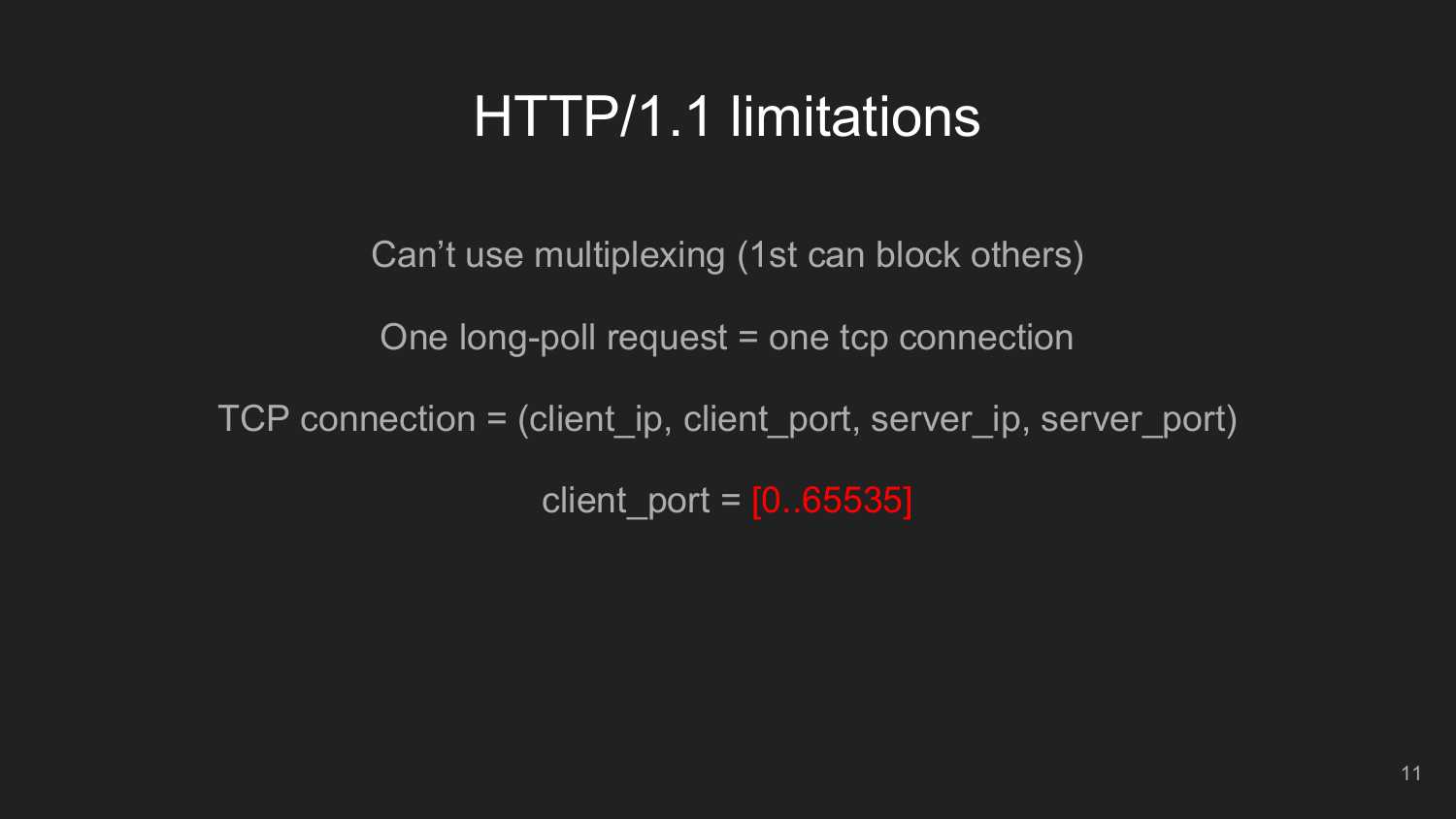### Load per front replica

300 "download pdf" RPS — 300 simultaneous tcp connections

Something happened with printing backend

After 1 second — 600 connections

After 1 minute — 18k connections

After 4 minutes — can't open new tcp connection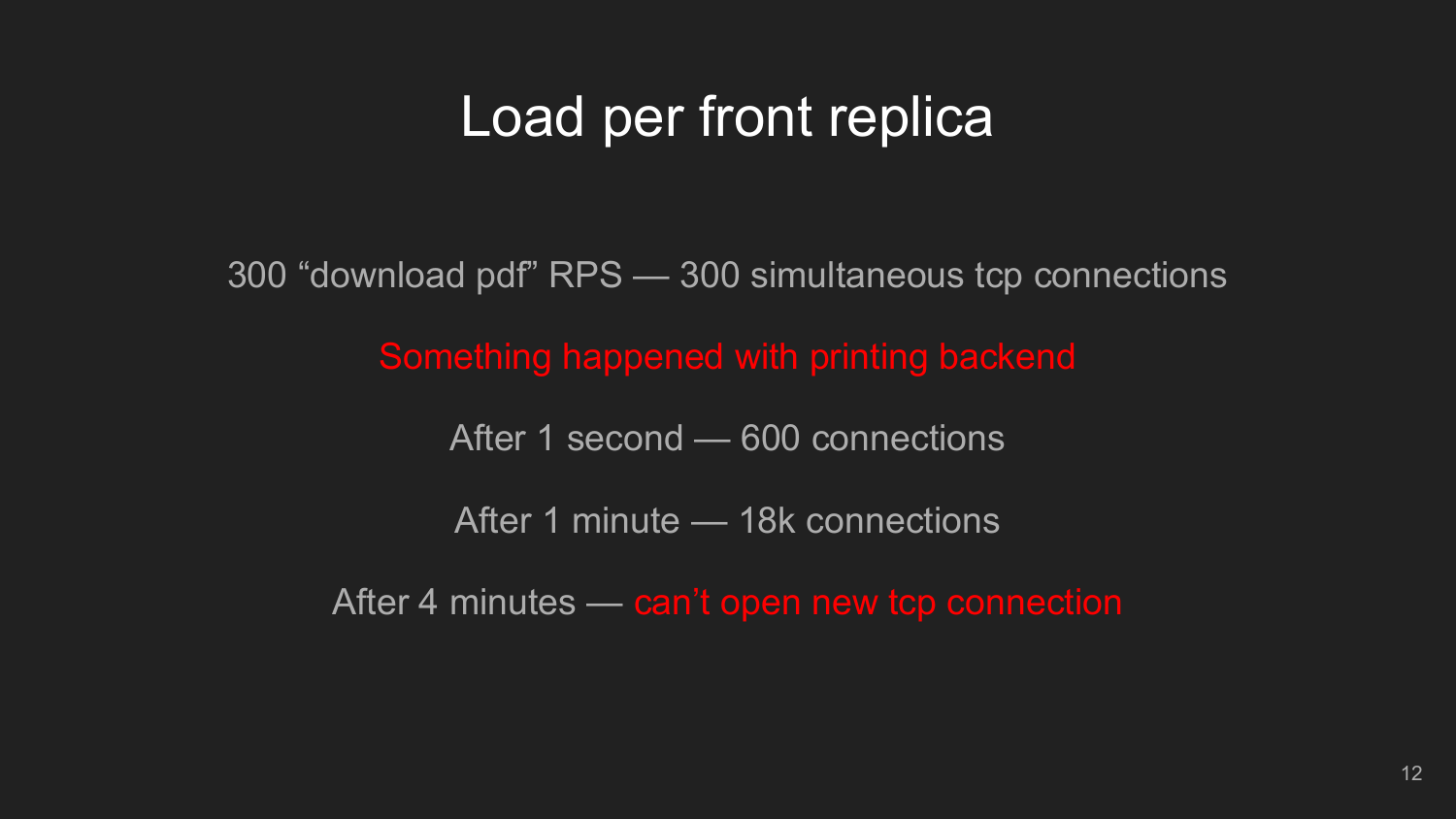# Why HTTP/2

WebSockets, TCP, SignalR — completely new stack

#### No semantics changes in HTTP/2

Can reuse our http infrastructure: distributed tracing, metrics, intelligent replica selection, retry strategies, etc...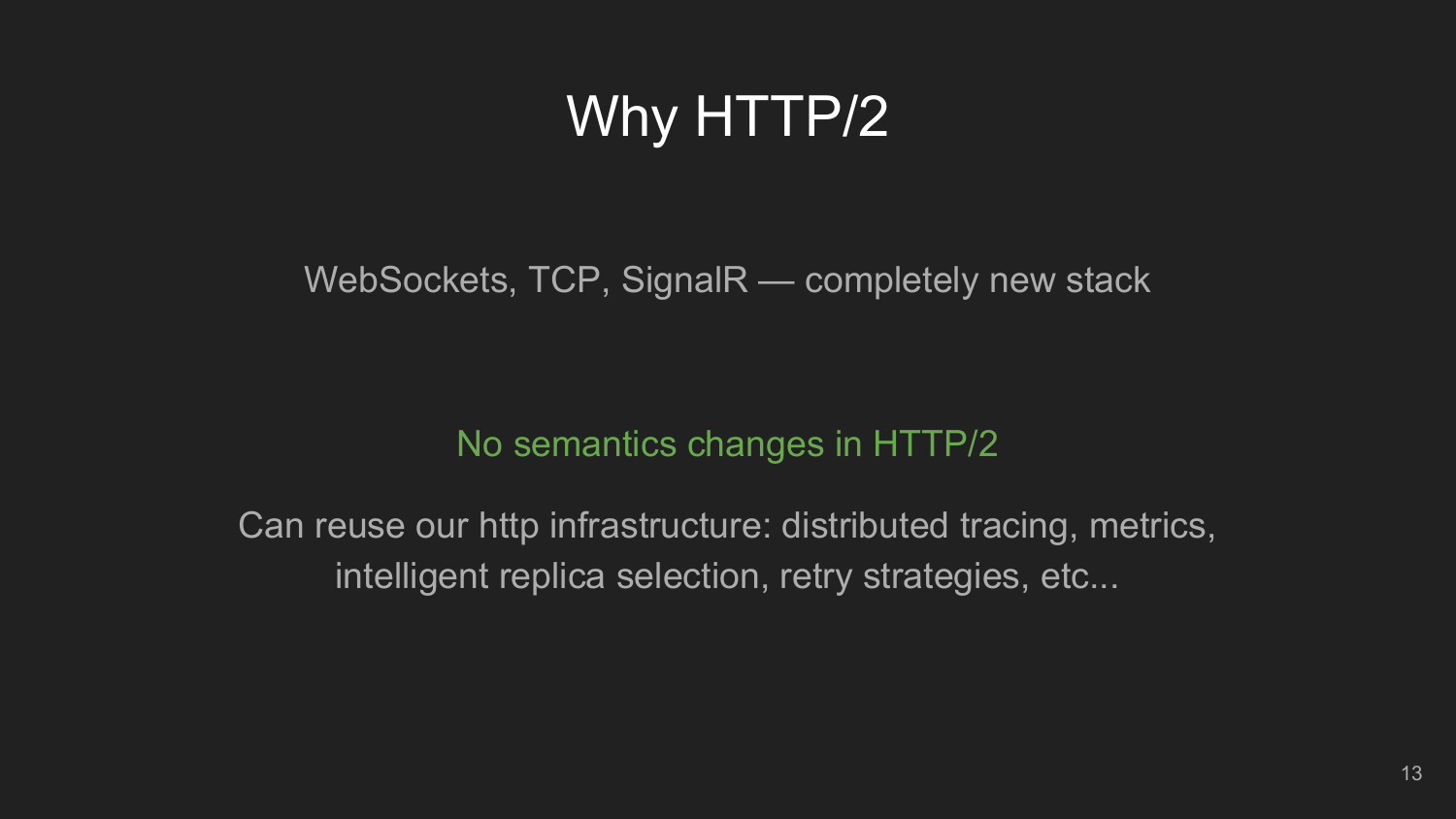### **Environment**

Windows Server 2016 / Windows 10

.NET Framework 4.6.2

September, 2017

What if <.NET Core, Linux, etc...> - later!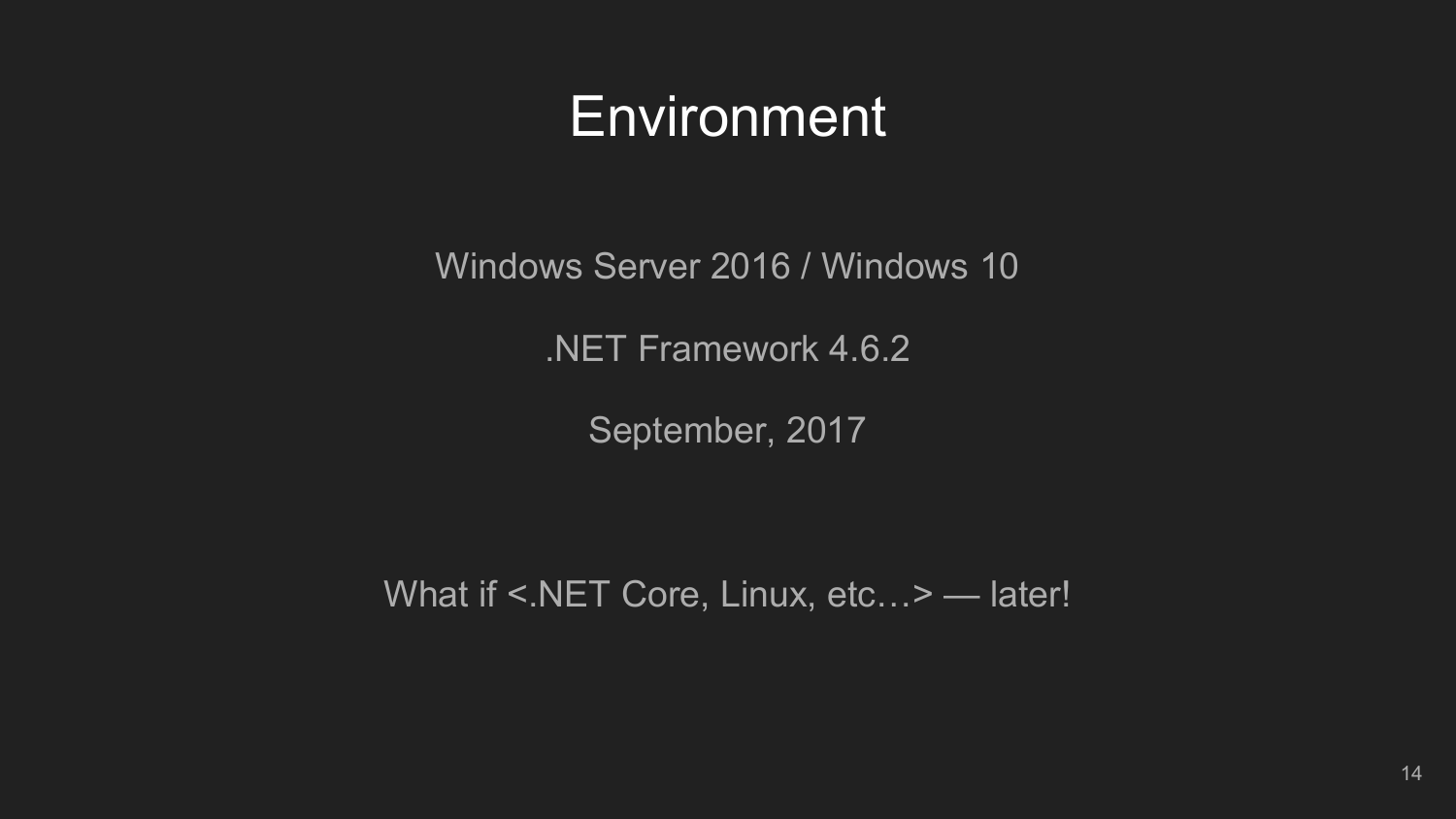### HTTP/1.1 server on .NET Framework

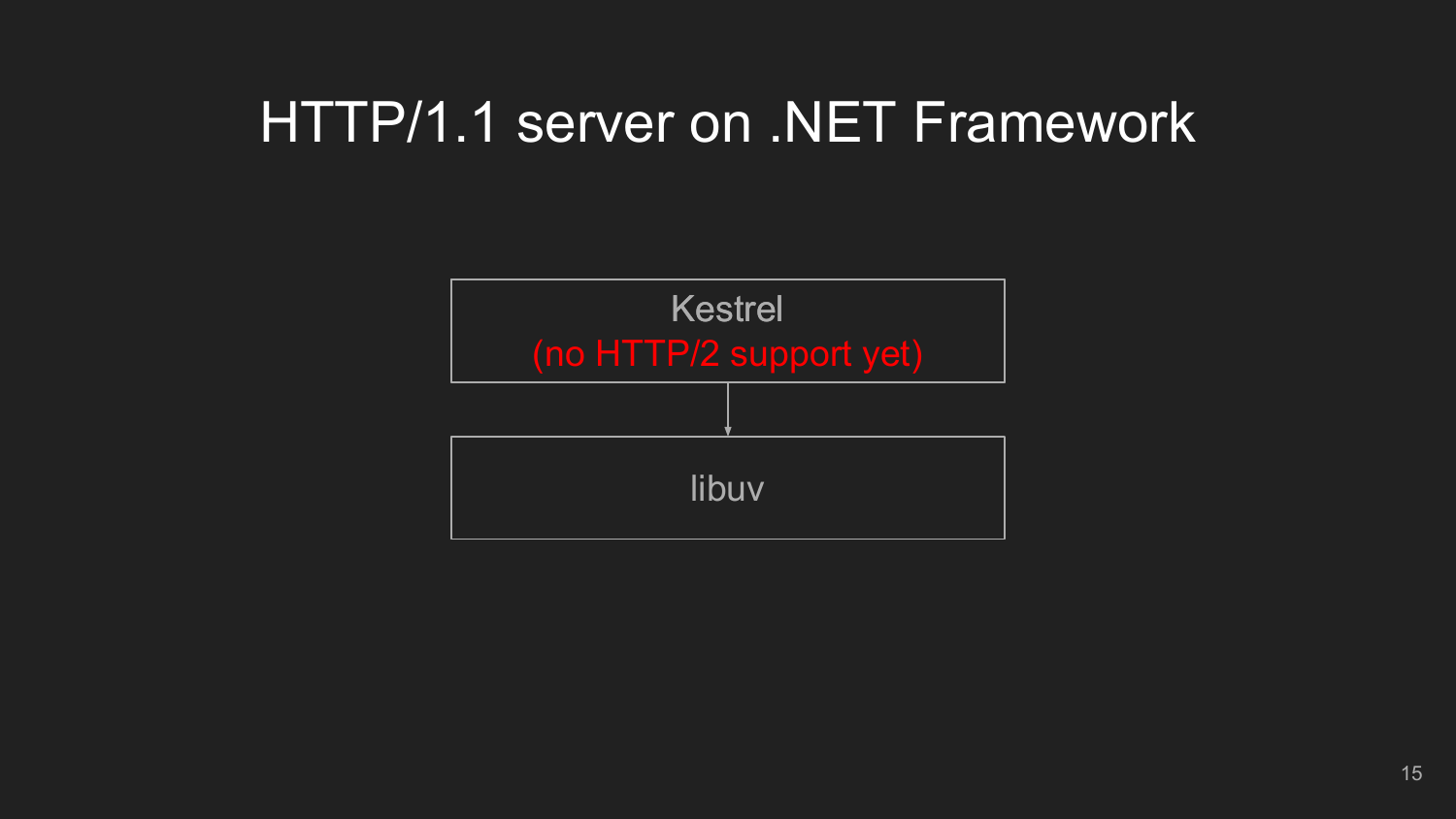### HTTP/1.1 client on .NET Framework

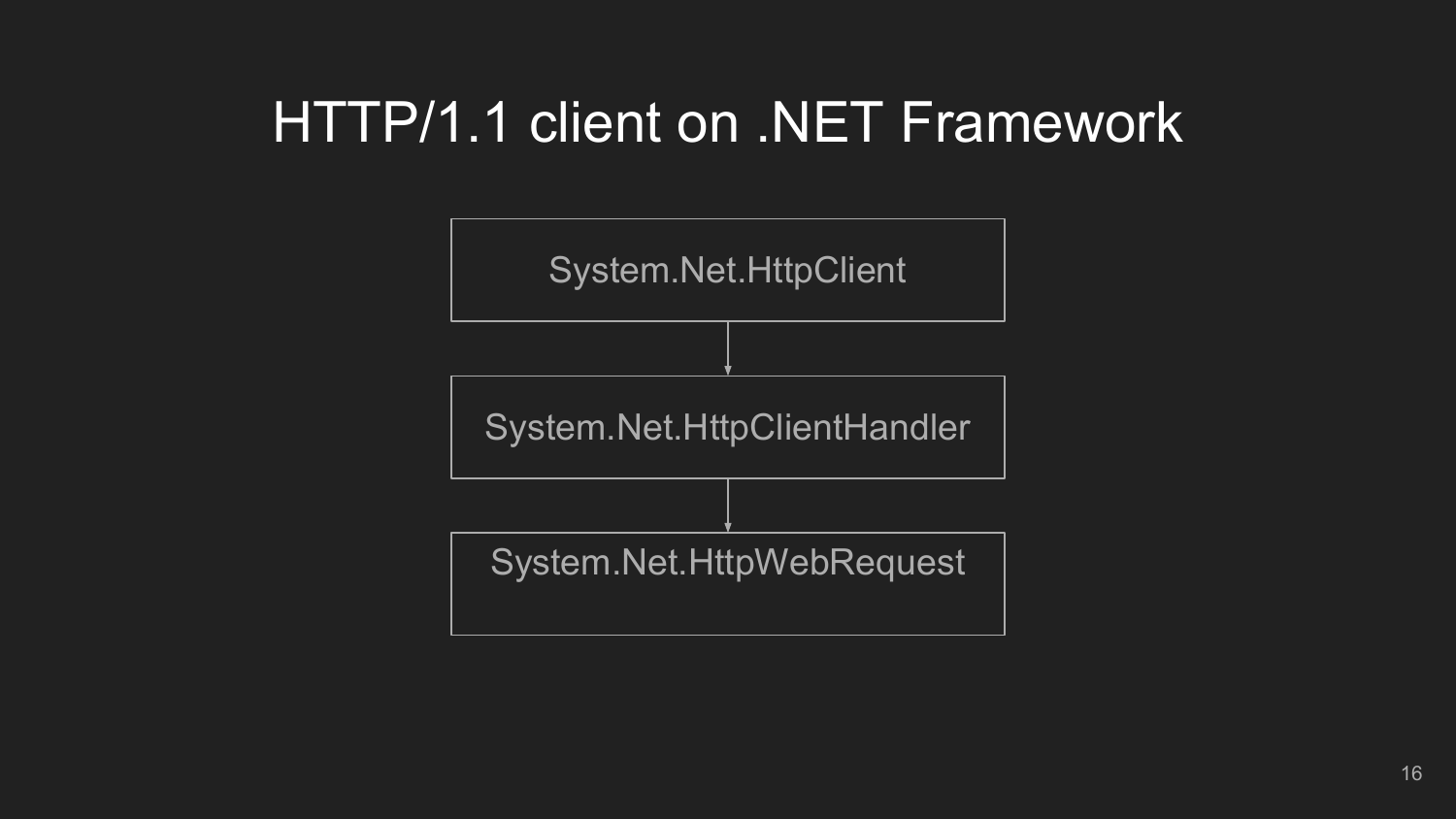### HTTP/1.1 client on .NET Framework

System.Net.HttpClient

System.Net.HttpClientHandler

System.Net.HttpWebRequest (will never support HTTP/2)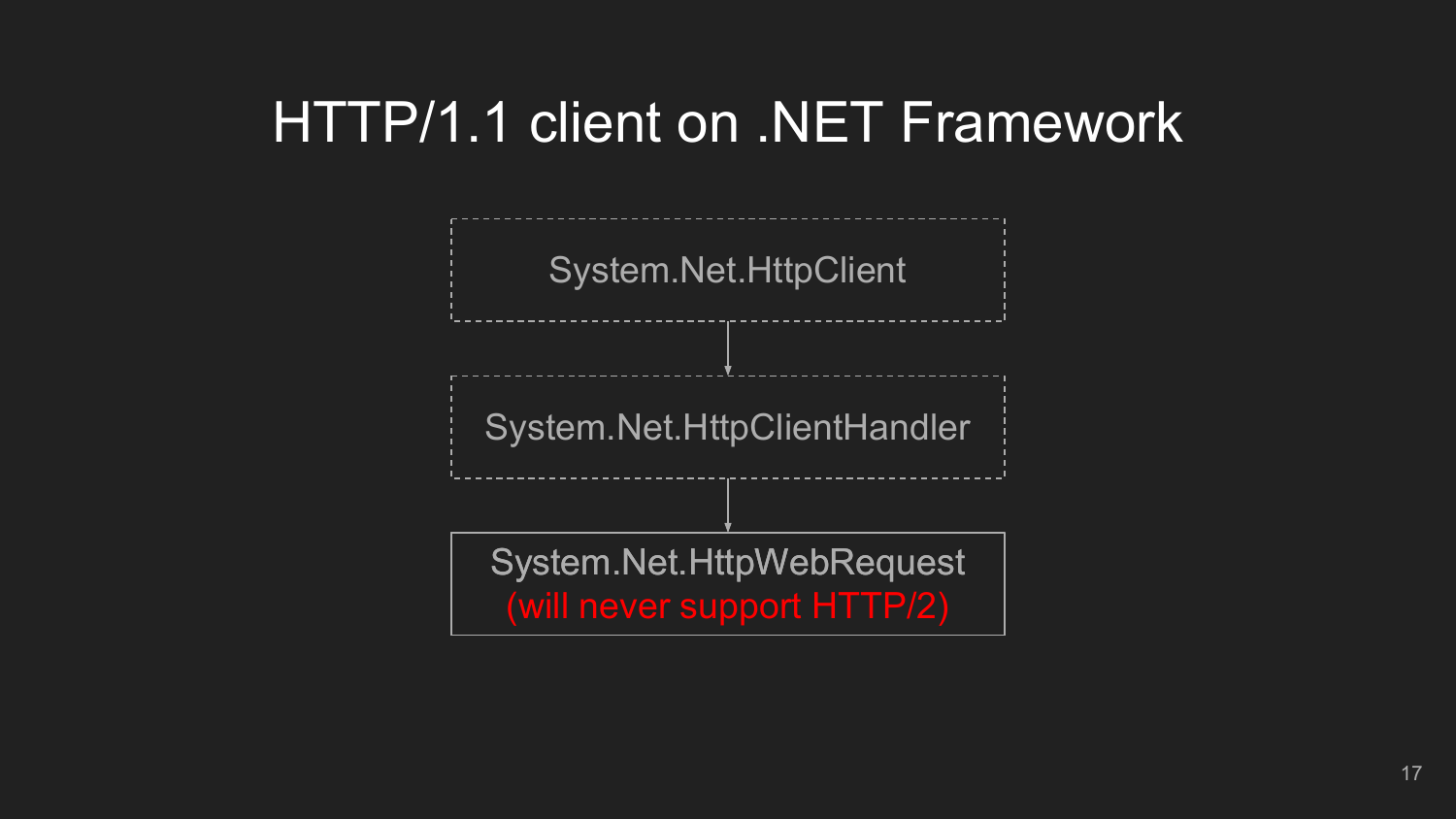### HTTP/2 server on .NET Framework

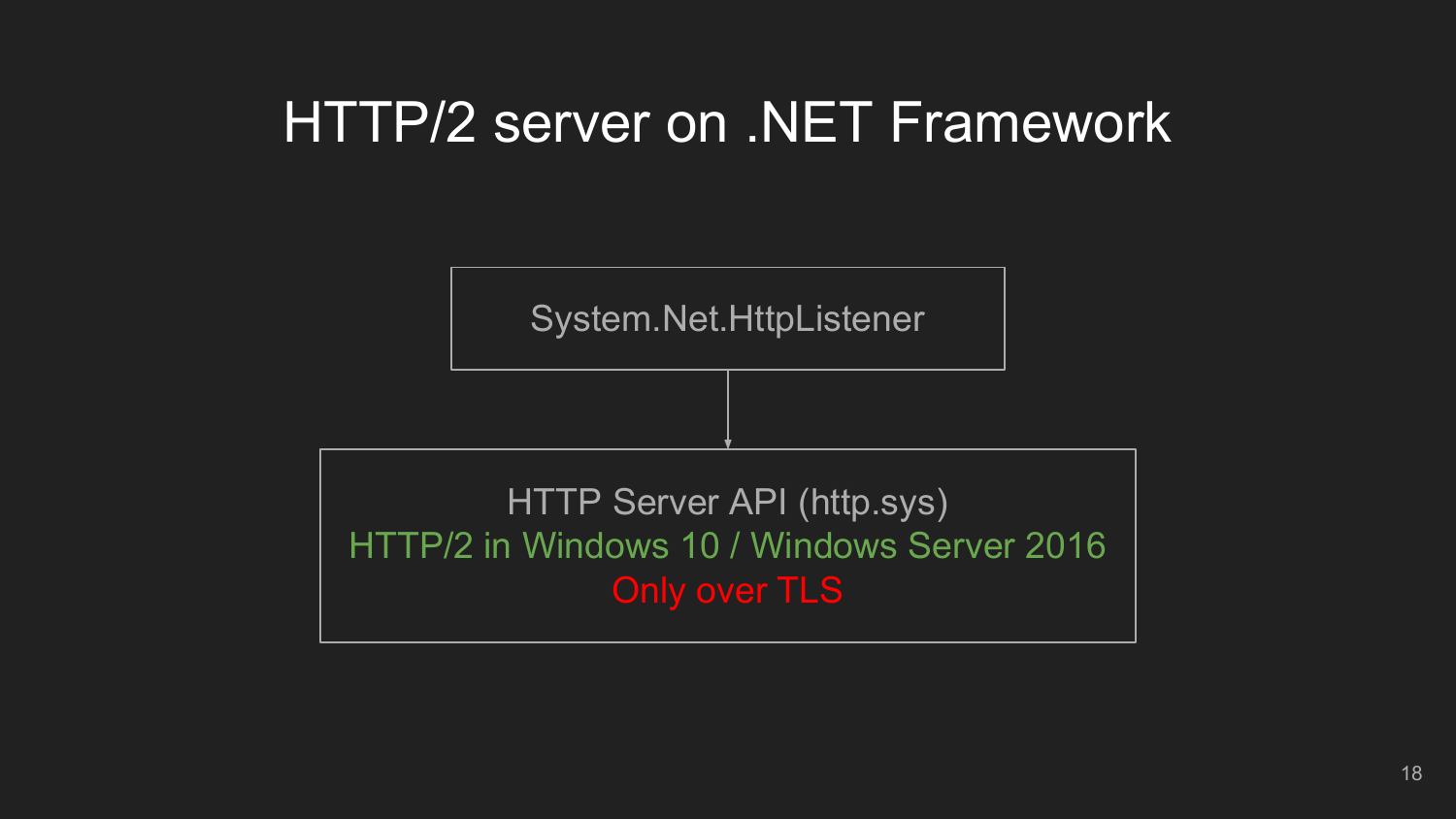### HTTP/2 client on .NET Framework

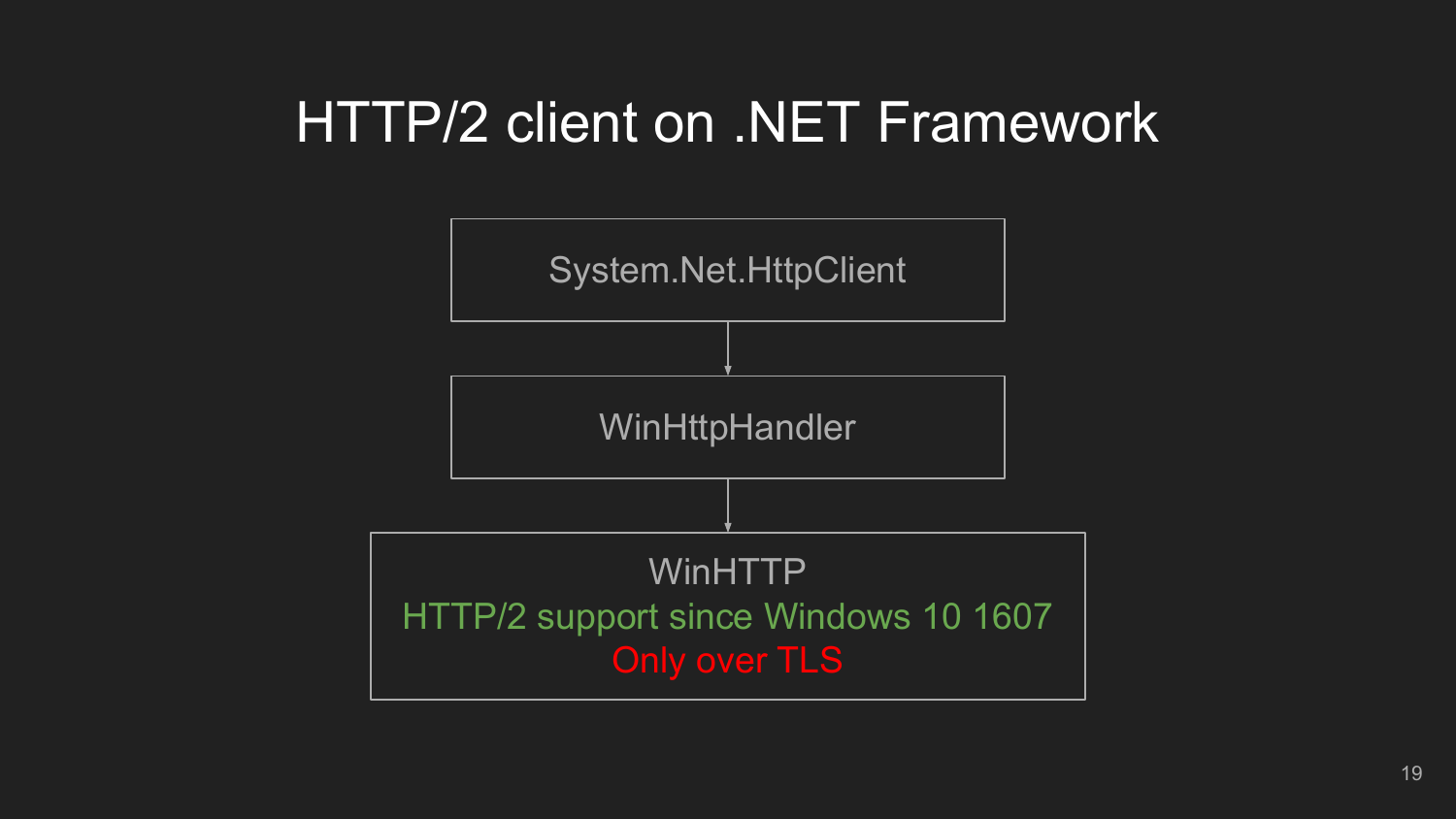### Version hell

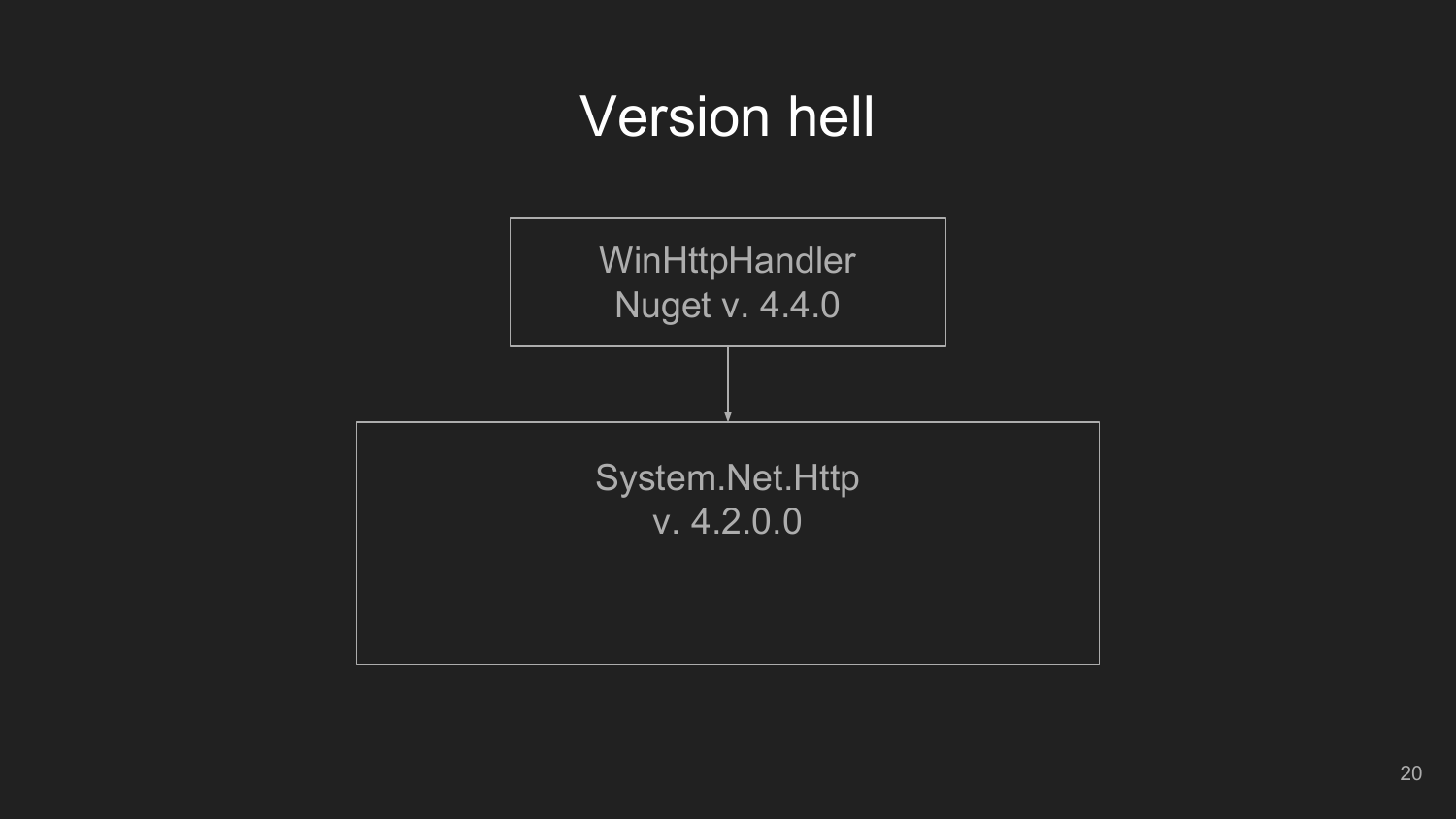### Version hell

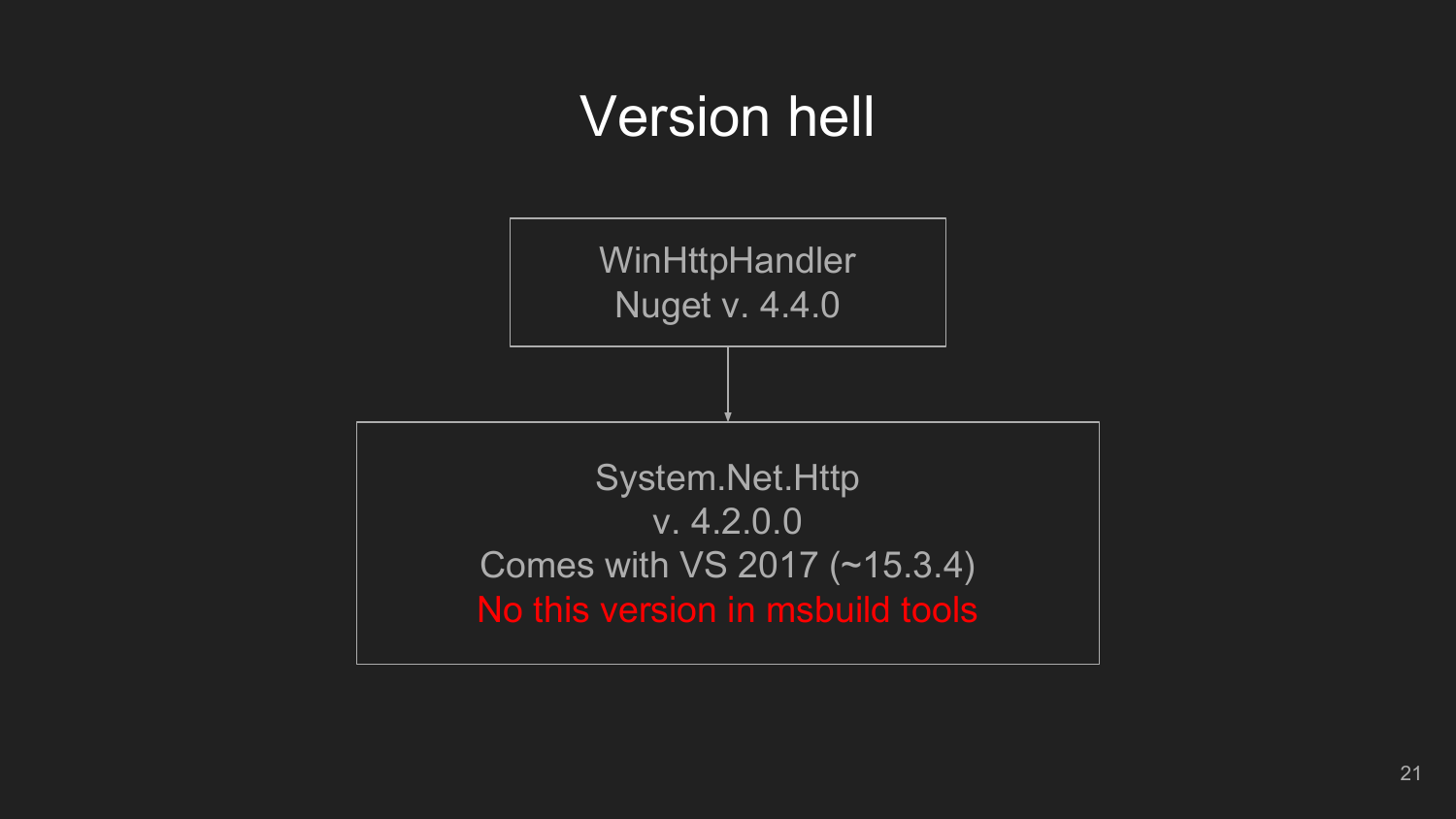# **Finally worked**

```
using (var client = new HtptClient(new WinHttpHandler(), true))
  var request = new HttpRequestMessage(HttpMethod.Get, "https://google.com/")
  \rightarrow \rightarrowSolution Version = new Version(2, \theta)
 \left\{ \cdot \right\}var response = await client.SendAsync(request);
    Console.WriteLine($"{response.StatusCode} {response.Version}");
```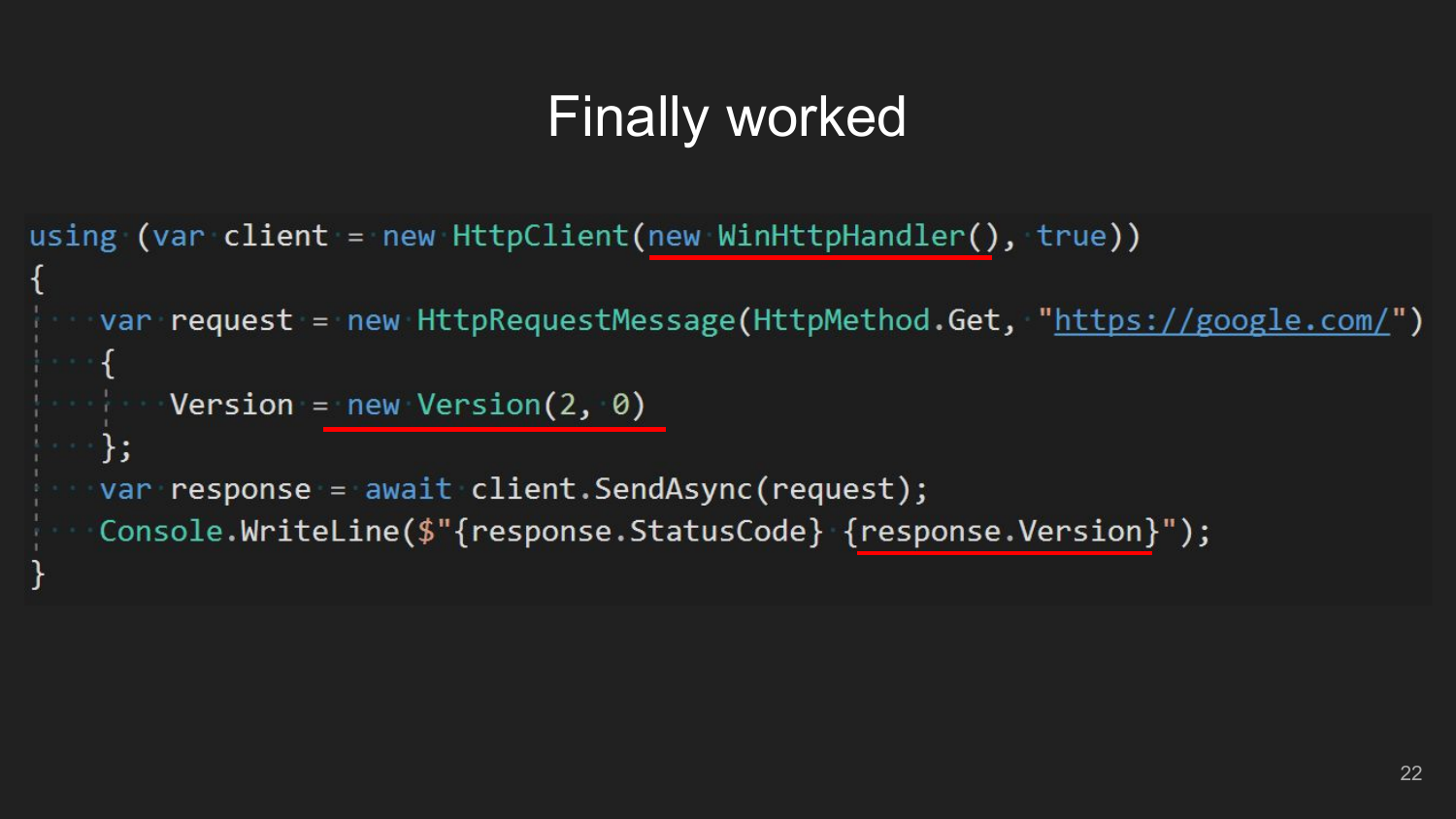```
// client
var n = 100;var tasks = new Task<HttpResponseMessage>[n];
for (var i = 0; i < n; i++)tasks[i] = SendAsync();> netstat -a -n | findstr 4443
var result = await Task.WhenAll(tasks);
                                       TCP 0.0.0.0:4443 0.0.0.0:0 LISTENING
                                       TCP [::]:4443 [::]:0 LISTENING
// server
while (true)
                                       TCP [::1]:4443 [::1]:53079 ESTABLISHED
                                       TCP [::1]:53079 [::1]:4443 ESTABLISHEDvar context = listener.GetContext();
| Task.Run(async () =>
 await Task.Delay(2000);
context.Response.StatusCode = 200;
 context.Response.Close();
 \rightarrow });
```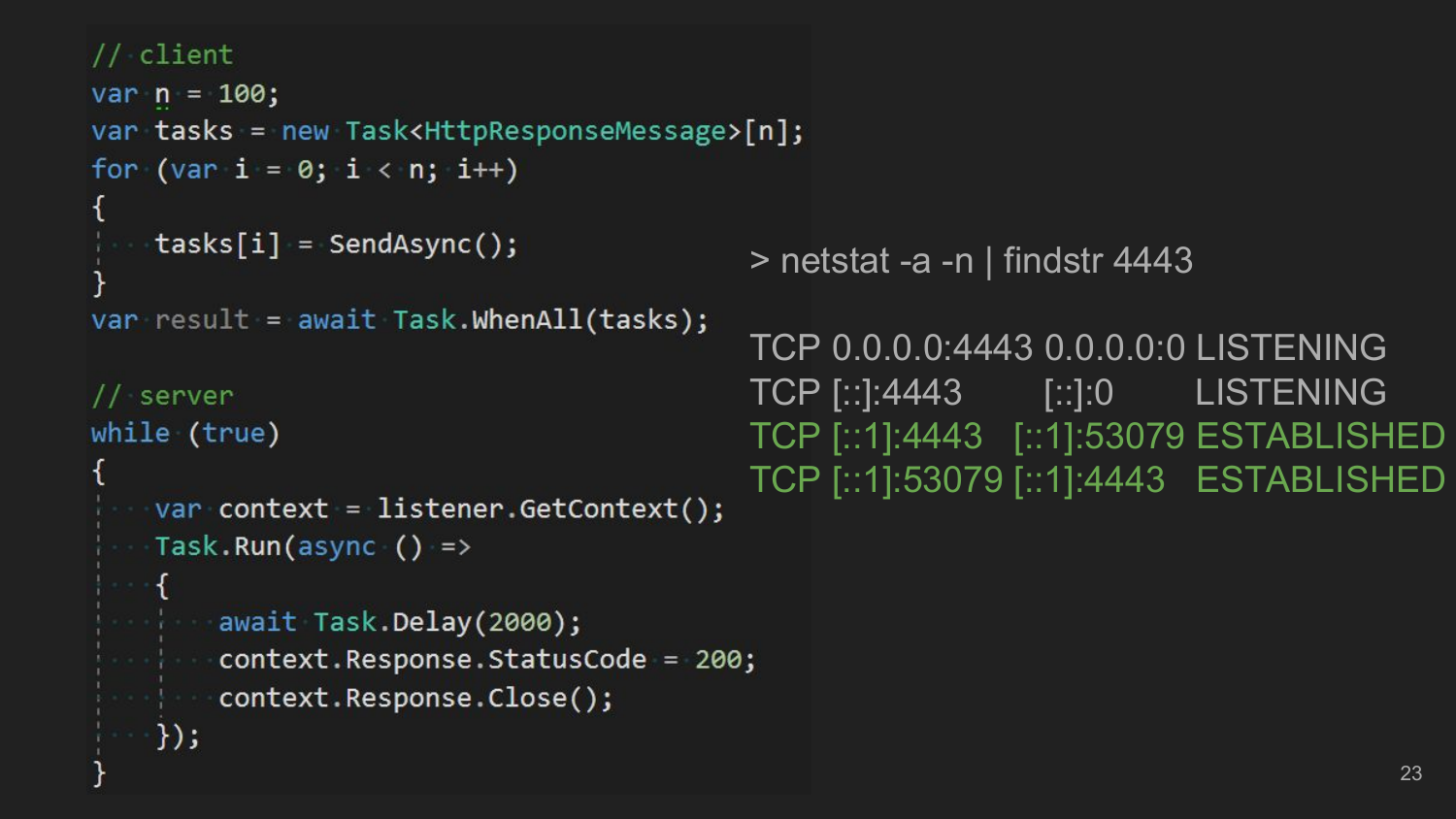#### // client

```
var n = 100;var tasks = new Task<HttpResponseMessage>[n];
for (var i = 0; i < n; i++)tasks[i] = SendAsync();
```

```
var result = await Task.WhenAll(tasks);
```

```
server
while (true)
```
});

```
var context = listener.GetContext();
- Task.Run(async () =>
```

```
await Task.Delay(2000);
context.Response.StatusCode = 200;
context.Response.Close();
```
> test.exe client 4443 100

Got response 1 in 00:00:02.0031573 … Got response 99 in 00:00:02.0011053 Got response 100 in 00:00:02.016546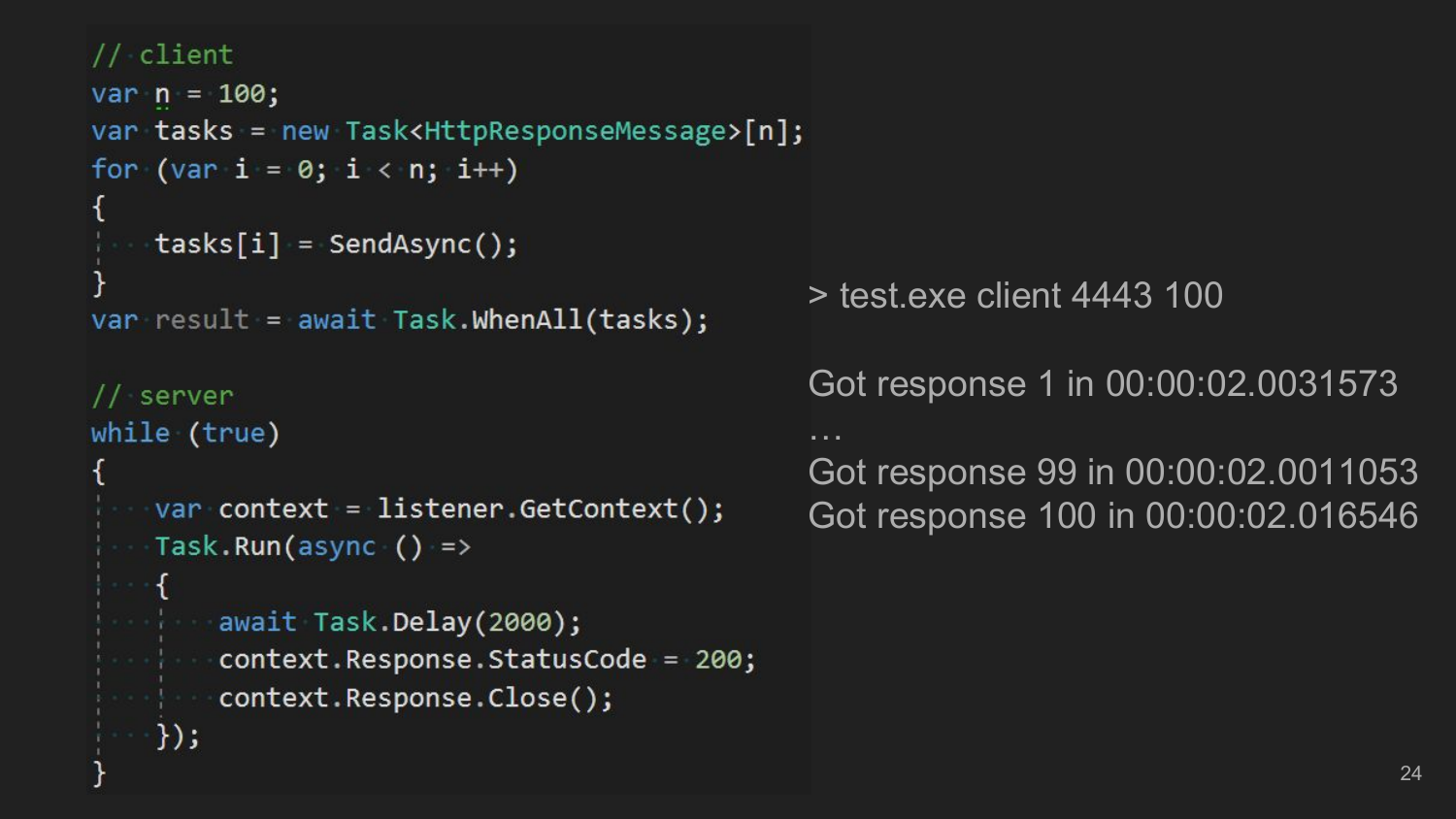#### // client

```
var n = 100;var tasks = new Task<HttpResponseMessage>[n];
for (var i = 0; i < n; i++)tasks[i] = SendAsync();
```

```
var result = await Task.WhenAll(tasks);
```

```
// server
while (true)
```
});

```
var context = listener.GetContext();
- Task.Run(async () =>
```

```
await Task.Delay(2000);
context.Response.StatusCode = 200;
context.Response.Close();
```
> test.exe client 4443 101

… …

Got response 1 in 00:00:02.0031573

Got response 99 in 00:00:02.0011053 Got response 100 in 00:00:02.016546 Got response 101 in 00:00:04.072555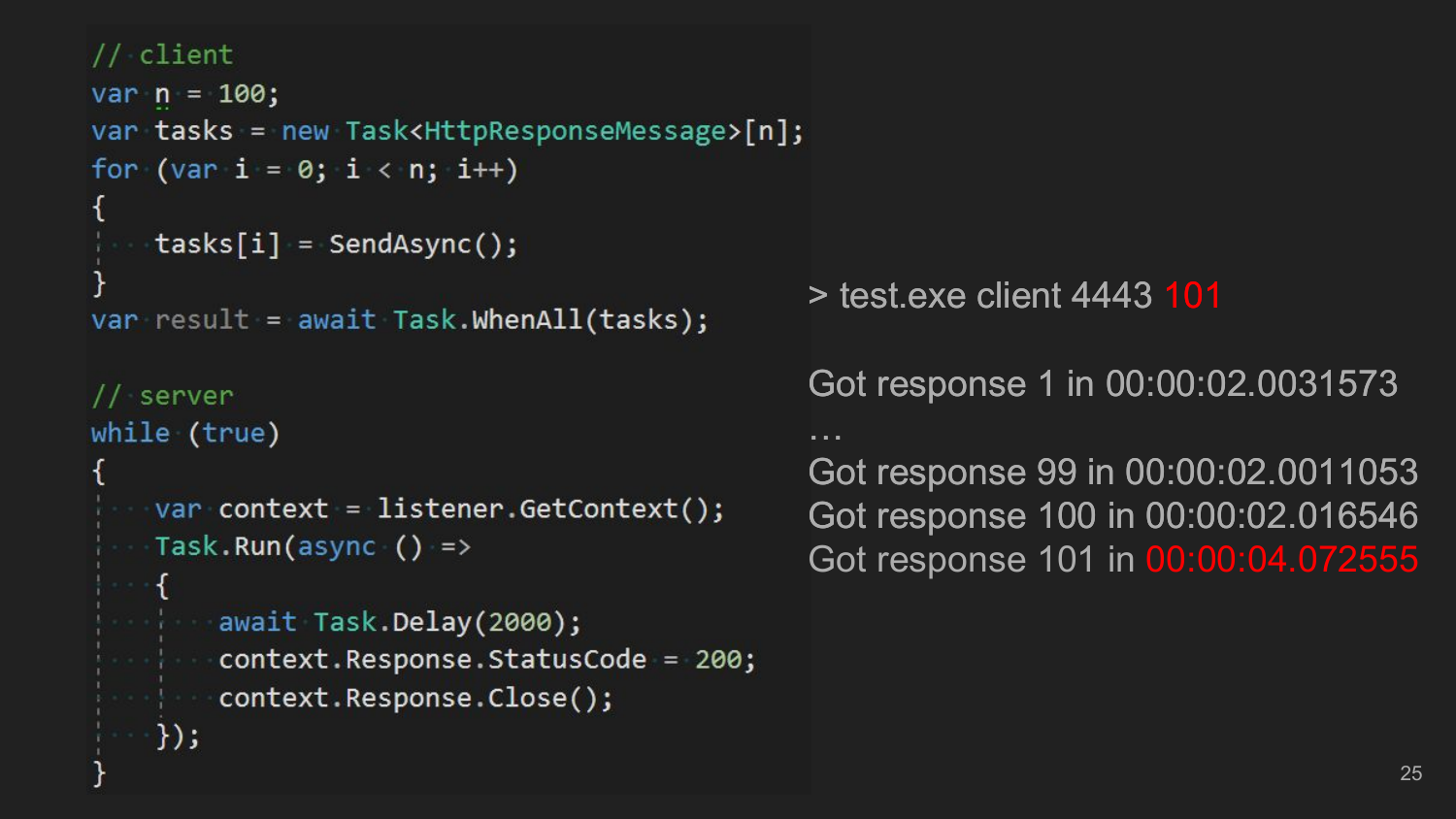### Where is the limit?

ServicePoint.ConnectionLimit

WinHttpHandler.MaxConnectionsPerServer

Const inside WinHttpHandler?

Const inside http.sys?

Let's try another server/client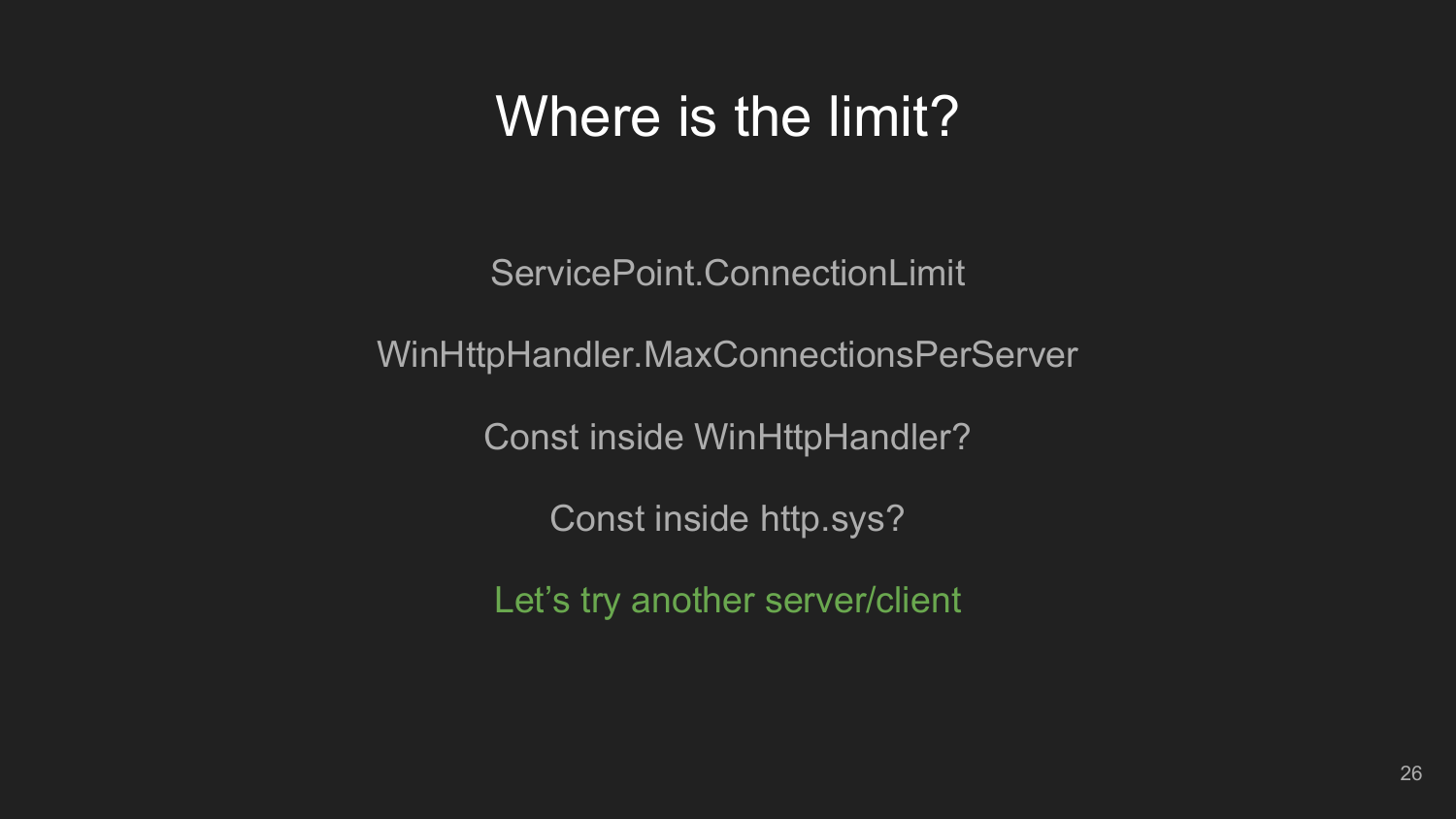### Different server/client

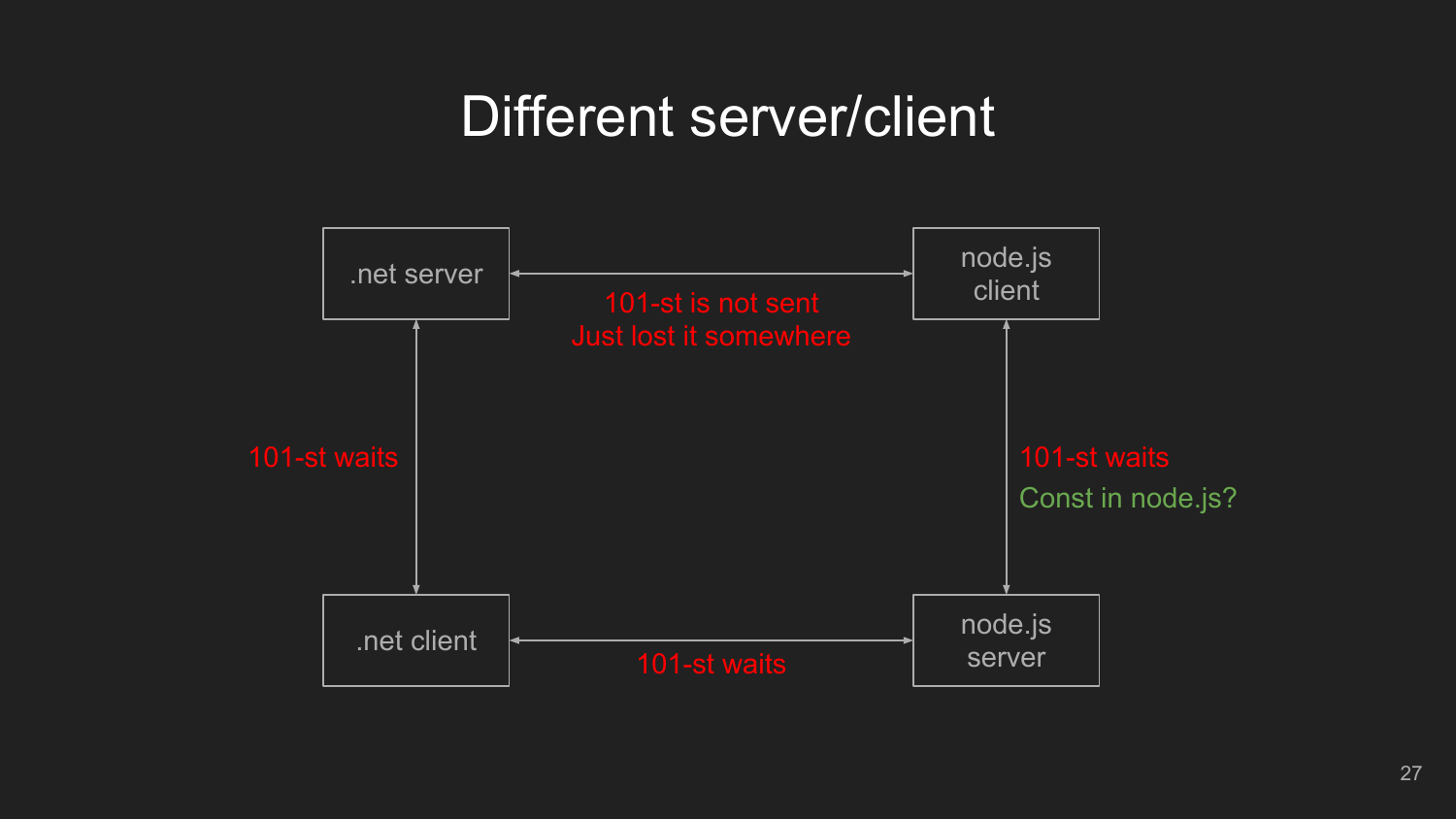# **Mystical constant 100**

https://github.com/nodejs/node/blob/master/src/node http2.cc#L58

| 57 | // Recommended default                                        |
|----|---------------------------------------------------------------|
| 58 | nghttp2 option set peer max concurrent streams(options, 100); |
| 59 | if (flags & (1 << IDX_OPTIONS_PEER_MAX CONCURRENT STREAMS)) { |
| 60 | nghttp2_option_set_peer_max_concurrent_streams(               |
| 61 | options,                                                      |
| 62 | buffer[IDX OPTIONS PEER MAX CONCURRENT STREAMS]);             |
| 63 |                                                               |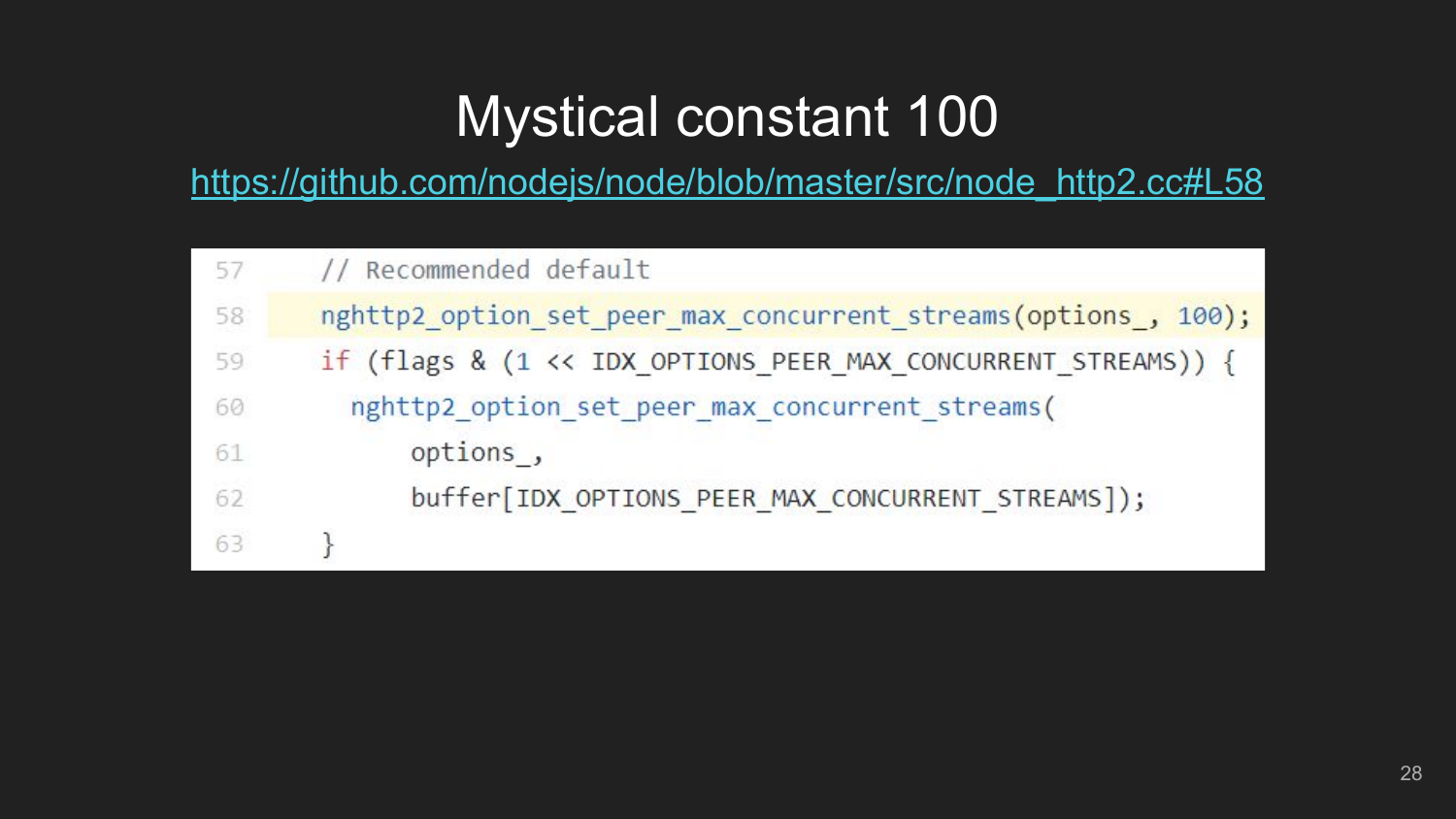### HTTP/2 RFC 7540

SETTINGS MAX CONCURRENT STREAMS (0x3): Indicates the maximum number of concurrent streams that the sender will allow. This limit is directional: it applies to the number of streams that the sender permits the receiver to create. Initially, there is no limit to this value. It is recommended that this value be no smaller than 100, so as to not unnecessarily limit parallelism.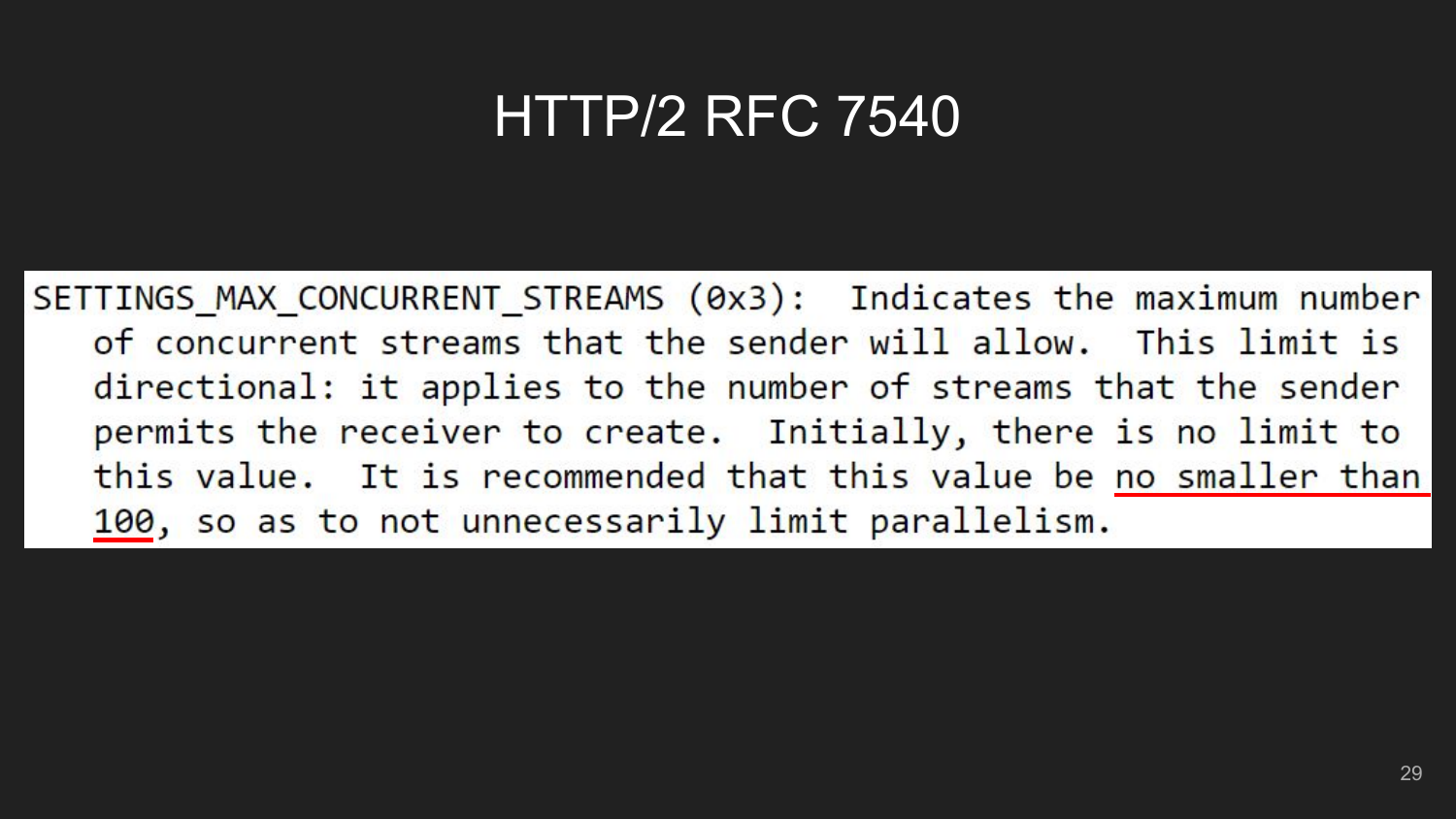### Tuned node.js client

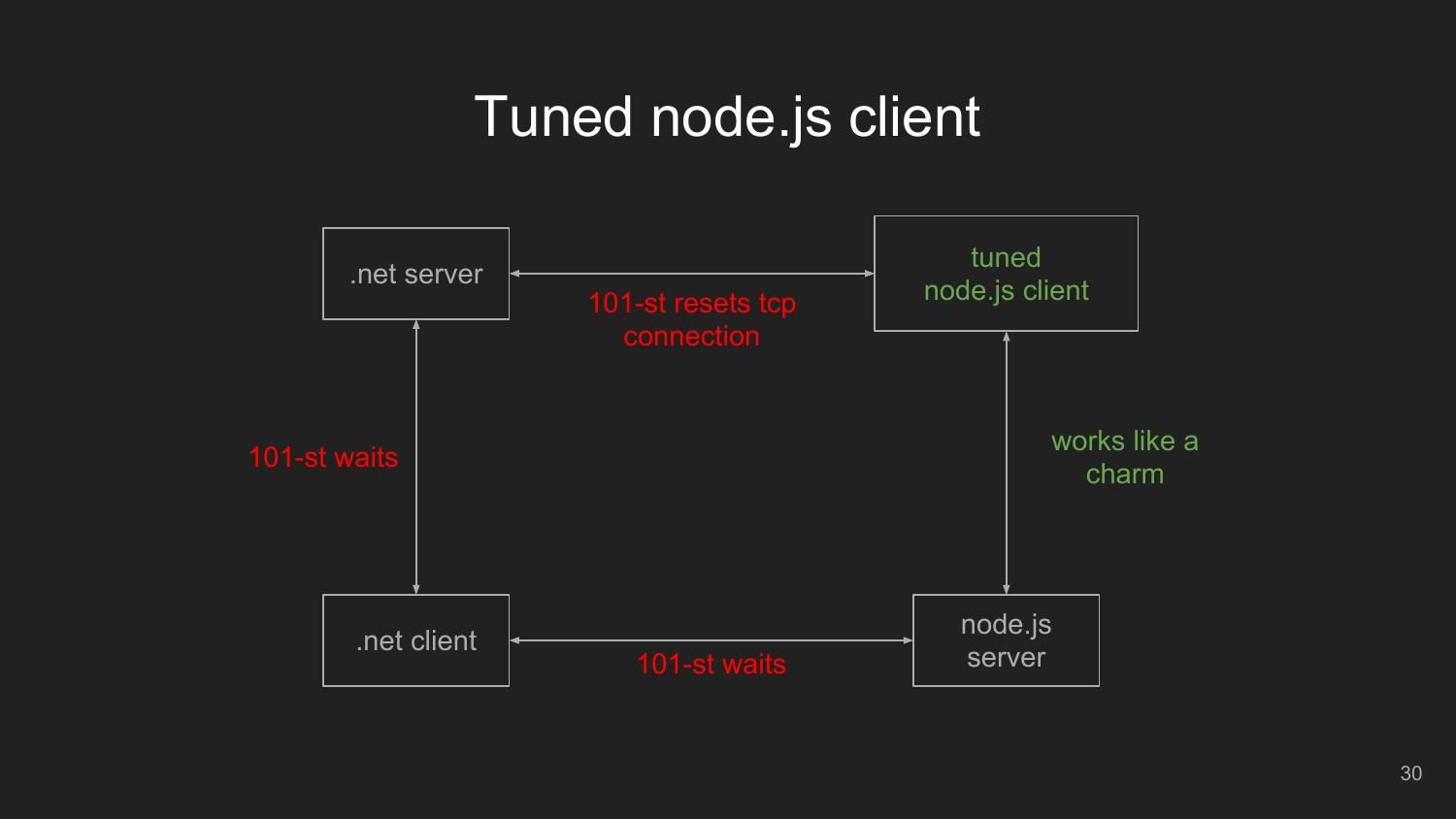### WinHttpHandlerPool

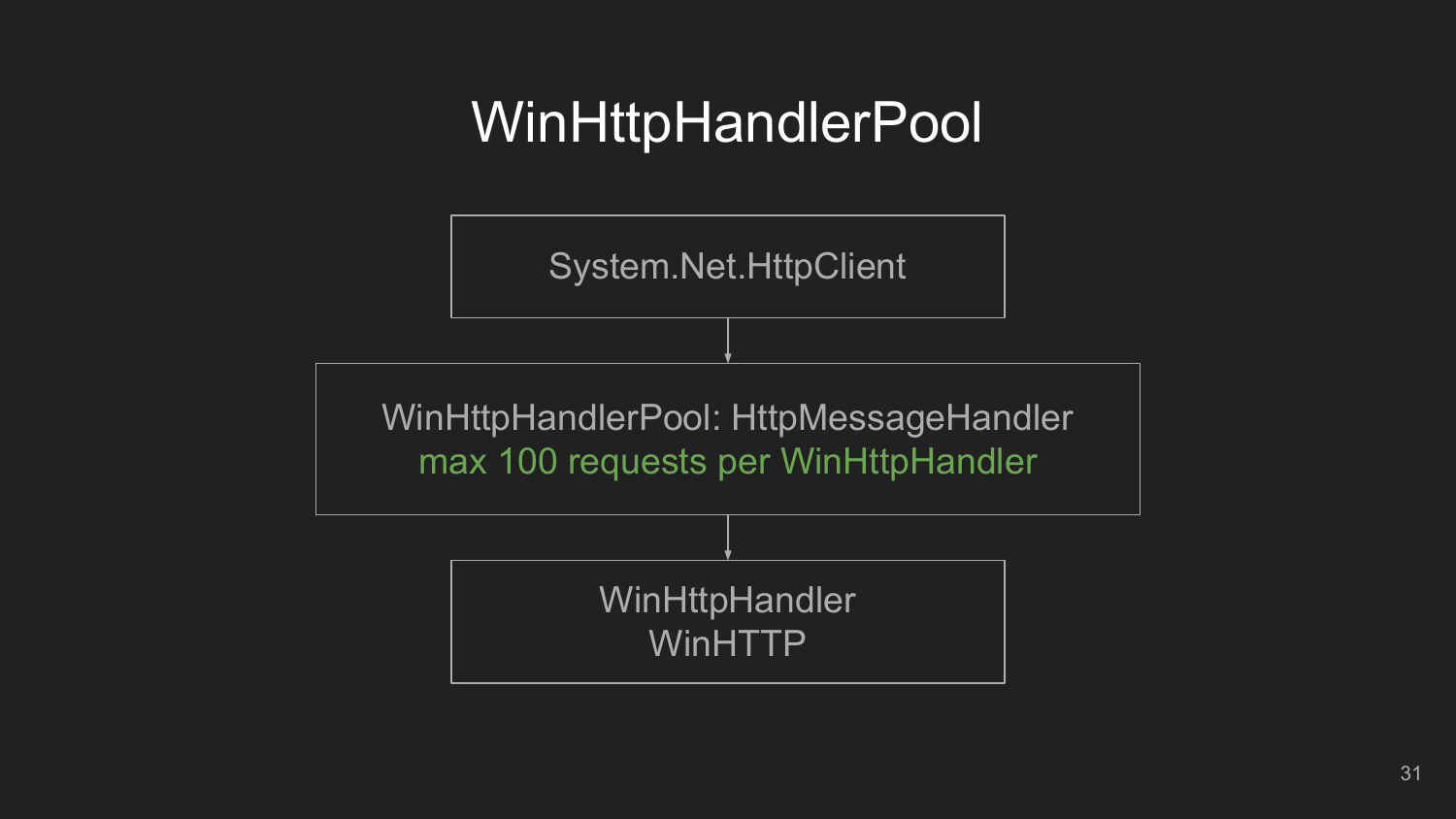### Load test

How many long-poll reqs can we have at once?

Theory:  $65k * 100 = 6.5kk$ 

Guess in practice?

~27k, and client thread pool exhausted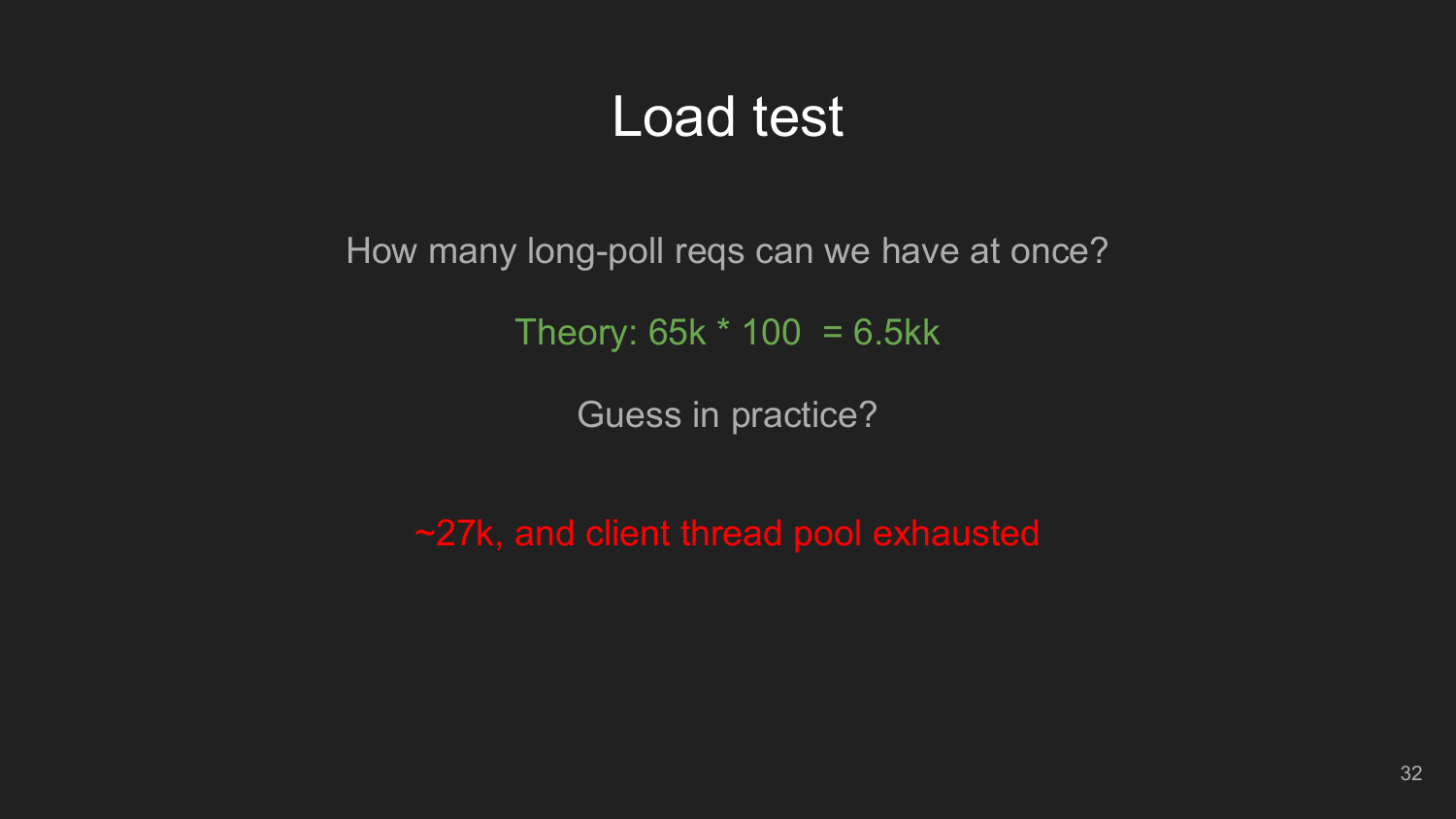### Thread pool

Async operations: promise, do smth when completes Thread can do other work while operation is pending Thread goes back to ThreadPool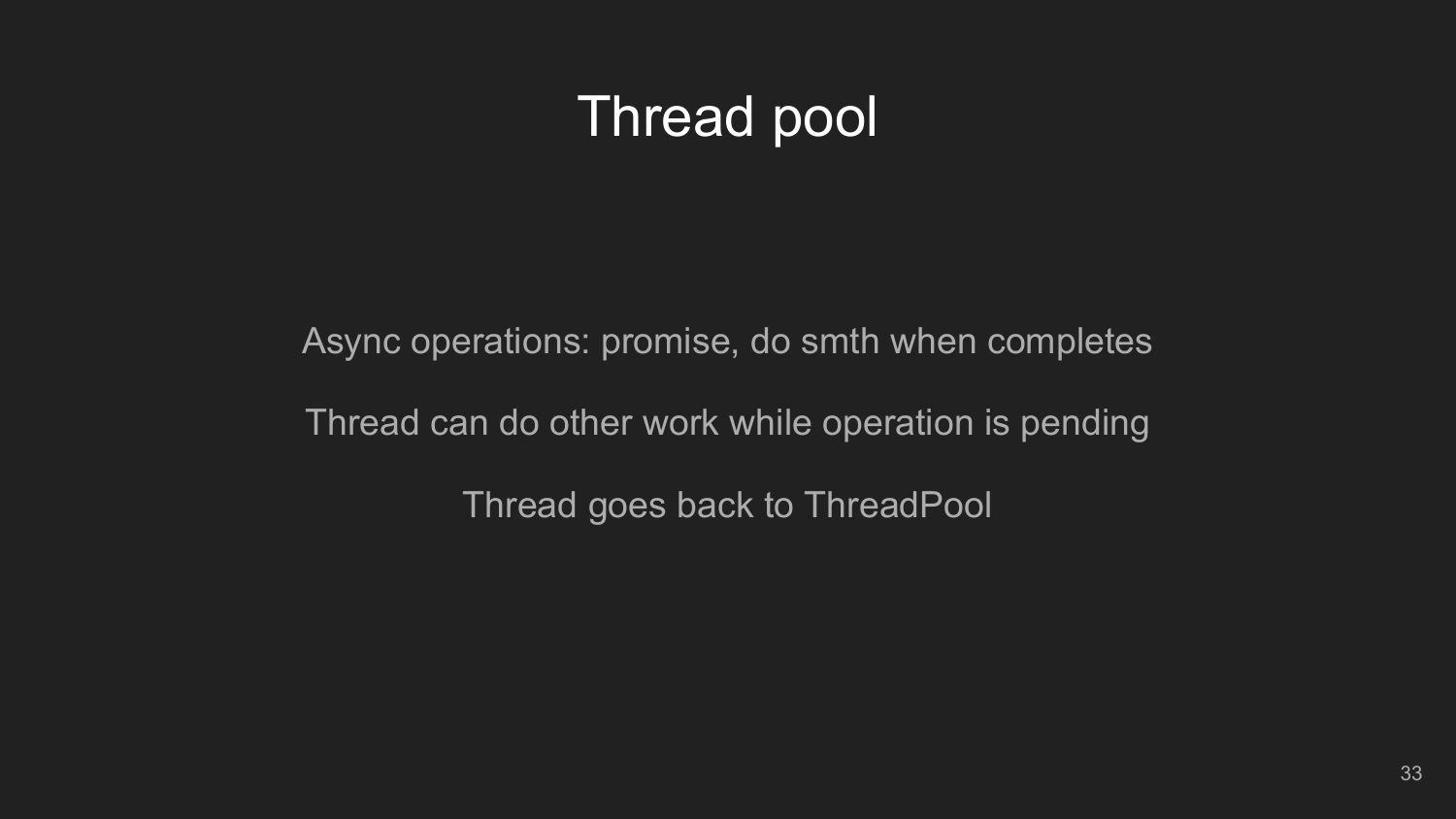### min threads / max threads

First min threads threads are created instantly

Then threads are created with delay  $(\sim 1 \text{ sec})$  until max threads

After max\_threads no more threads are spawned

In practice when min\_threads is reached nothing works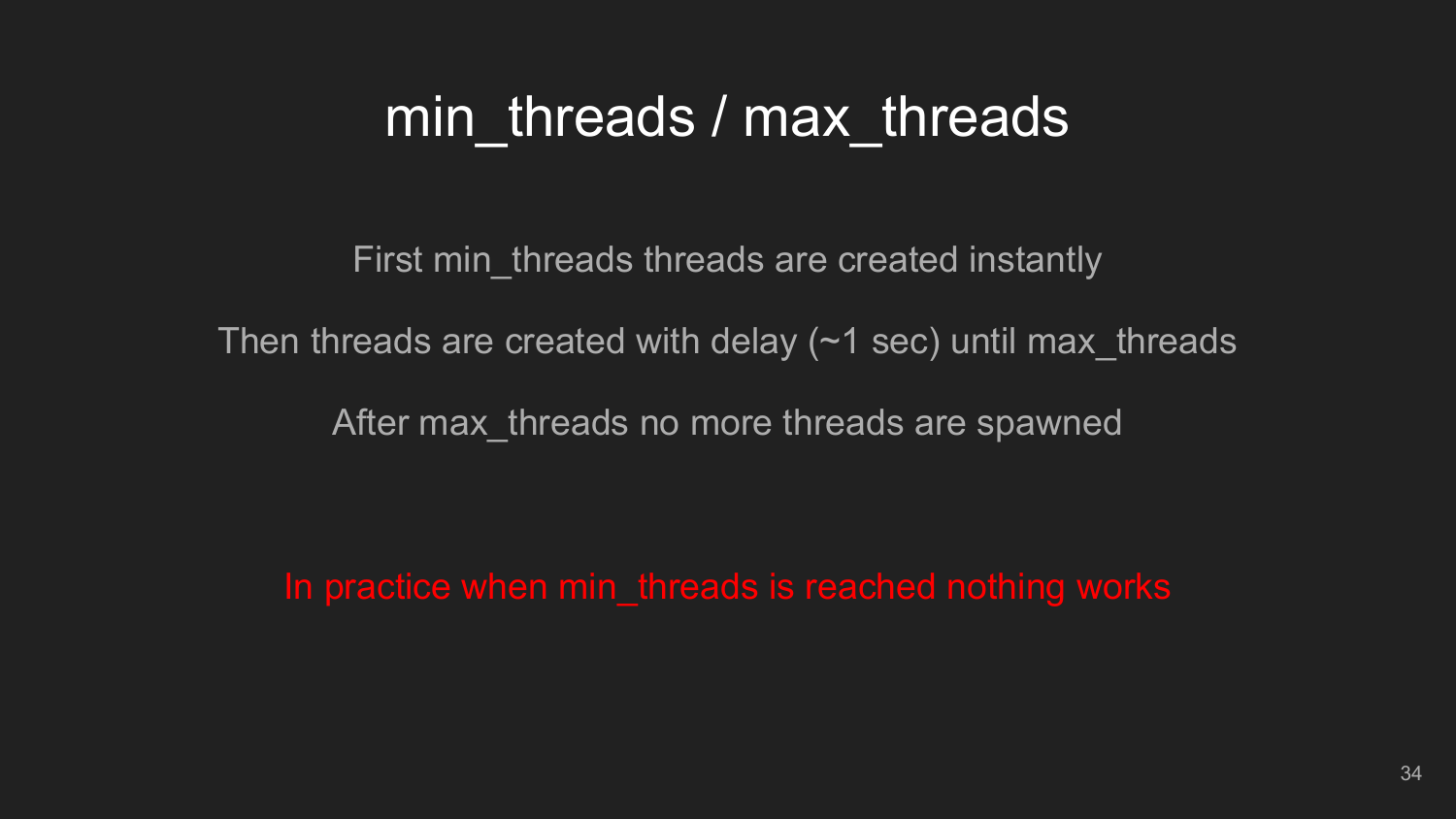# WinDbg

#### $\sim$ \*e !CLRStack

000000022854f8bc8 00007ff8c6d46964 [HelperMethodFrame: 00000022854f8bc8] System.Threading.Monitor.Enter(System.Object) 00000022854f8cc0 00007ff8b2388d72 System.Threading.TimerQueueTimer.Change(UInt32, UInt32) 00000022854f8d40 00007ff8b239f214 System.Threading.CancellationTokenSource.CancelAfter(Int32) 00000022854f8da0 00007ff8b239f14b System.Threading.CancellationTokenSource.CancelAfter(System.TimeSpan) (00000022854f8dd0\_00007ff8545bc8d5\_Kontur.Clusterclient.Extensions.SystemNetHttp.SystemNetHttpTransport+<SendAsvnc>d = 8.MoveNext();|

#### System.Threading.Monitor.Enter(System.Object)

System.Threading.TimerQueueTimer.Change(UInt32, UInt32)

System.Threading.CancellationTokenSource.CancelAfter(Int32)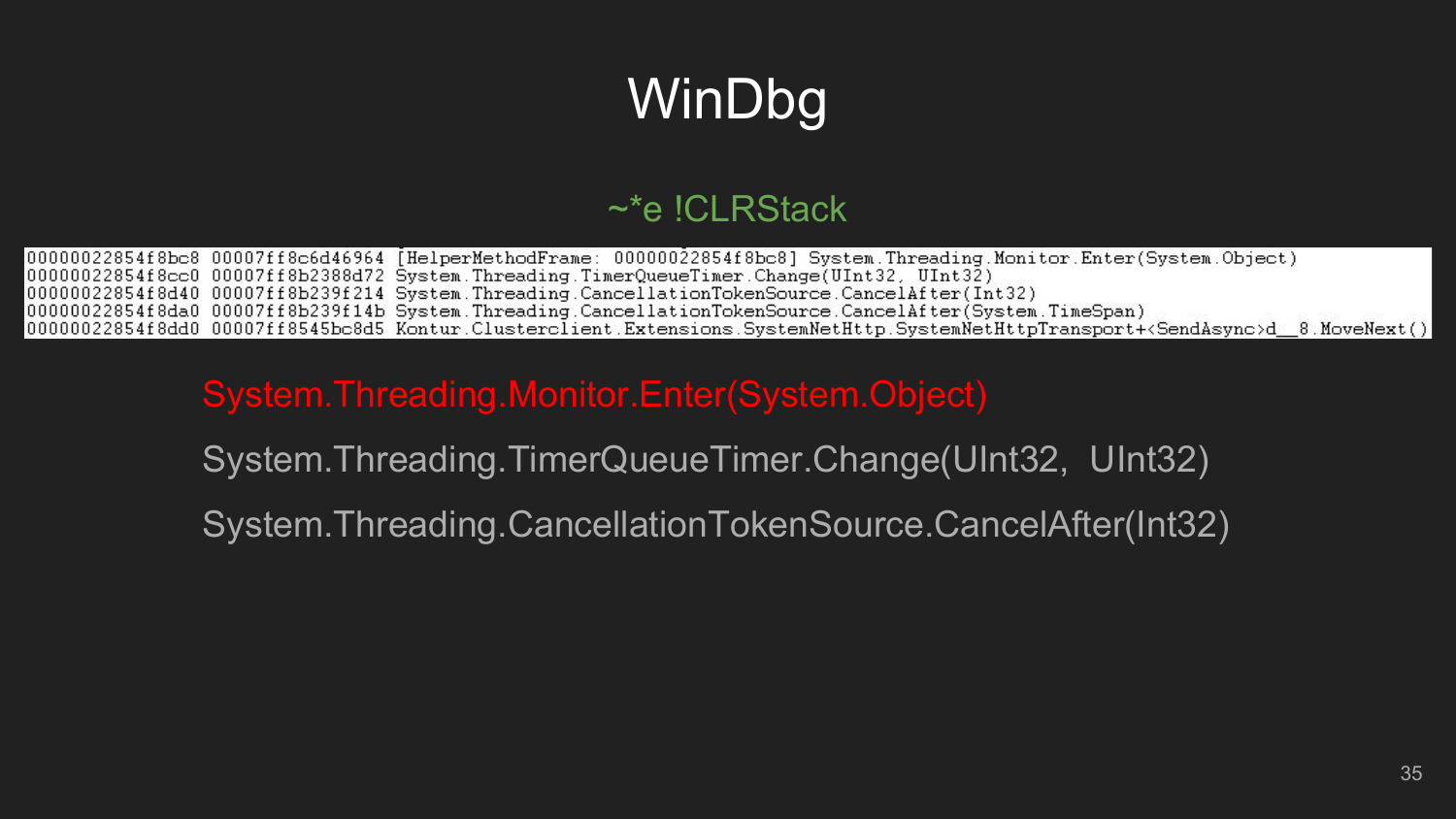### **Timeouts**

```
var request = new HttpRequestMessage();
var timeout = TimeSpan.FromSeconds(30);using (var cts = new CancellationTokenSource())
ł
    cts.CancelAfter(timeout);
 var response = await client.SendAsync(request, cts.Token);
```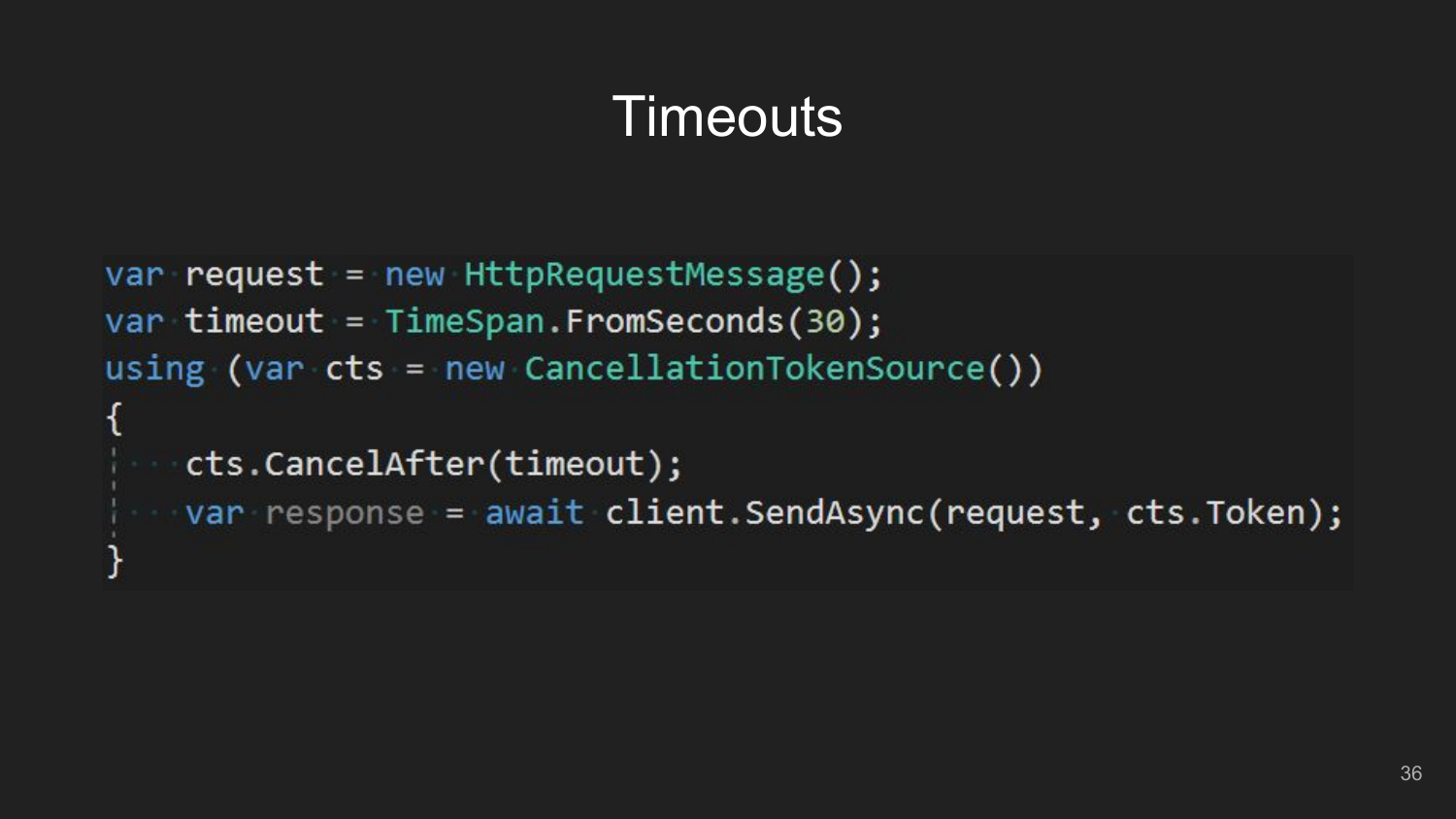// The one-and-only TimerQueue for the AppDomain. static TimerQueue s queue = new TimerQueue();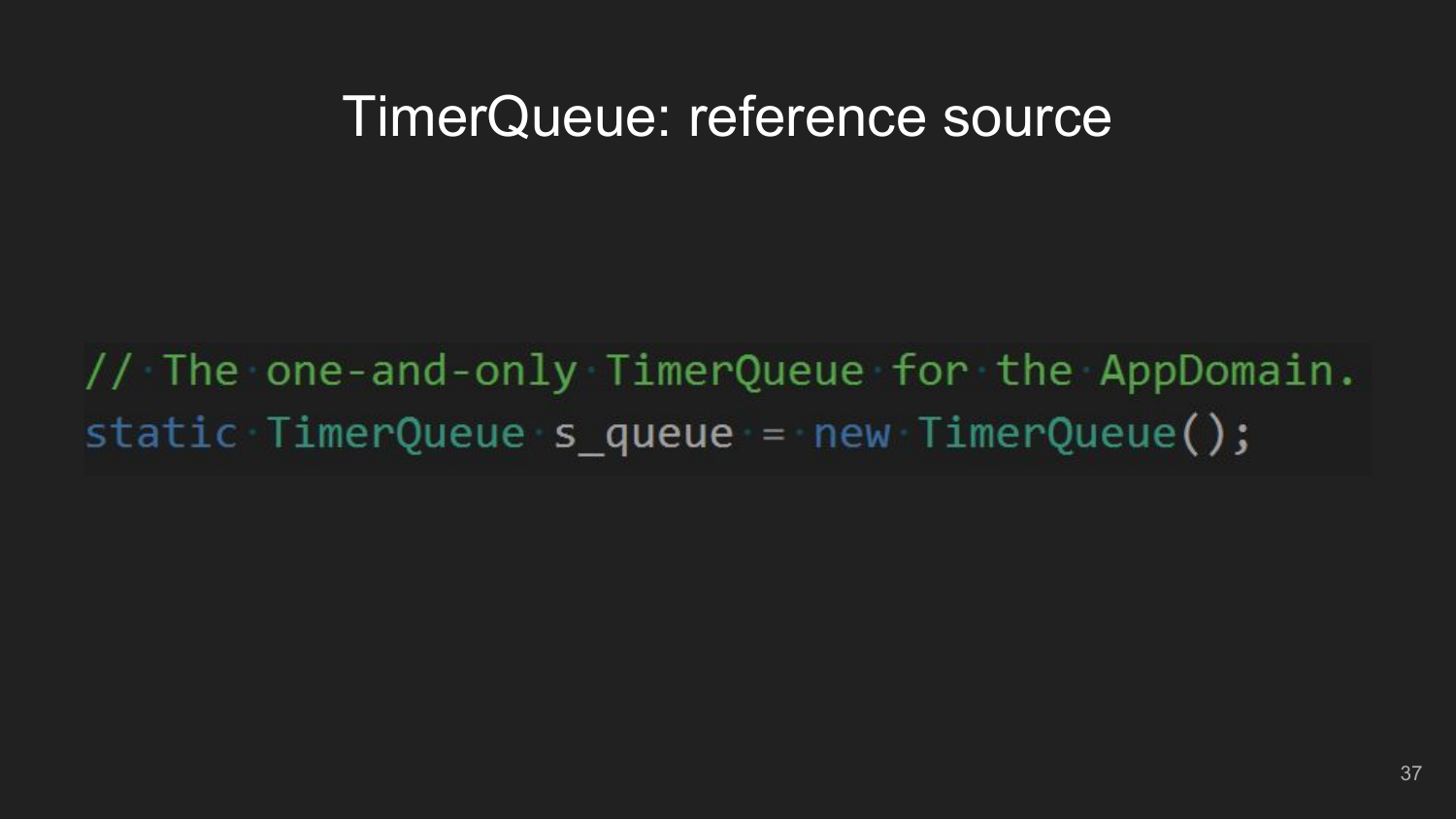// We use a single native timer, supplied by the VM, // to schedule all managed timers in the AppDomain.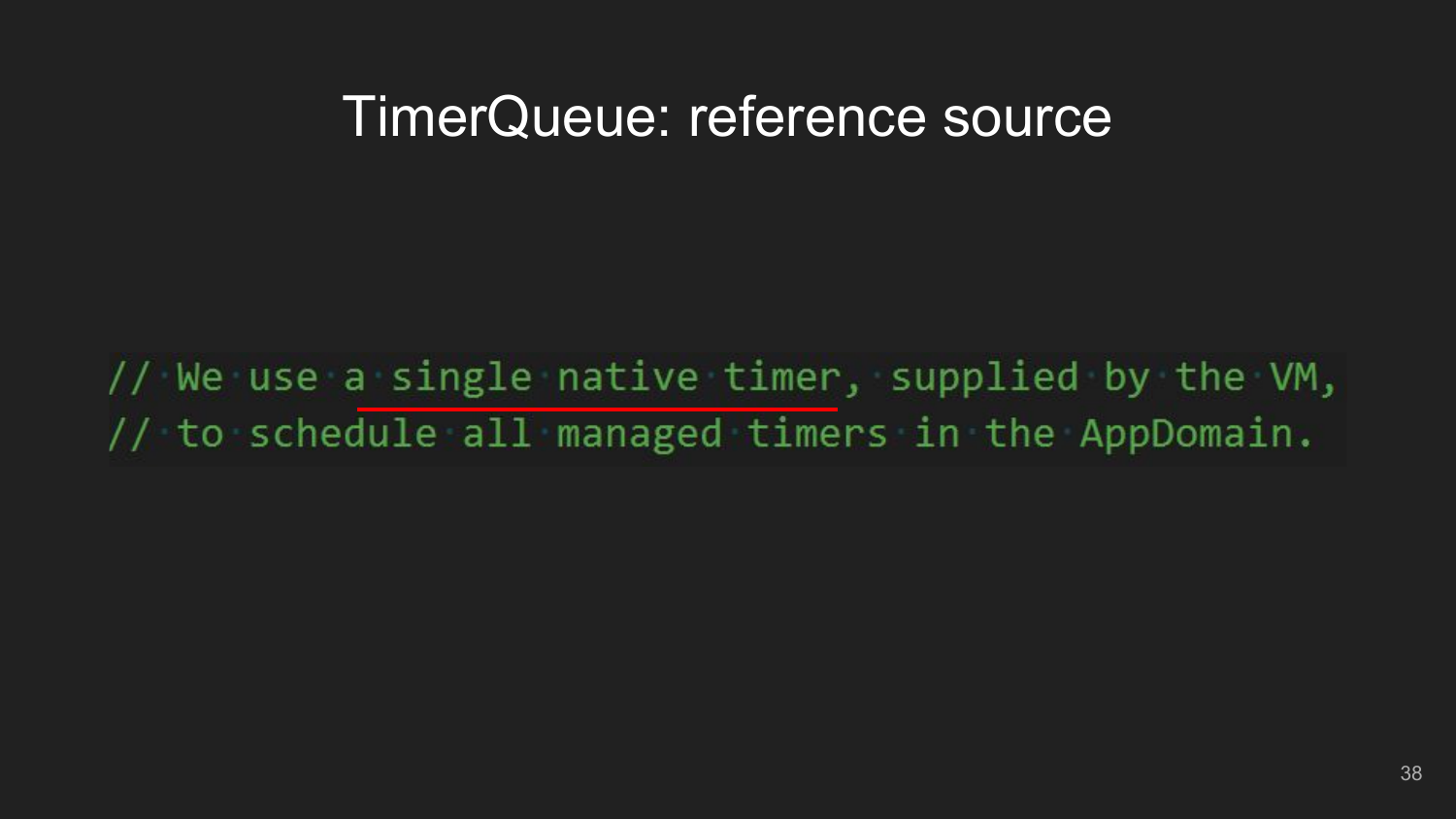// Note that all instance // methods of this class // require that the caller hold // a lock on TimerQueue. Instance.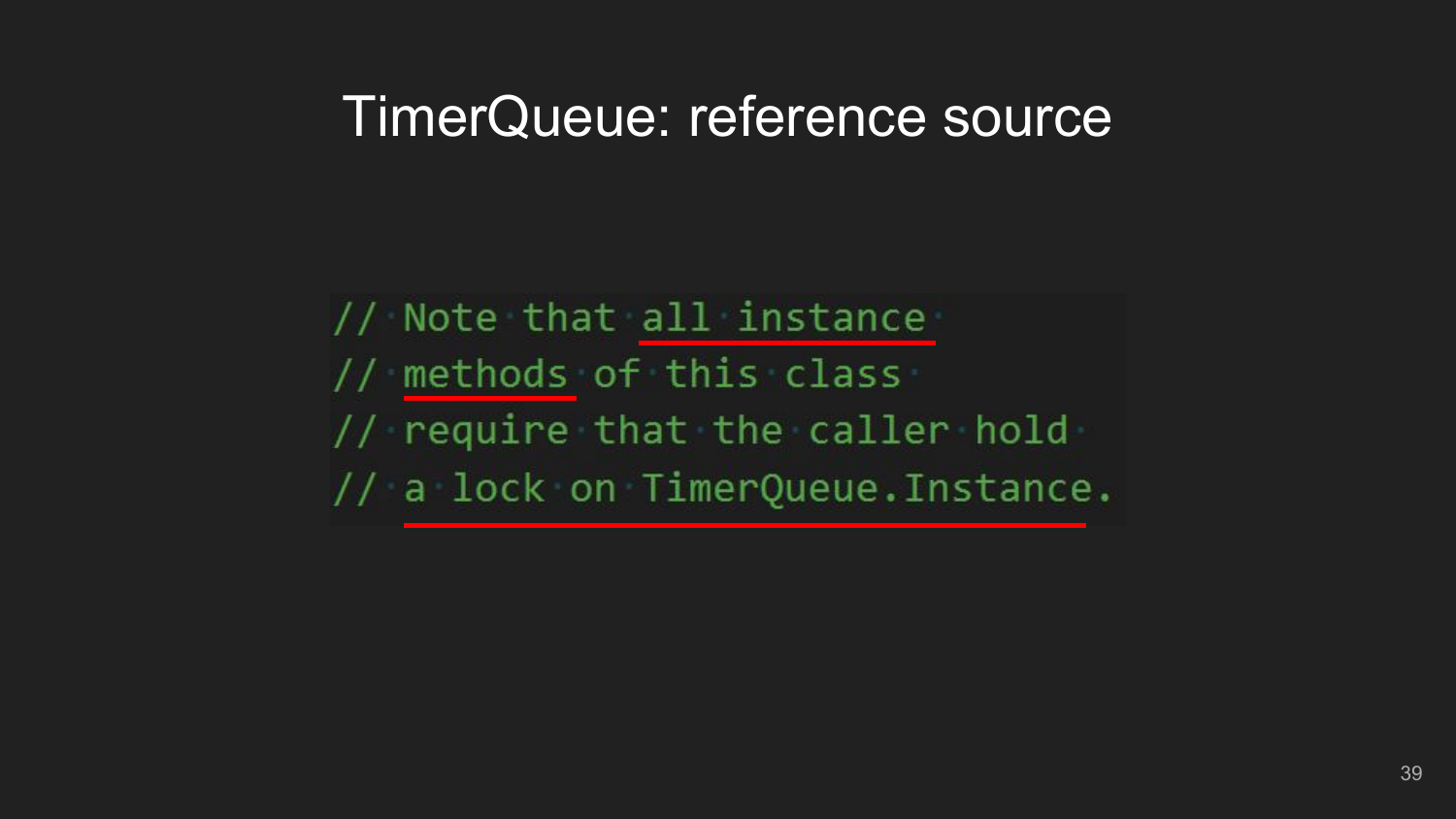// The data structure we've chosen // is an unordered doubly-linked list of active timers. // This gives  $O(1)$  insertion and removal, // and O(N) traversal when finding expired timers.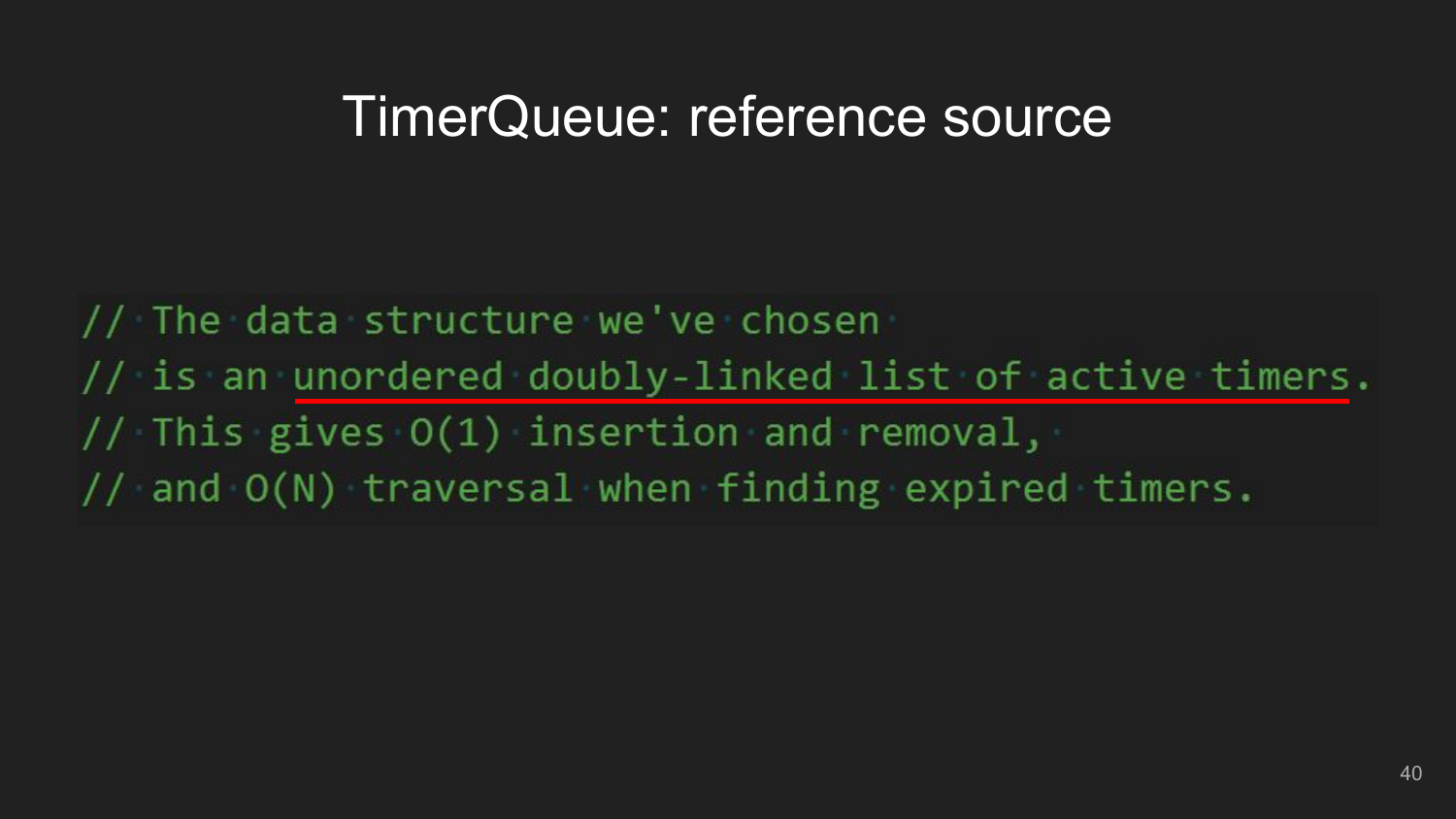# Lock convoy

There are 27k CancellationTokenSources for request timeouts CTS.CancelAfter/CTS.Dispose/etc… executes on ThreadPool

> CTS uses System.Threading.Timer TimerQueue works under lock

In long-polling, CTS are long-lived (~30 sec) Many long-lived timers make lock convoy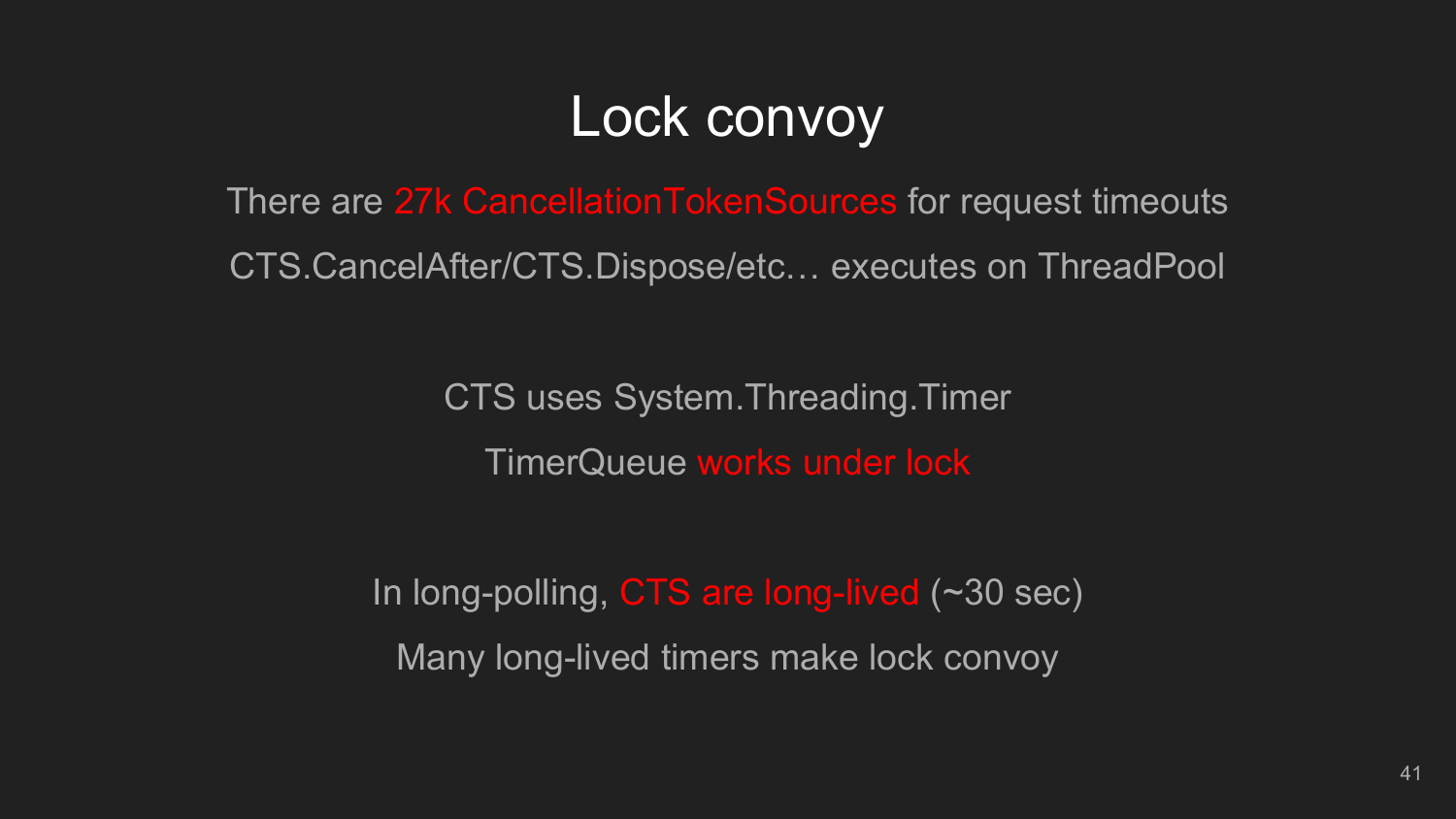### Custom timeouts

Implemented CustomTimerQueue

No VM timer: just a background thread

BinaryHeap with single lock for insert

Lock sharding: there are 256 CustomTimerQueue instances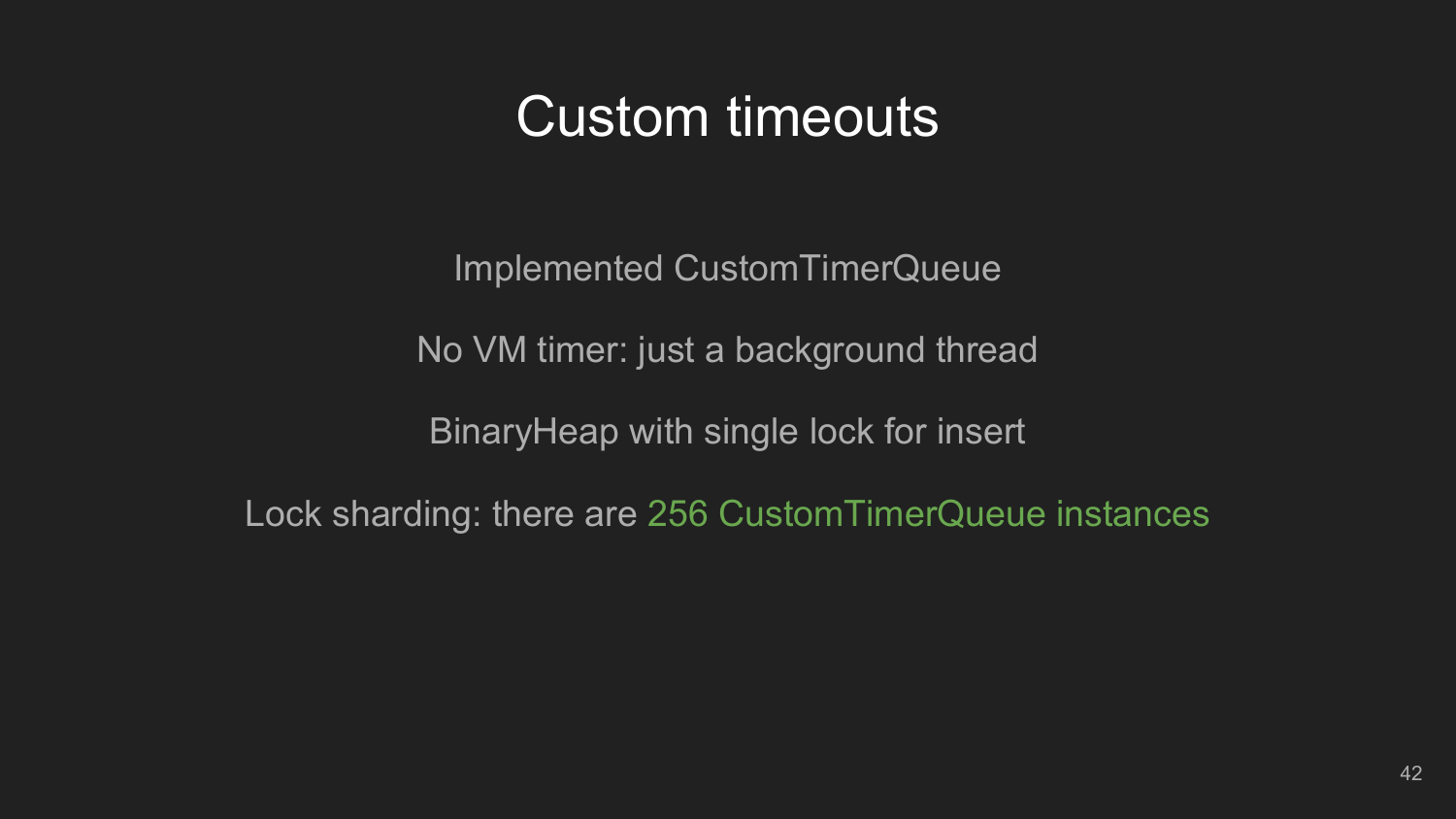### Load test

How many long-poll reqs can we have at once?

theory: 6.5kk, practice: 27k

After timeouts optimization?

~57k and we are out of memory

| Name                      | PID | Status        |    |             | CPU Working set (m Memory (private Commit size |                         |
|---------------------------|-----|---------------|----|-------------|------------------------------------------------|-------------------------|
| <b>B</b> LongPollTest.exe |     | 10516 Running | 60 | 1,984,408 K |                                                | 1,956,832 K 4,669,760 K |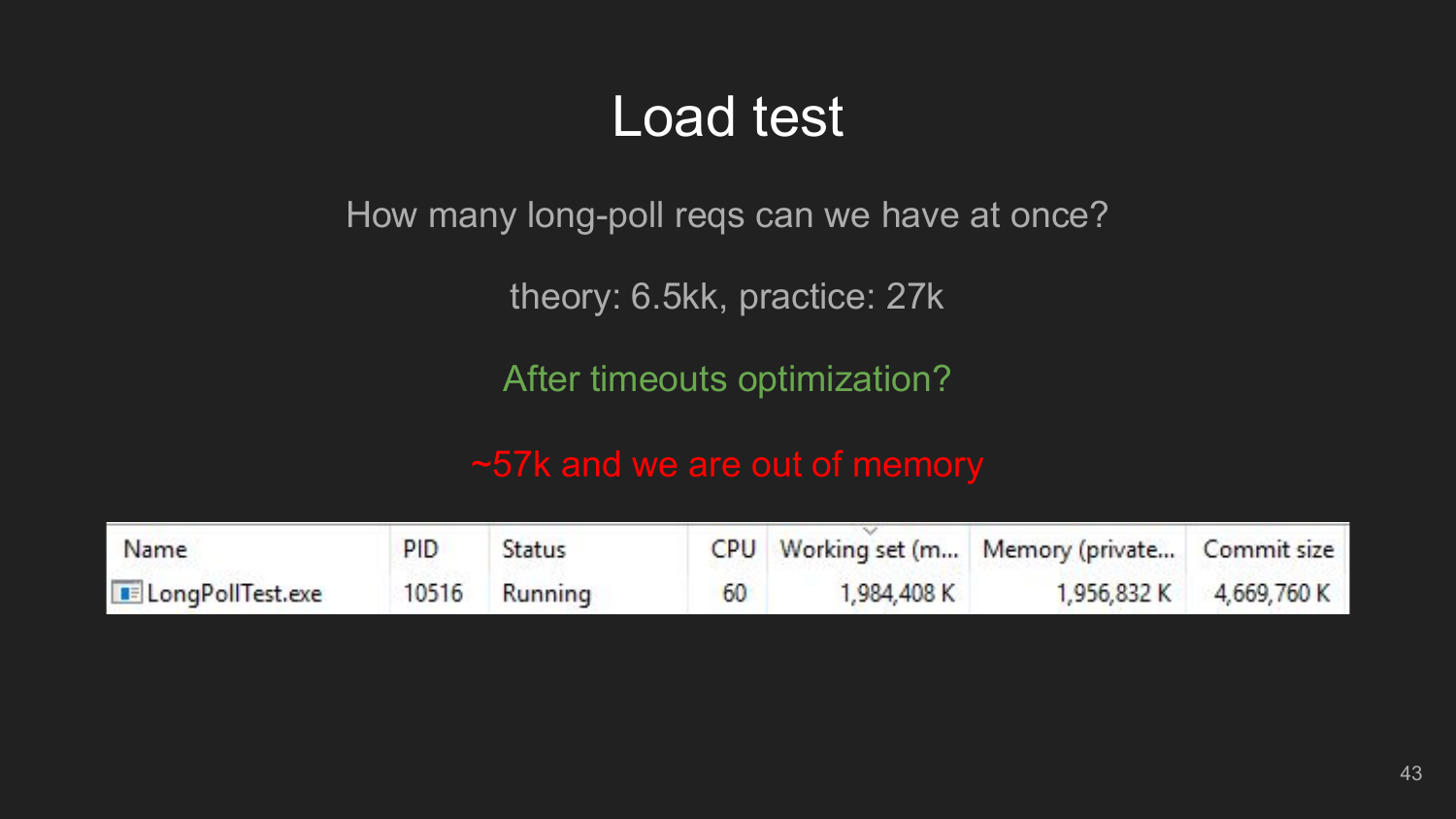# 4GB, HTTP/2

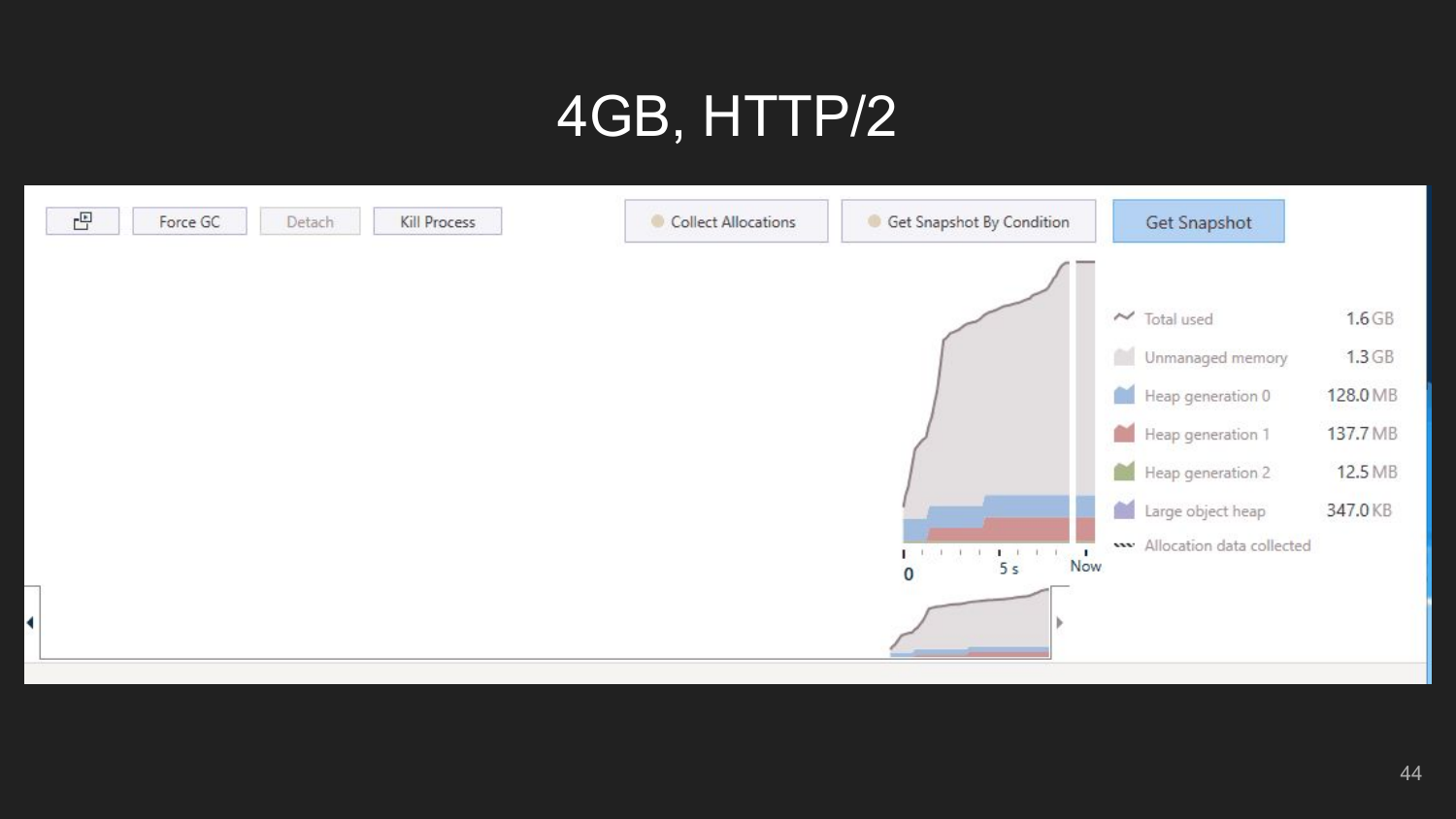# 4GB, HTTP/1.1

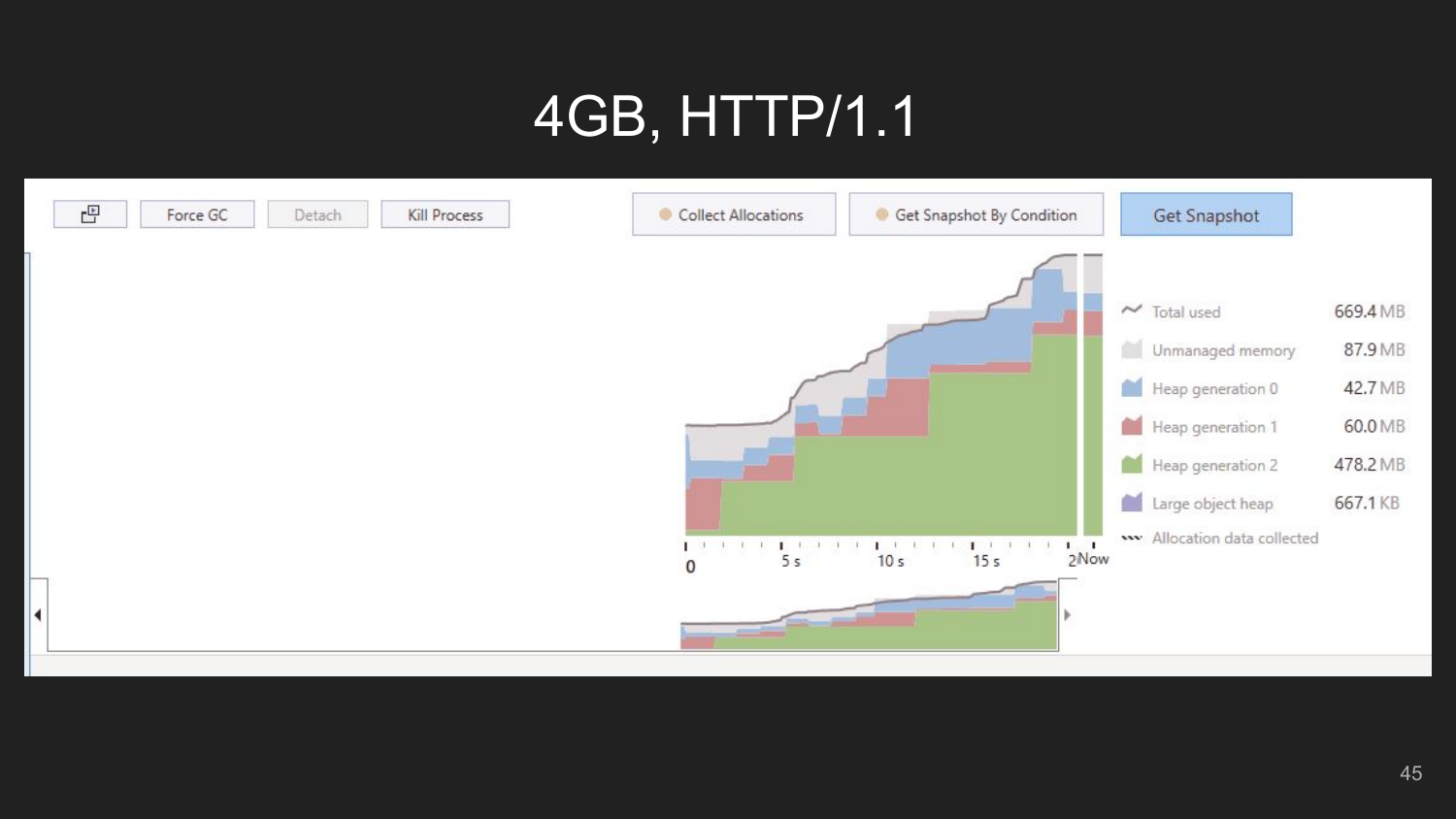### The end..?

WinHttpHandler doesn't meet our expectations

Strange memory allocations

Little customization for HTTP/2

Http.sys reacts strangely on SETTINGS frame Haven't investigated thoroughly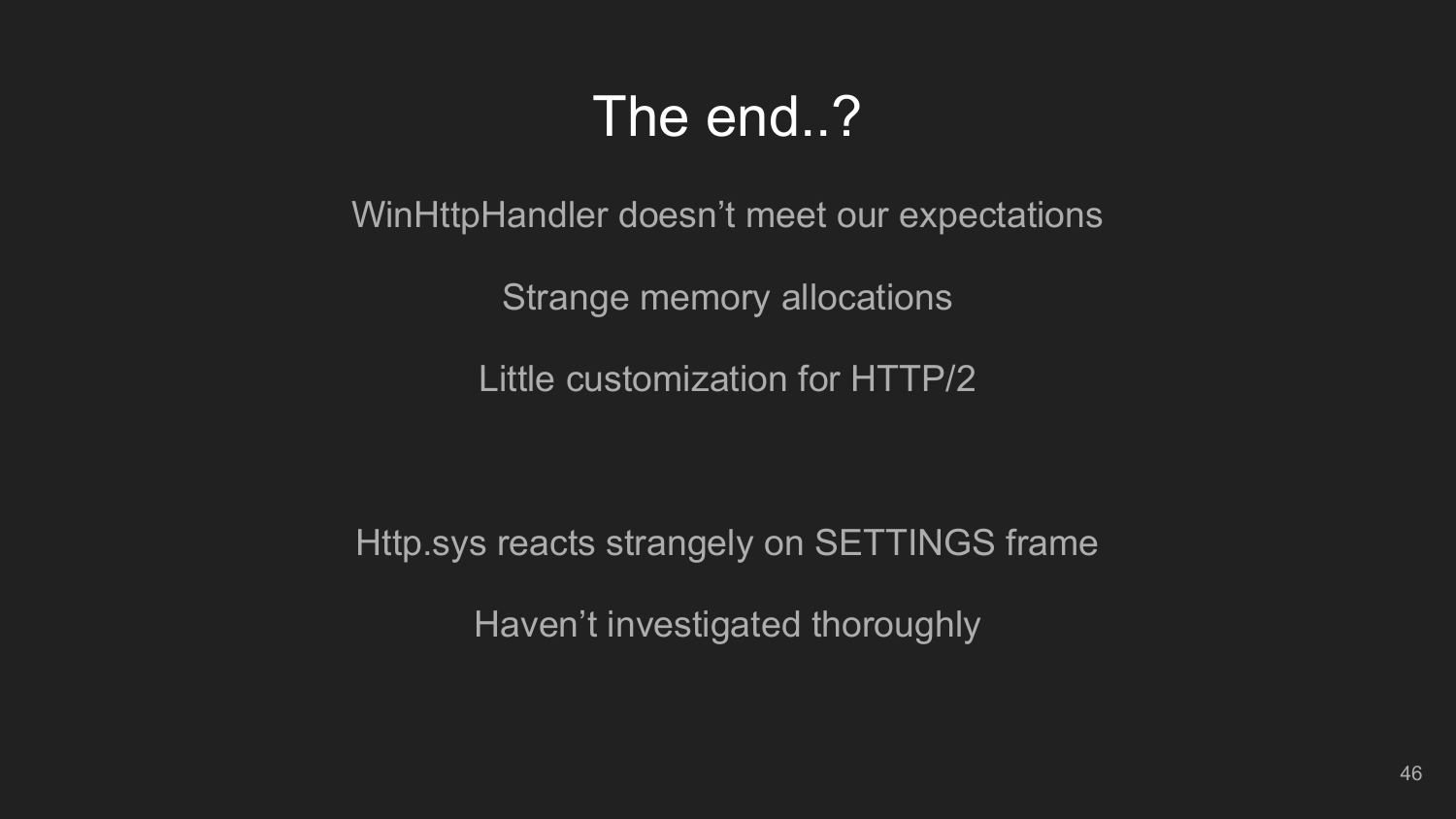### What if… .NET Core on Windows?

Server

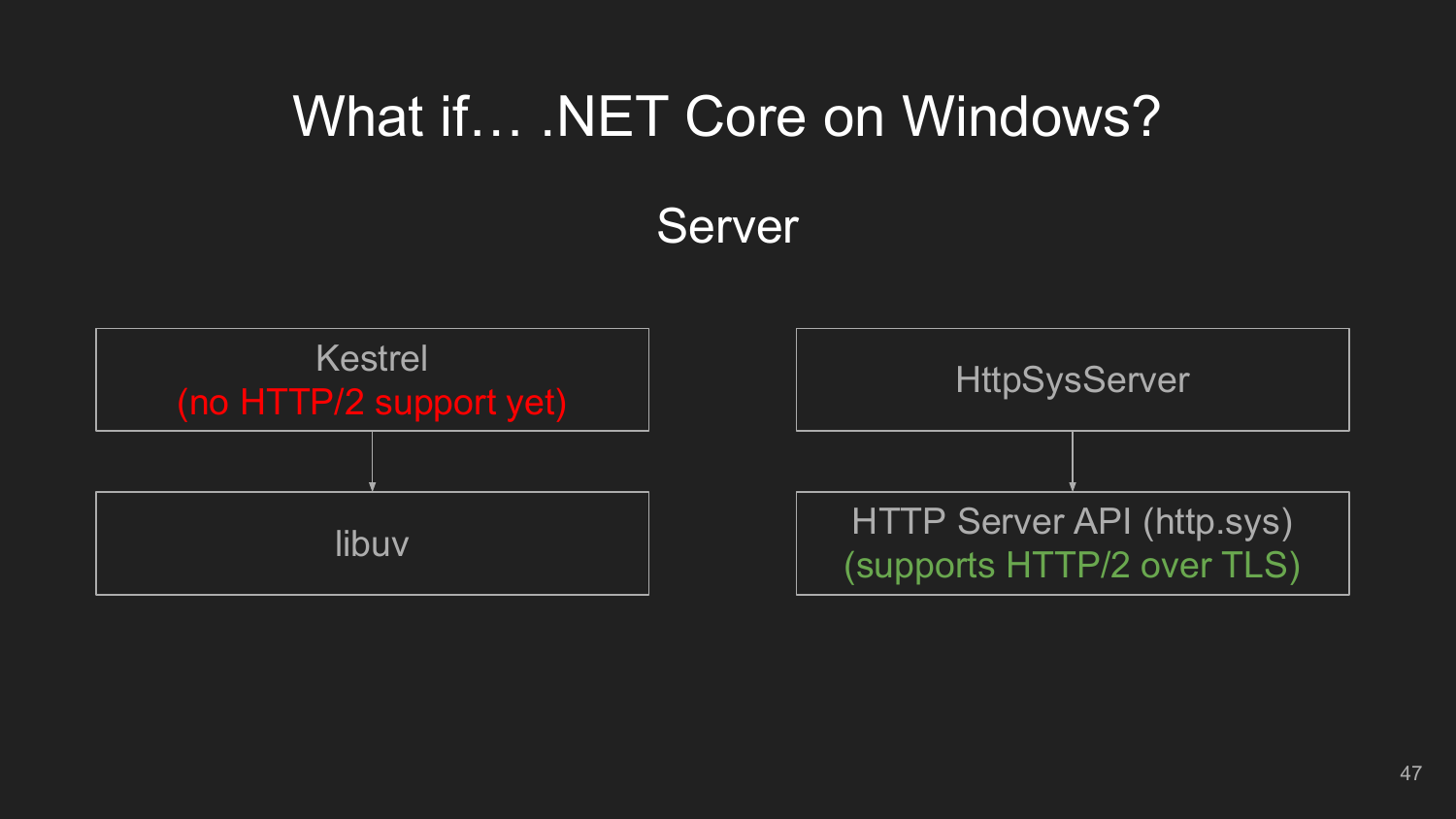# What if… .NET Core on Windows?



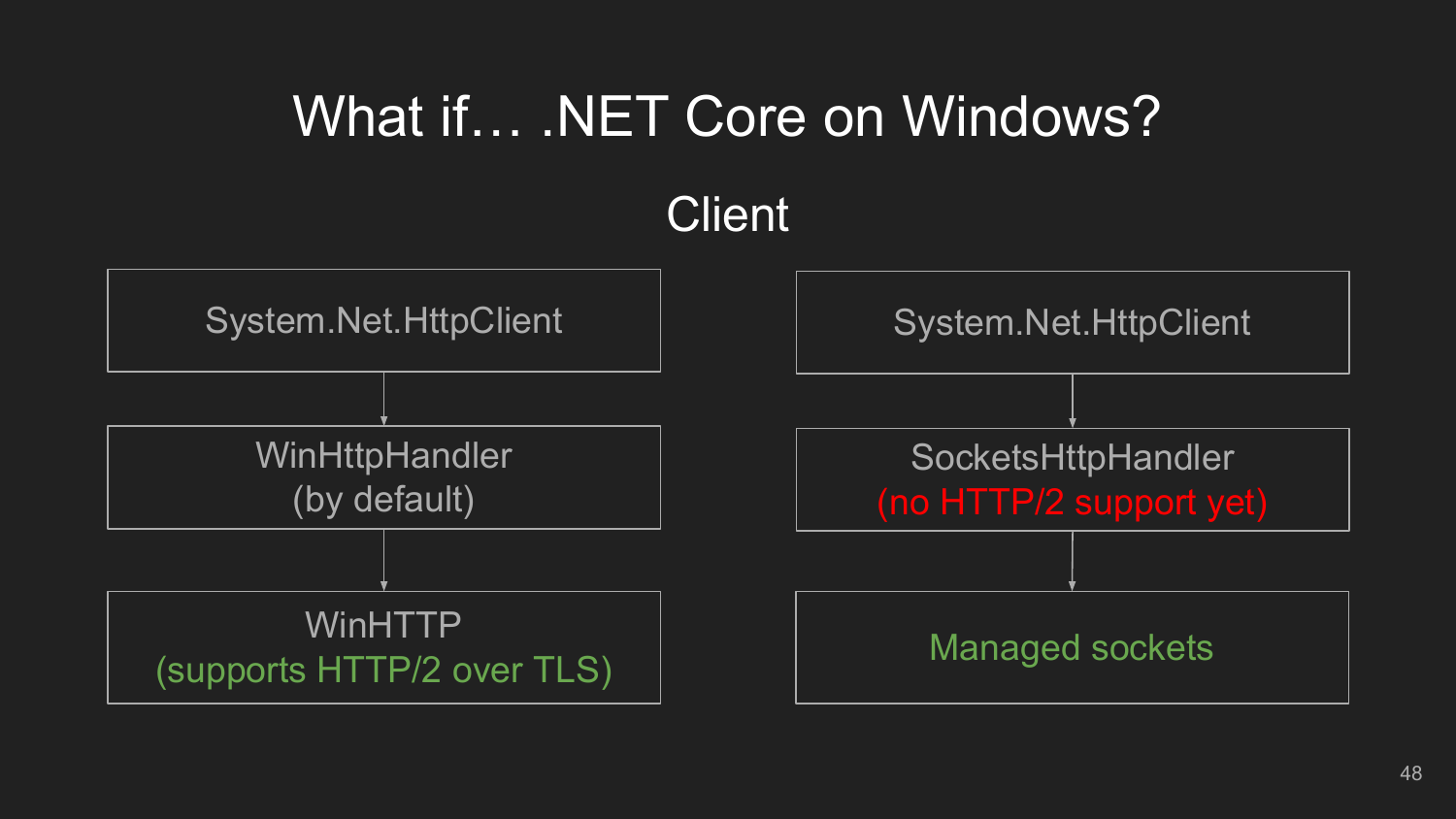# What if… .NET Core?

### TimerQueueTimer

Lock convoy issue:<https://github.com/dotnet/coreclr/issues/13083> Fixed by lock sharding: <https://github.com/dotnet/coreclr/pull/14527>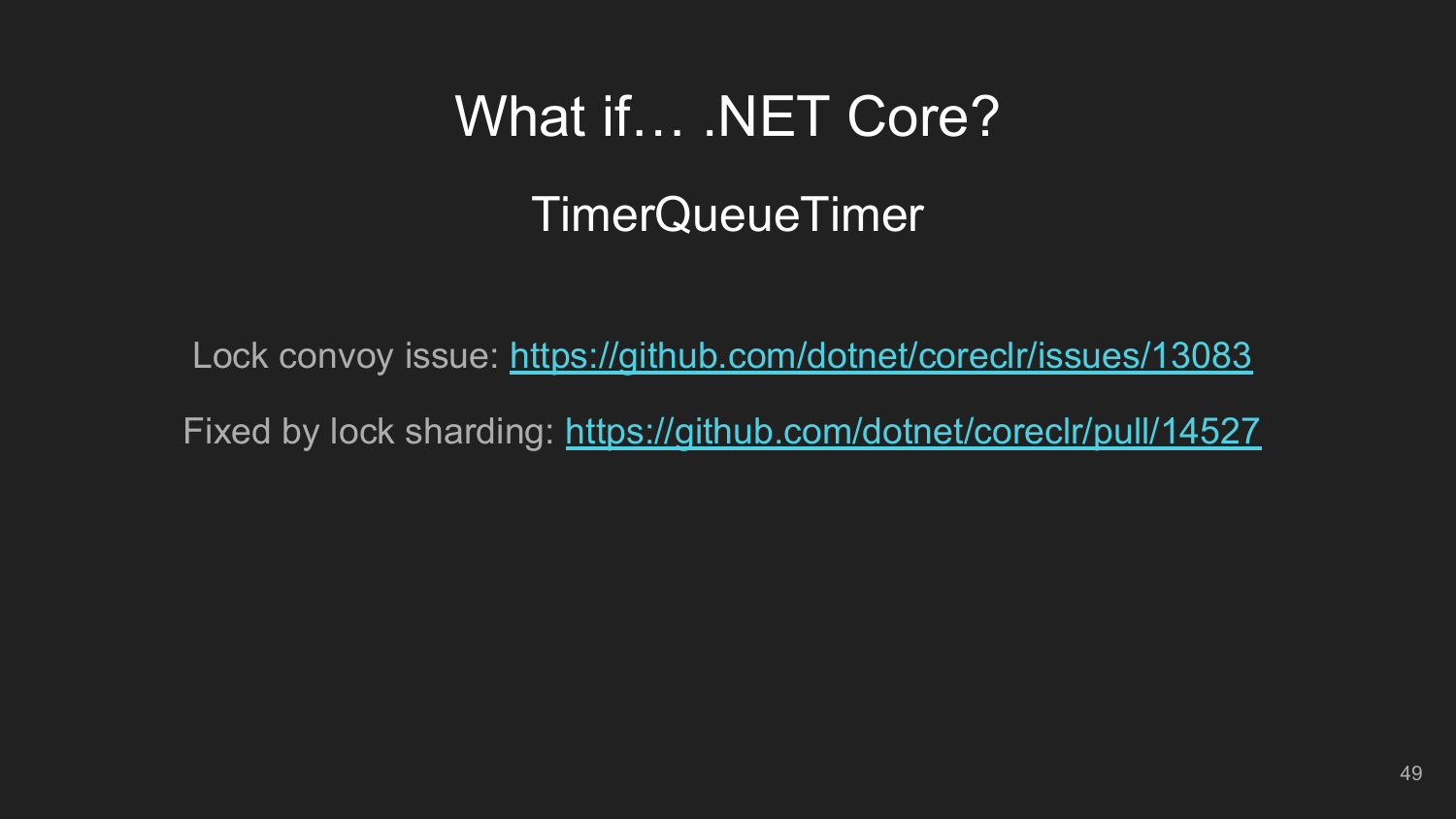# What if... . NET Core on Linux?

Server

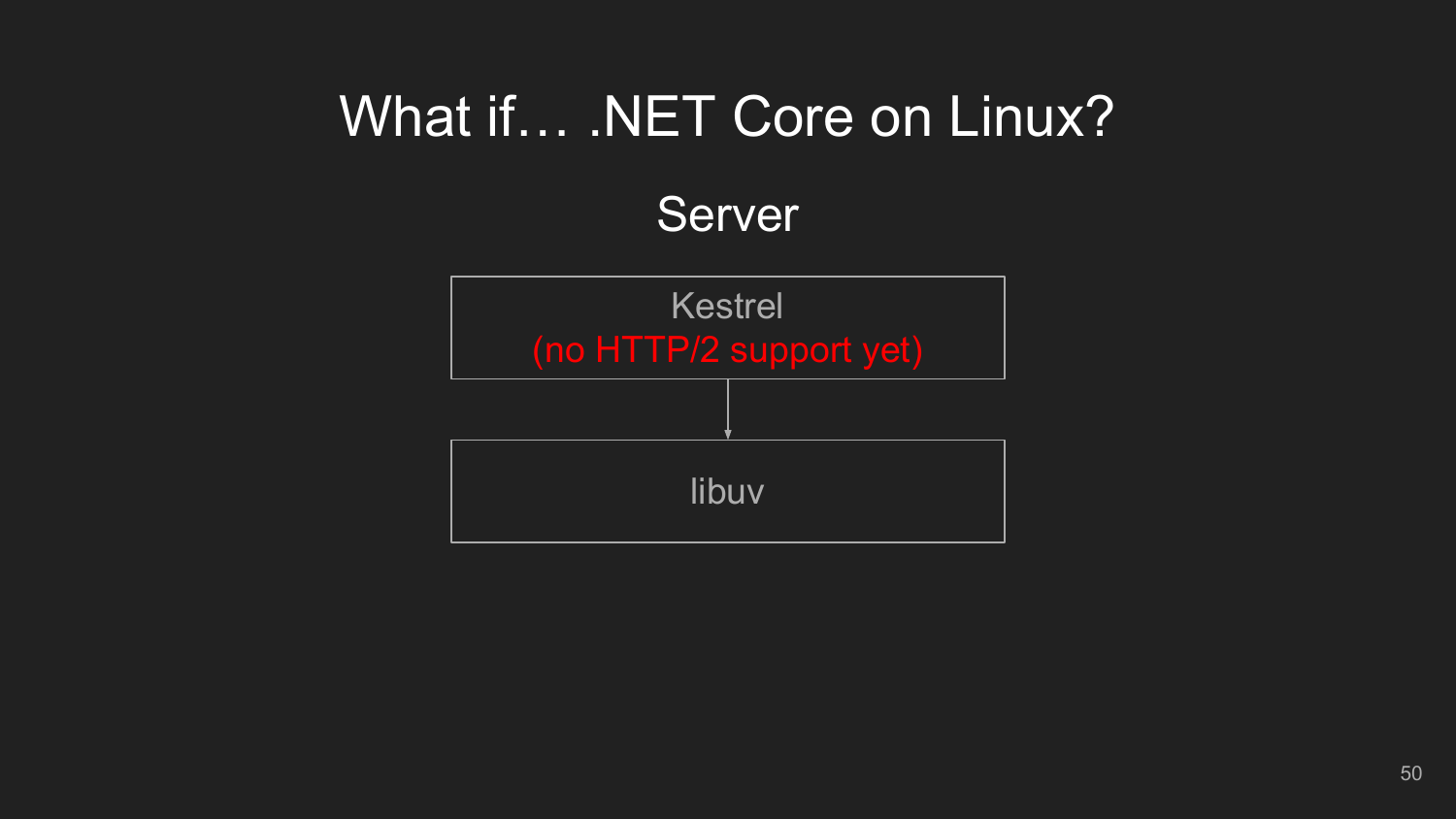# What if… .NET Core on Linux?

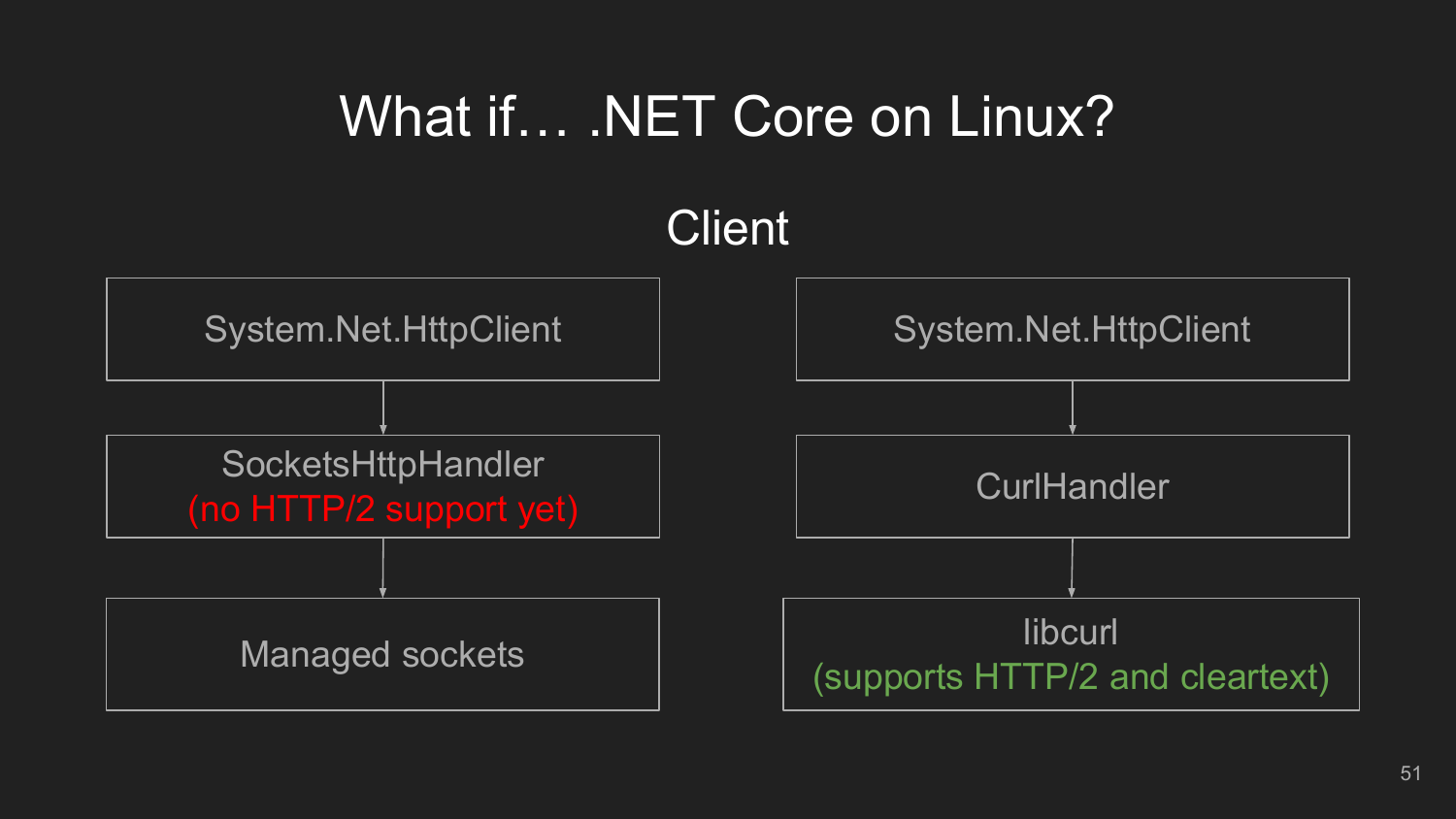#### // client

```
var n = 100;
var tasks = new Task<HttpResponseMessage>[n];
for (var i = 0; i < n; i++)
```

```
tasks[i] = SendAsync();
```

```
var result = await Task.WhenAll(tasks);
```

```
// server
while (true)
```
});

```
var context = listener.GetContext();
Task.Run(async () =>
```

```
await Task.Delay(2000);
context.Response.StatusCode = 200;
context.Response.Close();
```
Multiplexing doesn't work (out of the box) Ubuntu 16.04 Dotnet 2.1.101 (2.0.6)

> test.exe client 4443 100

...

Got response 1 in 00:00:02.0011053 Got response 2 in 00:00:04.0165462 Got response 3 in 00:00:06.2270573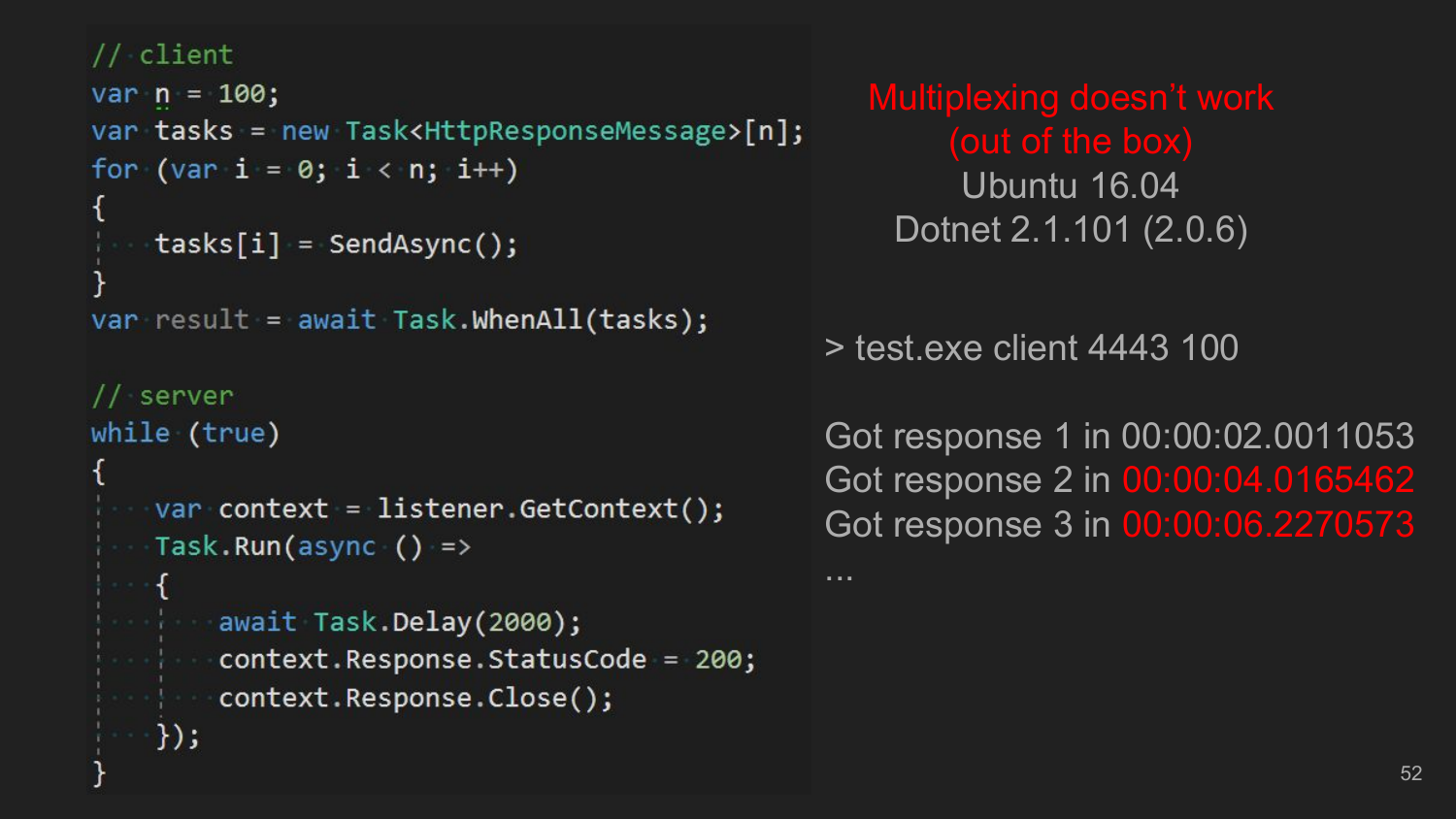### Old libcurl?

HTTP/2 since 7.33.0

Supports multiplexing since 7.43.0

We have… 7.42.0

Updated to 7.59.0…

Nothing changed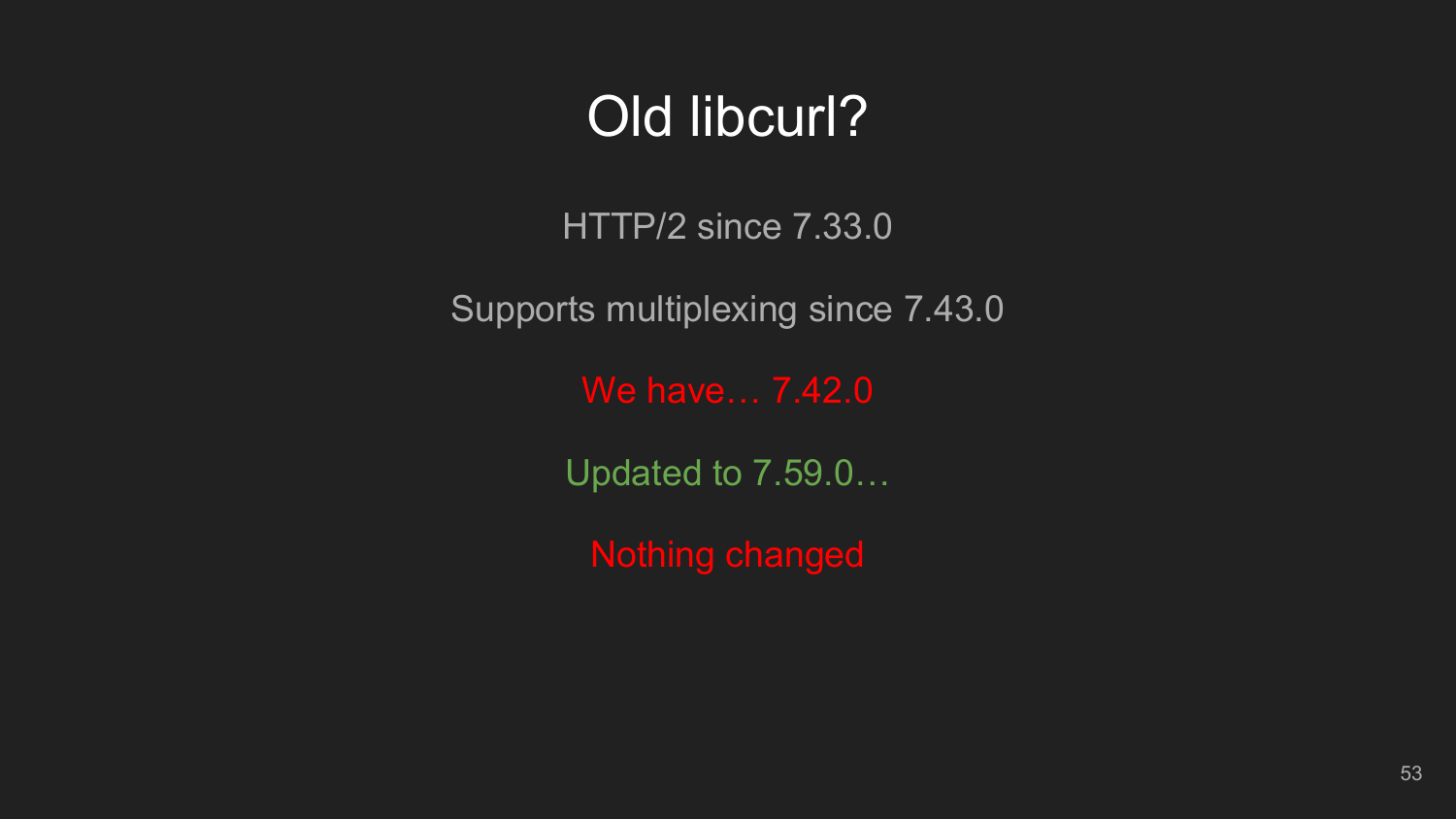# CurlHandler

```
static CurlHandler()
```
Interop.Http.CurlFeatures features = Interop.Http.GetSupportedFeatures();  $\frac{1}{2}$  //some code ...

- s supportsHttp2Multiplexing =
- (features & Interop.Http.CurlFeatures.CURL VERSION HTTP2) != 0

8& Interop.Http.GetSupportsHttp2Multiplexing();

s\_supportsHttp2Multiplexing == false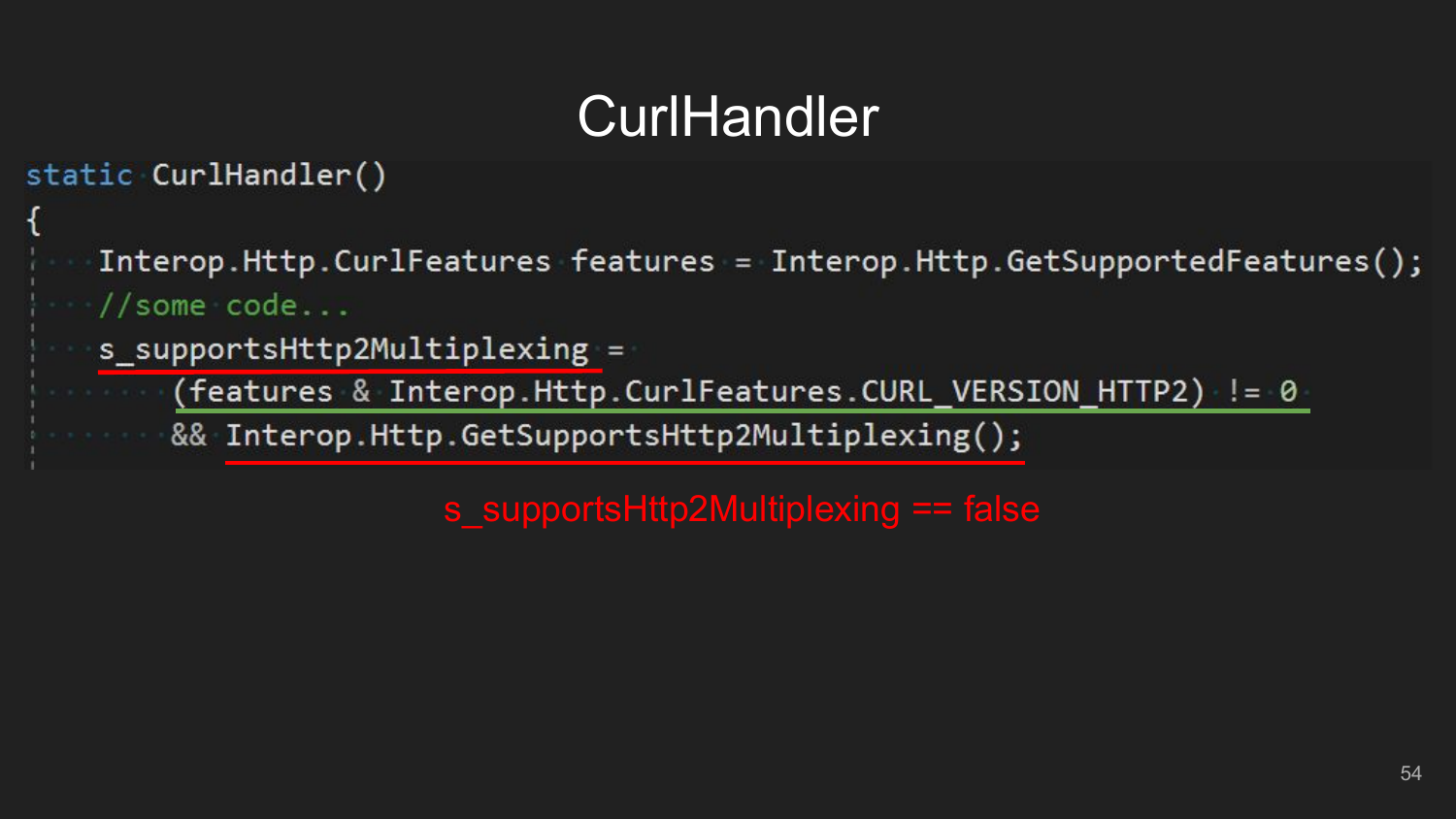### **CurlHandler**

[DllImport(Libraries.HttpNative, EntryPoint = "HttpNative GetSupportsHttp2Multiplexing")] - references | stephentoub, 757 days ago | 1 author, 1 change internal static extern bool GetSupportsHttp2Multiplexing();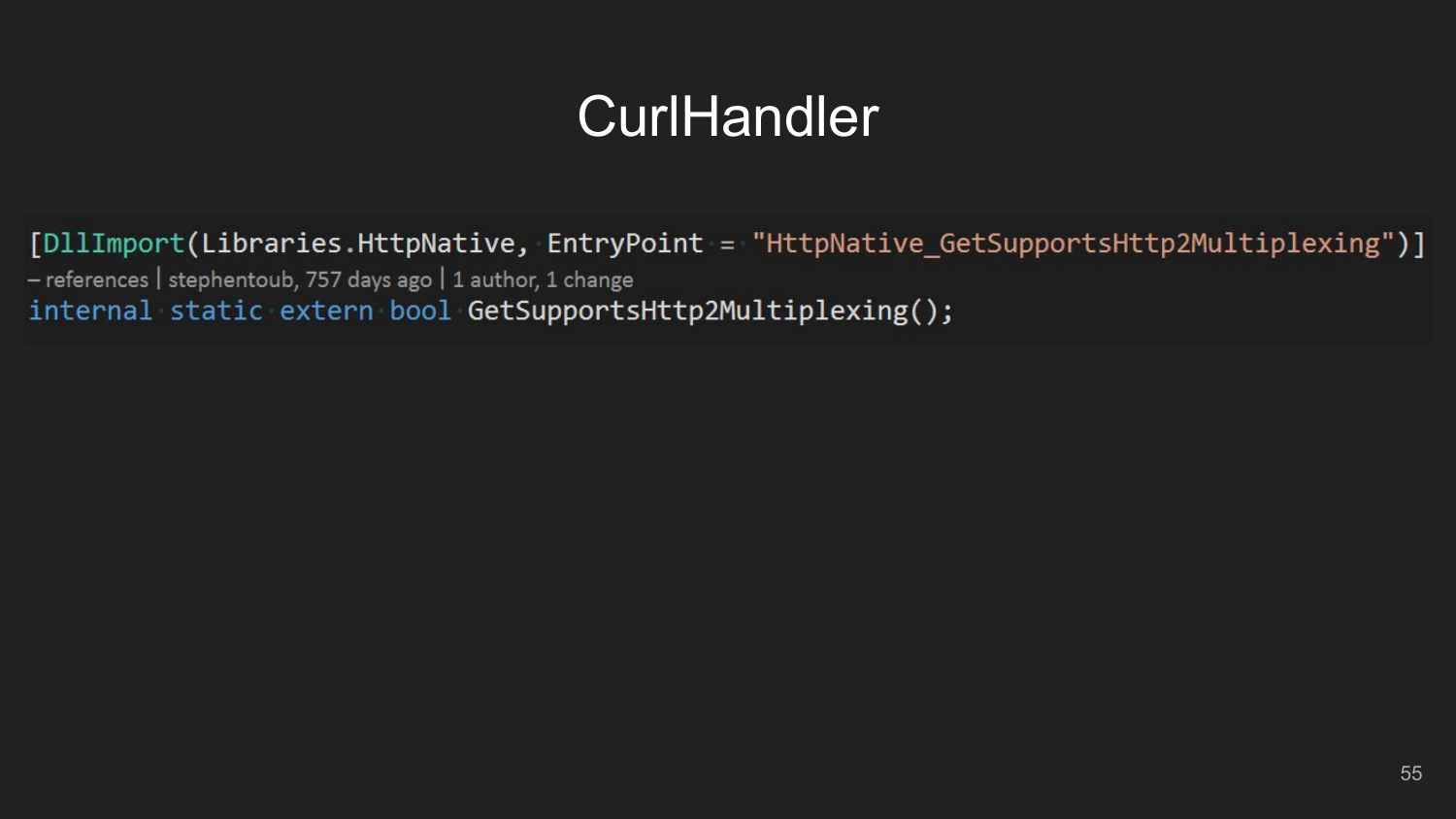# CurlHandler

#define MIN VERSION WITH CURLPIPE MULTIPLEX 0x074300

This means 7.67.0! Should be 0x072b00

extern "C" int32 t HttpNative GetSupportsHttp2Multiplexing()

```
curl version info data* info = curl version info(CURLVERSION NOW);
   return info != nullptr &&
(info->version_num >= MIN_VERSION_WITH_CURLPIPE_MULTIPLEX) &&
((info->features & PAL_CURL_VERSION_HTTP2) == PAL_CURL_VERSION_HTTP2) ? 1 : 0;
```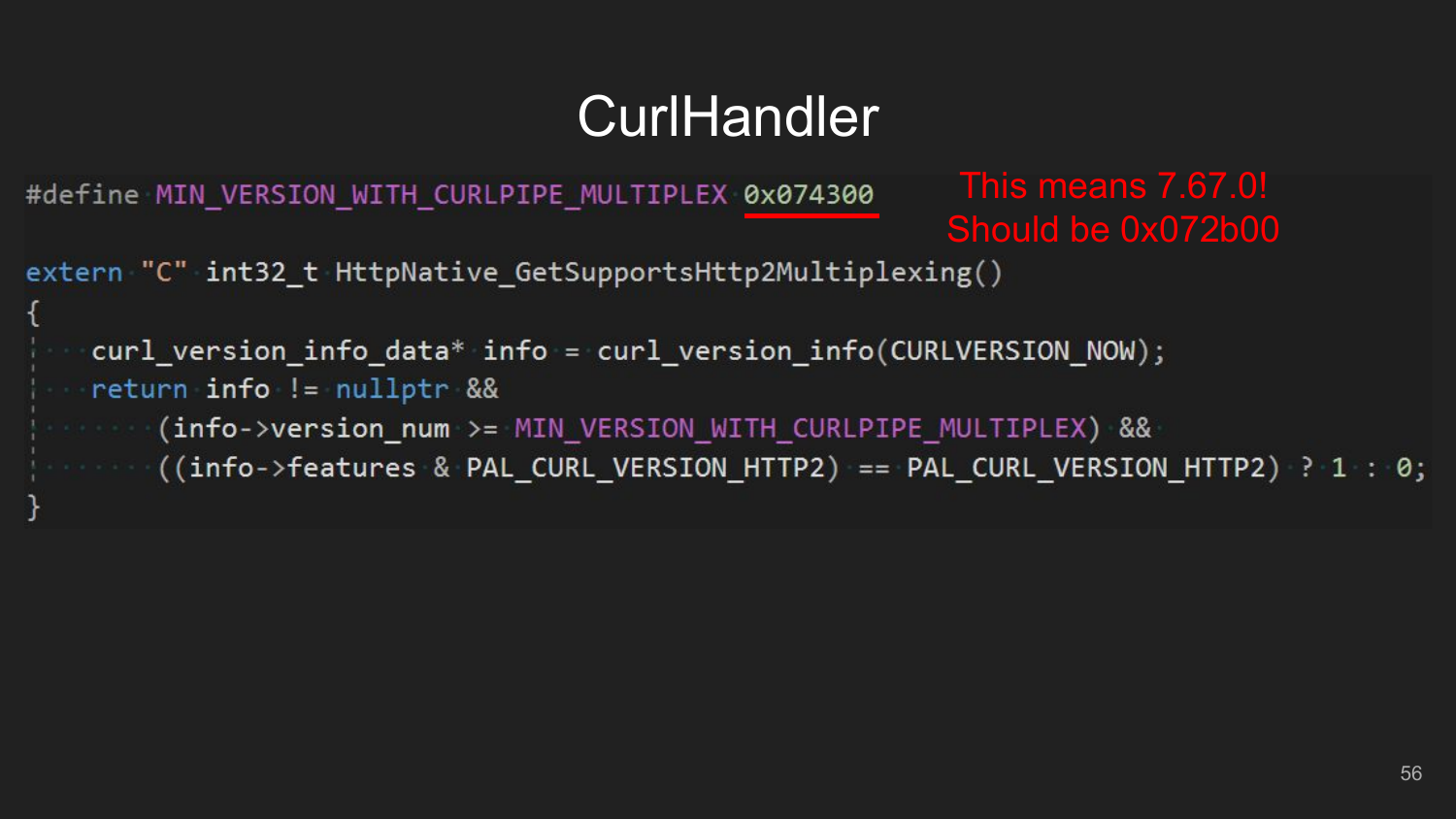# Bug in hex

Latest libcurl:  $7.60.0 \rightarrow 0 \times 073CO0$ 

Check in code  $0x074300 \rightarrow 7.67.0$ 

<https://github.com/dotnet/corefx/pull/29213>

Let's hack libcurl: 7.67.0-DEV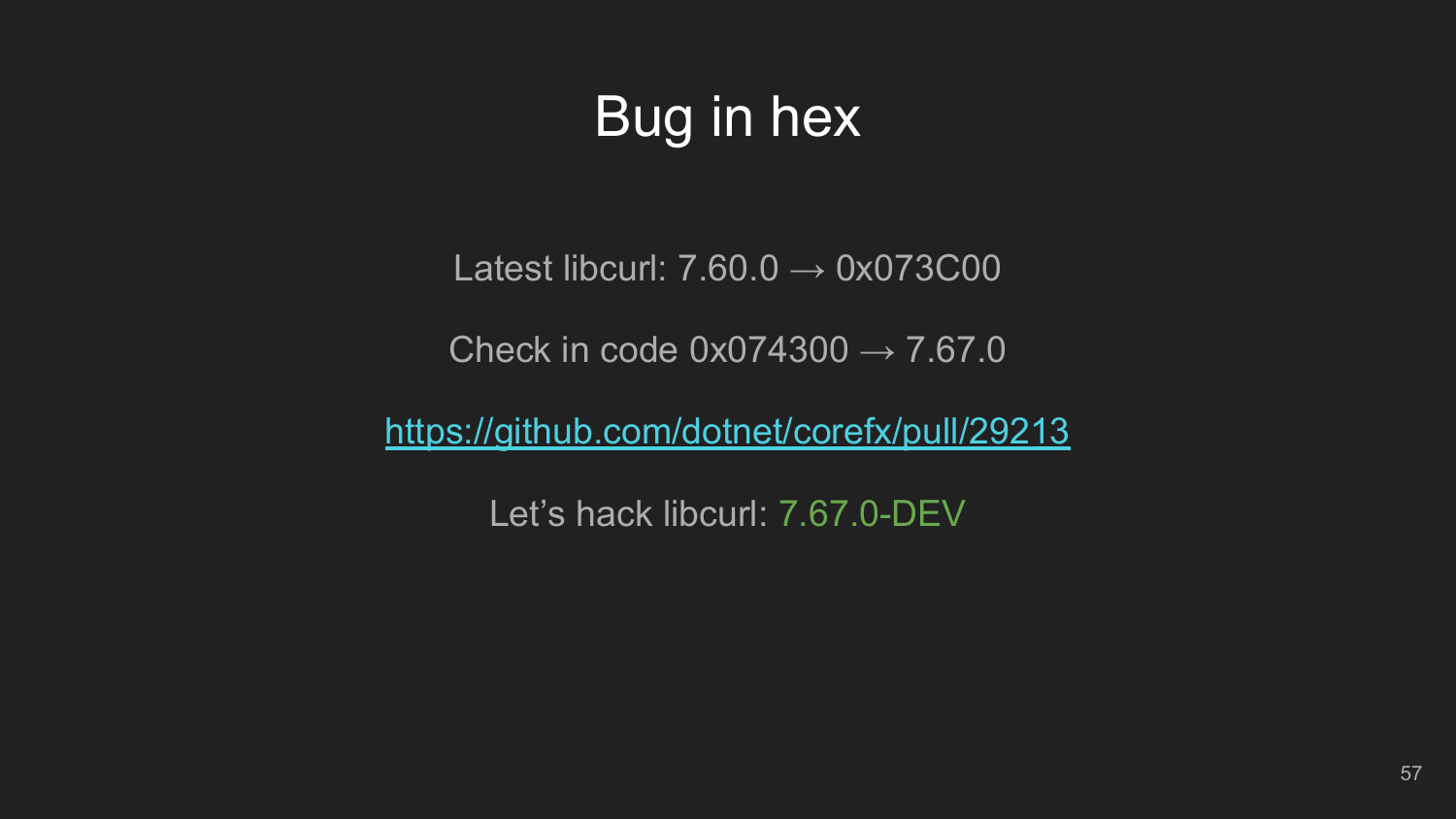#### // client

```
var n = 100;var tasks = new Task<HttpResponseMessage>[n];
for (var i = 0; i < n; i++)tasks[i] = SendAsync();var result = await Task.WhenAll(tasks);
  server
while (true)
   var context = listener.GetContext();
  Task.Run(async () =>
                                             ...
     await Task.Delay(2000);
     context.Response.StatusCode = 200;
 context.Response.Close();
  });
```
Ubuntu 16.04 Dotnet 2.1.101 (2.0.6) libcurl 7.67.0-DEV

> test.exe client 4443 100

Got response 99 in 00:00:02.0017 Got response 100 in 00:00:02.04465 Got response 101 in 00:00:04.2270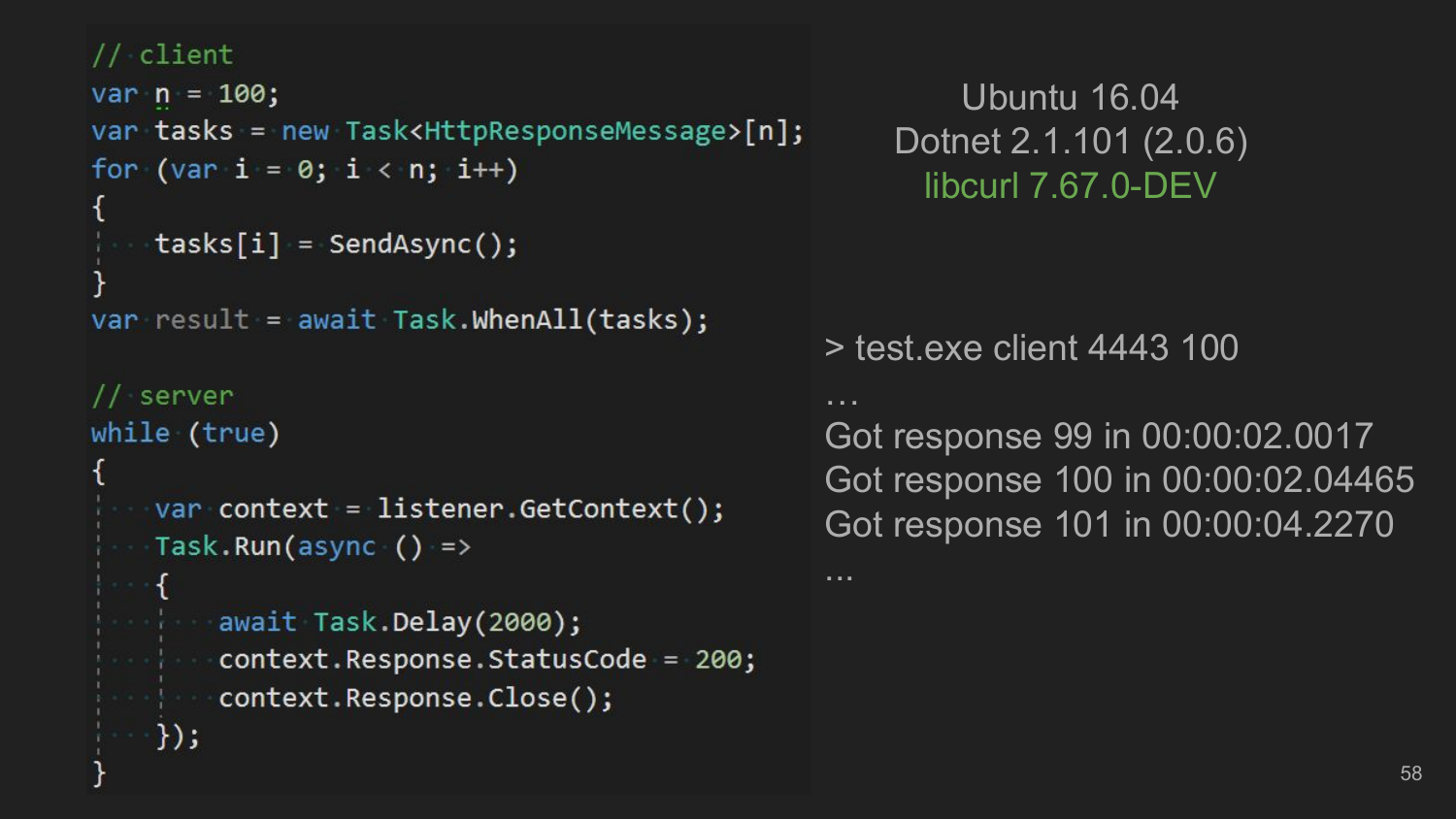### What's next?

HTTP/2 support in SocketsHttpHandler (future) HTTP/2 support in Kestrel (work in progress) Cleartext support (?)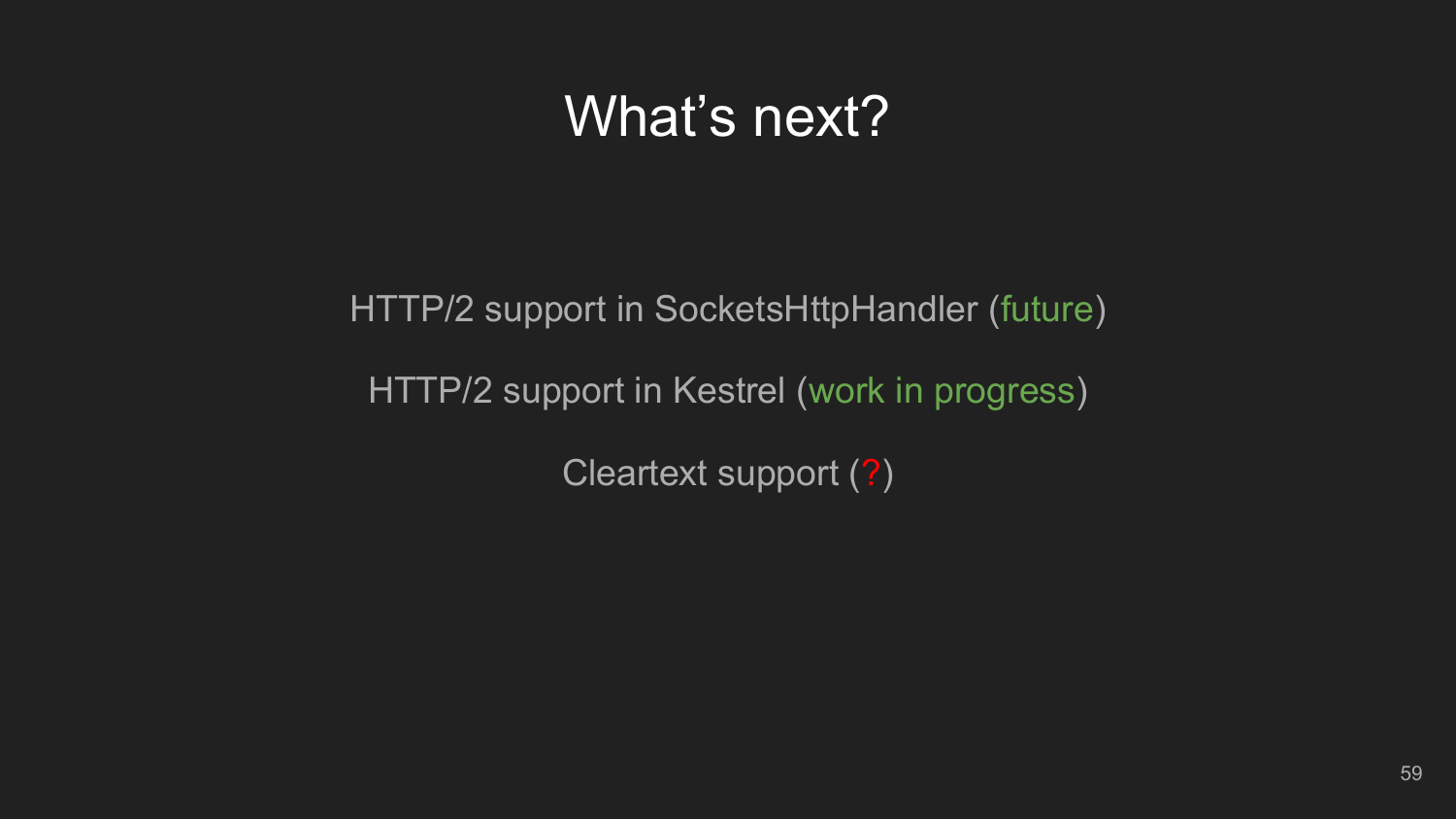### Links

#### <http://bit.ly/dotnext-2018-http2> - slides

<https://github.com/ezsilmar/dotnext-2018-http2> - code from this talk

<https://t.me/windbg> - kontur windbg chat and cheatsheet (russian)

<https://tools.ietf.org/html/rfc7540> - HTTP/2 RFC, a reading for the rainy day

[ezsilmar@gmail.com](mailto:ezsilmar@gmail.com),<https://t.me/ezsilmar> - contact me